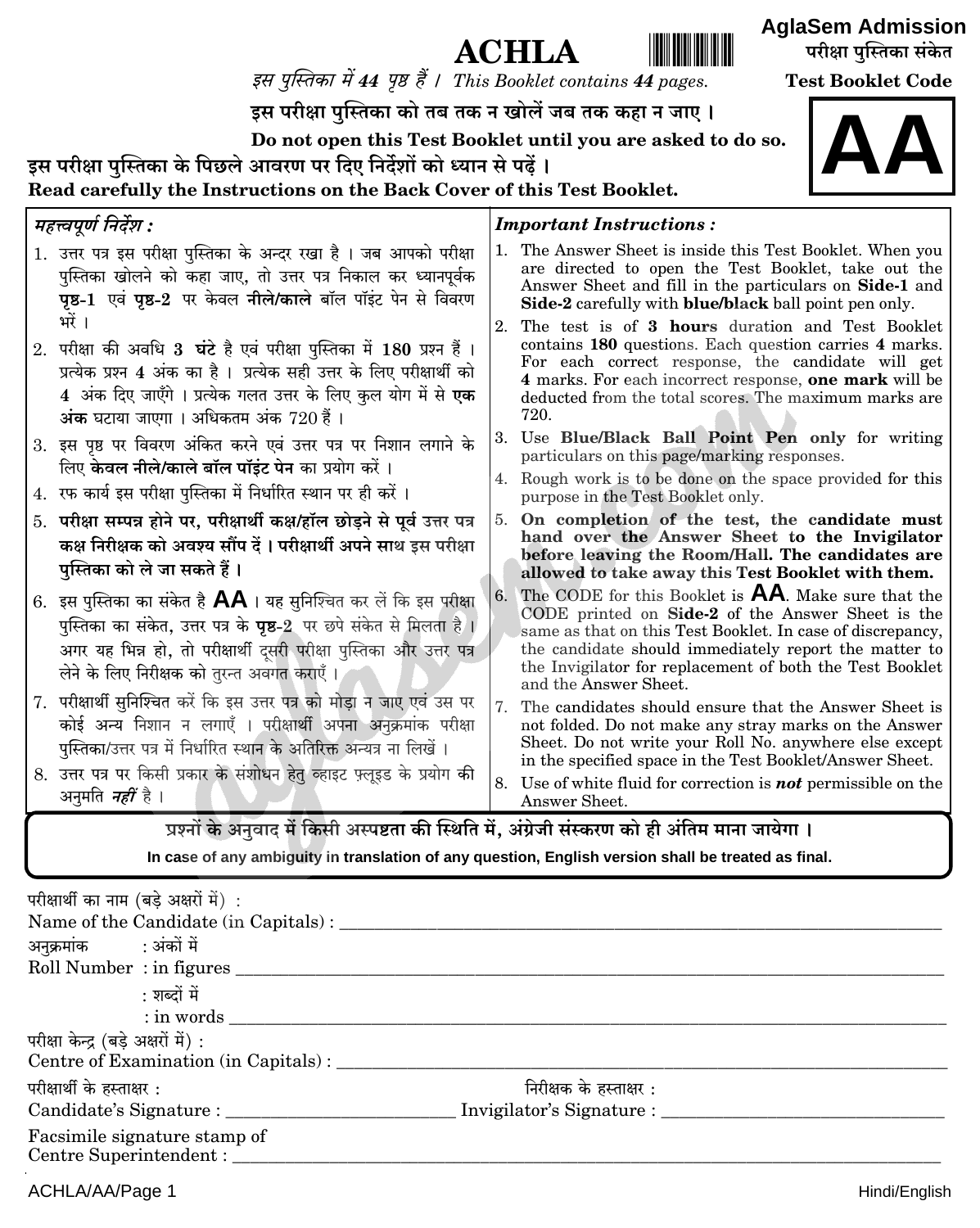किसी एकपरमाणुक गैस के आयतन (V) में ताप (T) के साथ  $|1.$  $1.$ विचरण ग्राफ में दर्शाए अनसार होता है । अवस्था A से अवस्था B तक जाने की प्रक्रिया में गैस द्वारा किए गए कार्य और इसके द्रारा अवशोषित ऊष्मा का अनुपात है



- किसी खुले ऑर्गन पाइप की मूल आवृत्ति किसी बन्द ऑर्गन  $2.$  $\overline{2}$ . पाइप के तृतीय गुणावृत्ति (संनादी) की आवृत्ति के समान है यदि बन्द ऑर्गन पाइप की लम्बाई 20 cm है, तो खुले ऑर्गन पाइप की लम्बाई होगी
	- $(1)$  $12.5$  cm
	- $(2)$  $8 \text{ cm}$
	- $(3)$  $13.2$  cm
	- $(4)$  16 cm
- किस ताप पर ऑक्सीजन अणुओं की वर्ग माध्य मूल (rms) 3. 3. चाल पृथ्वी के वायुमण्डल से पलायन कर सकने के लिए मात्र पर्याप्त हो जाएगी ?

(दिया गया है:

ऑक्सीजन के अणू का द्रव्यमान (m) =  $2.76 \times 10^{-26}$  kg बोल्ट्ज़मान स्थिरांक  $k_B = 1.38 \times 10^{-23}$  J K<sup>-1</sup>)

- (1)  $5.016 \times 10^4$  K
- (2)  $8.360 \times 10^4$  K
- (3)  $2.508 \times 10^4$  K
- (4)  $1.254 \times 10^4$  K
- जल के गलनांक और क्वथनांक के बीच कार्यरत किसी आदर्श  $\boldsymbol{4}$ ऊष्मा इंजन की दक्षता होती है
	- $(1)$  $6.25%$
	- $(2)$  $20\%$
	- $26.8%$  $(3)$

ACHLA/AA/Page 2

 $(4)$  $12.5%$  The volume  $(V)$  of a monatomic gas varies with its temperature (T), as shown in the graph. The ratio of work done by the gas, to the heat absorbed by it, when it undergoes a change from state A to state B, is



The fundamental frequency in an open organ pipe is equal to the third harmonic of a closed organ pipe. If the length of the closed organ pipe is 20 cm, the length of the open organ pipe is

- $(1)$  $12.5$  cm
- $(2)$  $8 \text{ cm}$
- $(3)$  $13.2 \text{ cm}$
- $(4)$  $16 \text{ cm}$
- At what temperature will the rms speed of oxygen molecules become just sufficient for escaping from the Earth's atmosphere? (Given:

Mass of oxygen molecule (m) =  $2.76 \times 10^{-26}$  kg Boltzmann's constant $k_B = 1.38 \times 10^{-23}~J~K^{-1})$ 

- (1)  $5.016 \times 10^4$  K
- (2)  $8.360 \times 10^4$  K
- $2.508 \times 10^4$  K  $(3)$
- $1.254 \times 10^4$  K  $(4)$
- The efficiency of an ideal heat engine working  $\overline{4}$ . between the freezing point and boiling point of water, is
	- $(1)$  $6.25%$

 $26.8%$ 

 $12.5%$ 

 $(2)$ 20%

 $(3)$ 

 $(4)$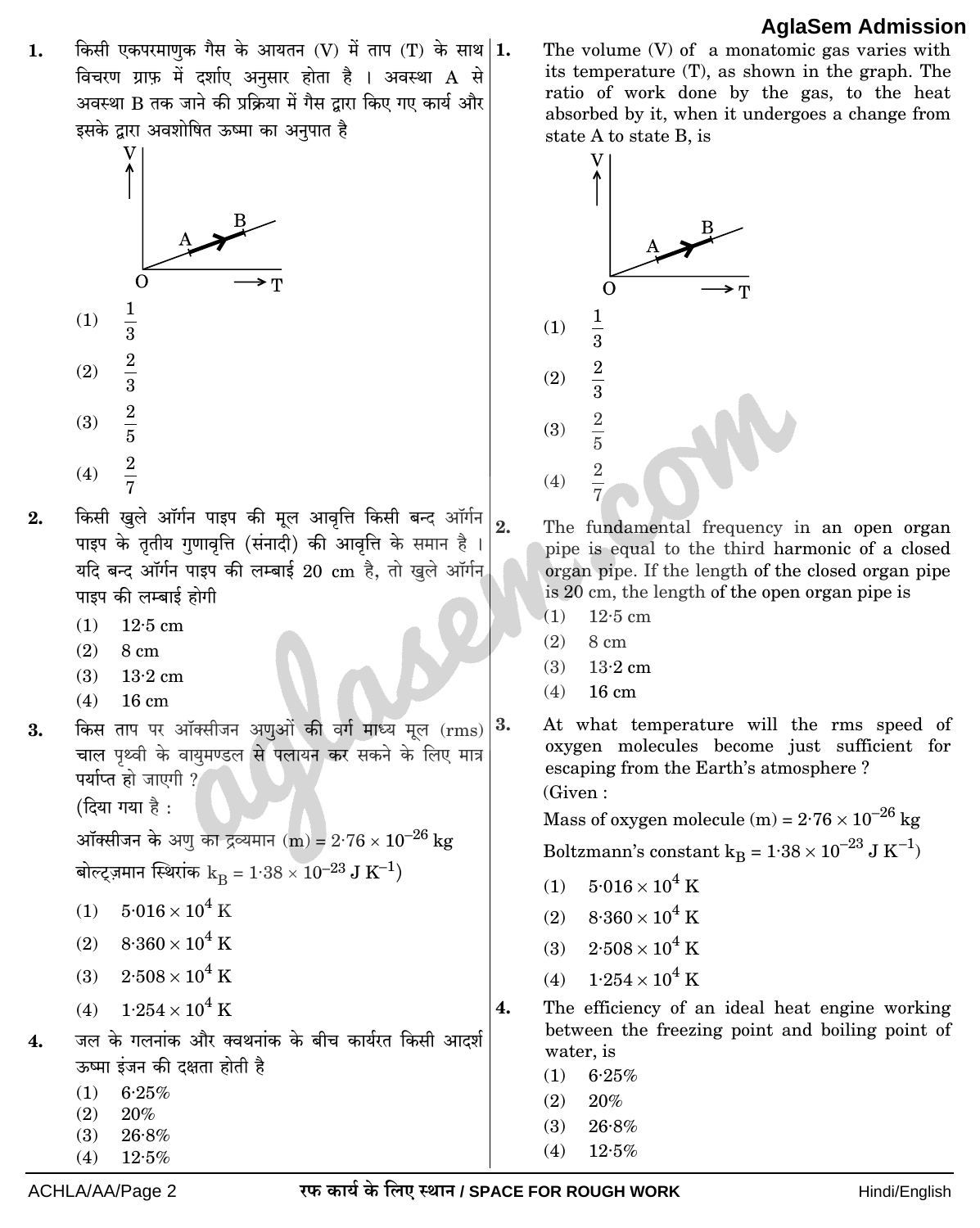- $(47 \pm 4.7)~\rm k\Omega$  प्रतिरोध के किसी कार्बन-प्रतिरोधक पर, पहचान  $|{\bf 5}.$ 5. के लिए, विभिन्न वर्णों के वलय अंकित किए जाने हैं । वर्ण कोड का क्रम होगा
	- $(1)$  पीला हरा बैंगनी सुनहरा
	- $(2)$  पीला बैंगनी नारंगी चाँदी रंग का
	- बैंगनी पीला नारंगी चाँदी रंग का  $(3)$
	- हरा नारंगी बैंगनी सुनहरा  $(4)$
- 'n' सर्वसम प्रतिरोधकों का समुच्चय, जिसमें प्रत्येक का प्रतिरोध 6.  $R'$  है. श्रेणीक्रम में वि.वा.बल  $(emf)$ , 'E' और आन्तरिक प्रतिरोध, 'R' की किसी बैटरी से संयोजित है। बैटरी से ली गई धारा I है । अब इन 'n' प्रतिरोधकों को पार्श्व क्रम में इसी बैटरी से संयोजित किया जाता है। तो बैटरी से ली गई धारा 10 I हो जाती है। 'n' का मान है
	- $(1)$ 20
	- $(2)$ 11
	- $(3)$ 10
	- $(4)$ 9
- कोई बैटरी आंतरिक प्रतिरोध 'r' वाले, श्रेणीक्रम में संयोजित, 'n' 7. सर्वसम सेलों (संख्या n परिवर्ती है) से बनी है । बैटरी के टर्मिनलों का लघुपथन करके धारा I मापी गई है । दिया गया कौन-सा ग्राफ़ I और n के बीच सही संबंध को दर्शाता है ?







- A carbon resistor of  $(47 \pm 4.7)$  kQ is to be marked with rings of different colours for its identification. The colour code sequence will be
- $(1)$  Yellow Green Violet Gold
- $(2)$  Yellow Violet Orange Silver
- Violet Yellow Orange Silver  $(3)$
- $(4)$ Green - Orange - Violet - Gold
- A set of 'n' equal resistors, of value 'R' each, are connected in series to a battery of emf 'E' and internal resistance 'R'. The current drawn is I. Now, the 'n' resistors are connected in parallel to the same battery. Then the current drawn from battery becomes 10 I. The value of 'n' is
	- $(1)$ 20

6.

7.

- $(2)$ 11
- $(3)$ 10

9

 $(4)$ 

- A battery consists of a variable number 'n' of identical cells (having internal resistance 'r' each) which are connected in series. The terminals of the battery are short-circuited and the current I is measured. Which of the graphs shows the correct relationship between I and n?
	- $(1)$



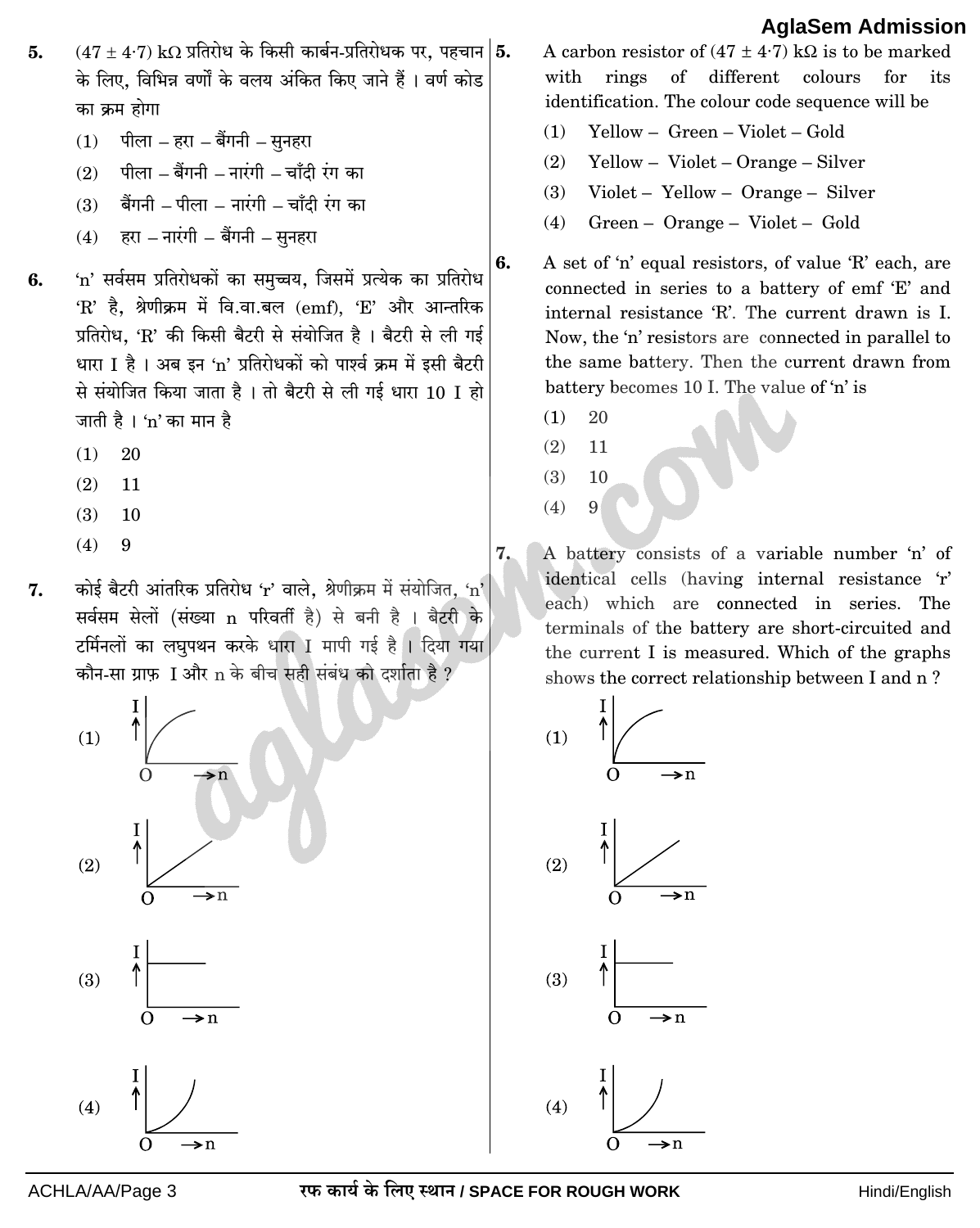अपवर्तनांक 'µ' वाले पदार्थ के किसी समतल पृष्ठ पर कोई  $|8.$ 8. अध्रवित प्रकाश वायु से आपतन करता है । किसी विशेष आपतन कोण 'i' पर यह पाया गया कि परावर्तित किरणें और अपवर्तित किरणें एक-दसरे के लम्बवत हैं । निम्नलिखित में से कौन-सा विकल्प इस स्थिति में सही है ?

$$
(1) \quad i = \sin^{-1}\left(\frac{1}{\mu}\right)
$$

- परावर्तित प्रकाश ध्रवित है और इसका विद्यत सदिश  $(2)$ आपतन के तल के लम्बवत है
- परावर्तित प्रकाश ध्रुवित है और इसका विद्युत् सदिश  $(3)$ आपतन के तल के समान्तर है
- (4)  $i = \tan^{-1} \left( \frac{1}{1} \right)$
- यंग के द्विझिरी प्रयोग में, झिरियों के बीच पृथकन d, 2 mm है 9. तथा झिरी से पर्दे की दरी D को 100 cm रखते हुए तरंगदैर्घ्य  $\lambda = 5896$  Å के प्रकाश का उपयोग किया गया है। यह पाया गया कि फ्रिंजों की कोणीय चौड़ाई 0·20° है। तब (उन्हीं λ और  $\, {\bf D} \,$  के लिए) फ्रिंजों की कोणीय चौडाई को बढ़ाकर  $0.21^{\circ}$  करने के लिए झिरियों के बीच के पृथकन को करना होगा
	- $(1)$  $2.1 \text{ mm}$
	- $(2)$  $1.9 \text{ mm}$
	- $(3)$  $1.8 \text{ mm}$
	- $(4)$  $1.7 \text{ mm}$
- किसी खगोलीय अपवर्ती दरदर्शक का कोणीय आवर्धन अधिक 10. और कोणीय विभेदन उच्च होगा, यदि इसके अभिदृश्यक लेंस की
	- फोकस दरी अधिक और व्यास बडा है  $(1)$
	- फोकस दरी अधिक और व्यास छोटा है  $(2)$
	- फोकस दरी कम और व्यास बडा है  $(3)$
	- फोकस दरी कम और व्यास छोटा है  $(4)$

Unpolarised light is incident from air on a plane surface of a material of refractive index  $\mu$ . At a particular angle of incidence 'i', it is found that the reflected and refracted ravs are perpendicular to each other. Which of the following options is correct for this situation?

$$
(1) \quad i = \sin^{-1}\left(\frac{1}{\mu}\right)
$$

- $(2)$ Reflected light is polarised with its electric vector perpendicular to the plane of incidence
- $(3)$ Reflected light is polarised with its electric vector parallel to the plane of incidence
- (4)  $i = \tan^{-1} \left( \frac{1}{\mu} \right)$
- In Young's double slit experiment the separation d between the slits is 2 mm, the wavelength  $\lambda$  of the light used is 5896  $\AA$  and distance D between the screen and slits is 100 cm. It is found that the angular width of the fringes is  $0.20^{\circ}$ . To increase the fringe angular width to  $0.21^{\circ}$  (with same  $\lambda$ and D) the separation between the slits needs to be changed to
	- $(1)$  $2.1 \text{ mm}$
	- $(2)$  $1.9 \text{ mm}$
	- $(3)$  $1.8 \text{ mm}$
	- $(4)$  $1.7 \text{ mm}$
- 10. An astronomical refracting telescope will have large angular magnification and high angular resolution, when it has an objective lens of
	- $(1)$ large focal length and large diameter
	- $(2)$ large focal length and small diameter
	- $(3)$ small focal length and large diameter
	- $(4)$ small focal length and small diameter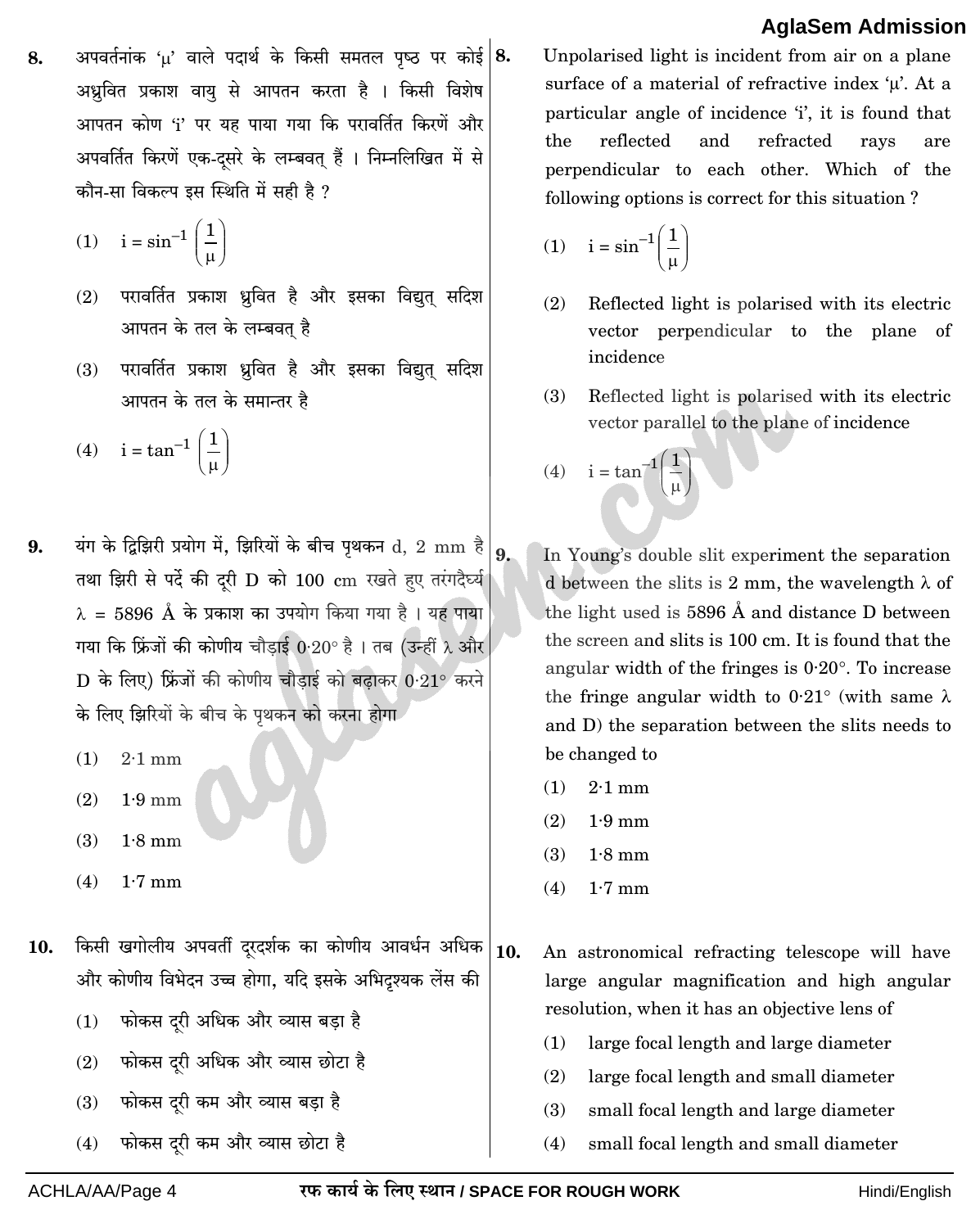हाइड़ोजन परमाण की किसी बोर कक्षा में किसी इलेक्ट्रॉन की 11. 11. गतिज ऊर्जा और उसकी कुल ऊर्जा का अनुपात होता है

- $2: -1$  $(1)$
- $(2)$  $1:-1$
- $(3)$  $1:1$
- $1:-2$  $(4)$
- आरम्भिक वेग $\overrightarrow{V} = V_0 \stackrel{\wedge}{\text{i}} (V_0 > 0)$  और द्रव्यमान m $\Big|_{12}$ . 12. का कोई इलेक्ट्रॉन किसी विद्युत्-क्षेत्र  $\overrightarrow{E}$  = –  $E_0$  i  $(E_0 = \text{F}$ थरांक > 0) में t = 0 पर प्रवेश करता है। यदि प्रारम्भ में इस इलेक्ट्रॉन की दे-ब्रॉग्ली तरंगदैर्घ्य  $\lambda_0$  है, तो समय t पर इसकी दे-ब्रॉग्ली तरंगदैर्घ्य होगी
	- $(1)$   $\lambda_0$  t
	- (2)  $\lambda_0 \left( 1 + \frac{eE_0}{mV_0} t \right)$
	- (3)  $\frac{\lambda_0}{\left(1 + \frac{eE_0}{mV_0}t\right)}$ (4)  $\lambda_0$
- किसी रेडियोऐक्टिव पदार्थ की अर्ध-आयू 10 मिनट है । यदि 13. 13. आरम्भ में नाभिकों की संख्या 600 है, तो 450 नाभिकों के विघटित होने में लगने वाला समय (मिनट में) है
	- $(1)$ 30
	- $(2)$ 10
	- $(3)$ 20
	- $(4)$ 15
- जब किसी धातु के पृष्ठ पर आवृत्ति  $2v_0$  (यहाँ  $v_0$  देहली $|14$ 14. आवृत्ति है) का प्रकाश आपतन करता है, तो उत्सर्जित इलेक्टॉनों का अधिकतम वेग  $v_1$  है। जब आपतित विकिरणों की आवृत्ति बढ़ाकर  $5v_0$  कर दी जाती है, तो उसी पृष्ठ से उत्सर्जित इलेक्ट्रॉनों का अधिकतम वेग  $v_2$  होता है।  $v_1$  और  $v_2$  का अनुपात है
	- $(1)$  $4:1$
	- $(2)$  $1:4$
	- $1:2$  $(3)$
	- $2:1$  $(4)$

The ratio of kinetic energy to the total energy of an electron in a Bohr orbit of the hydrogen atom, is

- $(1)$  $2:-1$
- $(2)$  $1:-1$
- $(3)$  $1:1$
- $(4)$  $1:-2$
- An electron of mass m with an initial velocity  $V = V_0 \hat{i}$  ( $V_0 > 0$ ) enters an electric field<br>  $E = -E_0 \hat{i}$  ( $E_0 = \text{constant} > 0$ ) at  $t = 0$ . If  $\lambda_0$  is its de-Broglie wavelength initially, then its de-Broglie wavelength at time t is
	- (1)  $λ_0 t$ (2)  $\lambda_0 \left( 1 + \frac{eE_0}{mV_0} t \right)$  $\frac{\lambda_0}{1+\frac{eE_0}{\sqrt{1+t}}}$  $(4)$  $\lambda_0$
	- For radioactive a material, half-life is 10 minutes. If initially there are 600 number of nuclei, the time taken (in minutes) for the disintegration of 450 nuclei is
		- $(1)$ 30
		- $(2)$ 10
		- $(3)$ 20
		- $(4)$ 15
- When the light of frequency  $2v_0$  (where  $v_0$  is threshold frequency), is incident on a metal plate, the maximum velocity of electrons emitted is  $v_1$ . When the frequency of the incident radiation is increased to  $5v_0$ , the maximum velocity of electrons emitted from the same plate is  $v_2$ . The ratio of  $v_1$  to  $v_2$  is
	- $(1) \quad 4:1$
	- $(2)$  $1:4$
	- $(3)$  $1:2$
	- $2:1$  $(4)$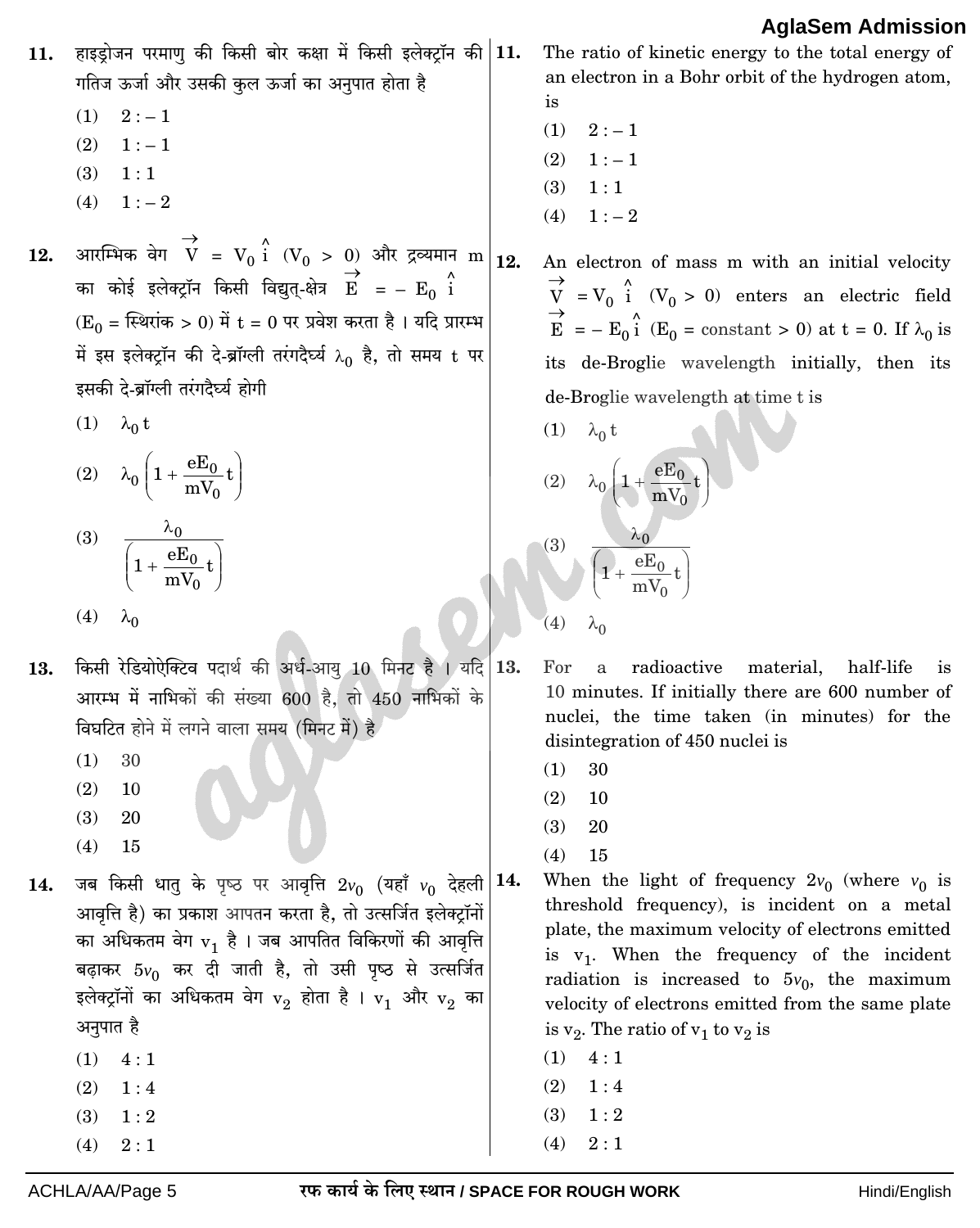दिए गए परिपथ आरेख में, निवेश वोल्टता (V<sub>i</sub>) 20 V, 15.  $15.$  $V_{BE} = 0$  तथा  $V_{CE} = 0$  है ।  $I_B$ ,  $I_C$  और  $\beta$  के मान होंगे



- (1)  $I_B = 20 \mu A$ ,  $I_C = 5 mA$ ,  $\beta = 250$
- (2)  $I_B = 25 \mu A$ ,  $I_C = 5 mA$ ,  $\beta = 200$
- (3)  $I_B = 40 \mu A$ ,  $I_C = 10 \mu A$ ,  $\beta = 250$
- (4)  $I_B = 40 \mu A$ ,  $I_C = 5 \mu A$ ,  $\beta = 125$
- किसी p-n संधि डायोड में गर्म होने से ताप में परिवर्तन 16.
	- p-n संधि के प्रतिरोध को प्रभावित नहीं करता है।  $(1)$ 
		- केवल अग्र प्रतिरोध को प्रभावित करता है।  $(2)$
		- केवल व्युत्क्रम (रिवर्स) प्रतिरोध को प्रभावित करता है।  $(3)$
		- $p$ -n संधि के समग्र  $V-I$  अभिलक्षण को प्रभावित करता  $(4)$ है ।
- चित्र में दिए गए गेटों के संयोजन में निर्गत Y को निवेशों A और  $17.$ B के पदों में इस प्रकार व्यक्त किया जा सकता है



- $\overline{A \cdot B} + A \cdot B$  $(1)$
- $A \cdot \overline{B} + \overline{A} \cdot B$  $(2)$
- $A$ . B  $(3)$
- $(4)$  $A + B$

In the circuit shown in the figure, the input voltage  $V_i$  is 20 V,  $V_{BE} = 0$  and  $V_{CE} = 0$ . The values of  $I_B$ ,  $I_C$  and  $\beta$  are given by

$$
V_{i} \longrightarrow R_{C} \longrightarrow R_{K} \longrightarrow R_{C}
$$
\n
$$
V_{i} \longrightarrow W \longrightarrow R_{C}
$$
\n
$$
V_{i} \longrightarrow W \longrightarrow R_{C}
$$
\n
$$
V_{i} \longrightarrow W \longrightarrow R_{C}
$$
\n
$$
V_{i} \longrightarrow W \longrightarrow R_{C}
$$
\n
$$
E
$$

- (1)  $I_B = 20 \mu A$ ,  $I_C = 5 mA$ ,  $\beta = 250$
- (2)  $I_B = 25 \mu A$ ,  $I_C = 5 mA$ ,  $\beta = 200$
- (3)  $I_B = 40 \mu A$ ,  $I_C = 10 \mu A$ ,  $\beta = 250$
- (4)  $I_B = 40 \mu A$ ,  $I_C = 5 \text{ mA}$ ,  $\beta = 125$
- 16. In a p-n junction diode, change in temperature due to heating
	- $(1)$ does not affect resistance of p-n junction
	- $(2)$ affects only forward resistance
	- affects only reverse resistance  $(3)$
	- $(4)$ affects the overall  $V - I$  characteristics of p-n junction
- 17. In the combination of the following gates the output Y can be written in terms of inputs A and B as

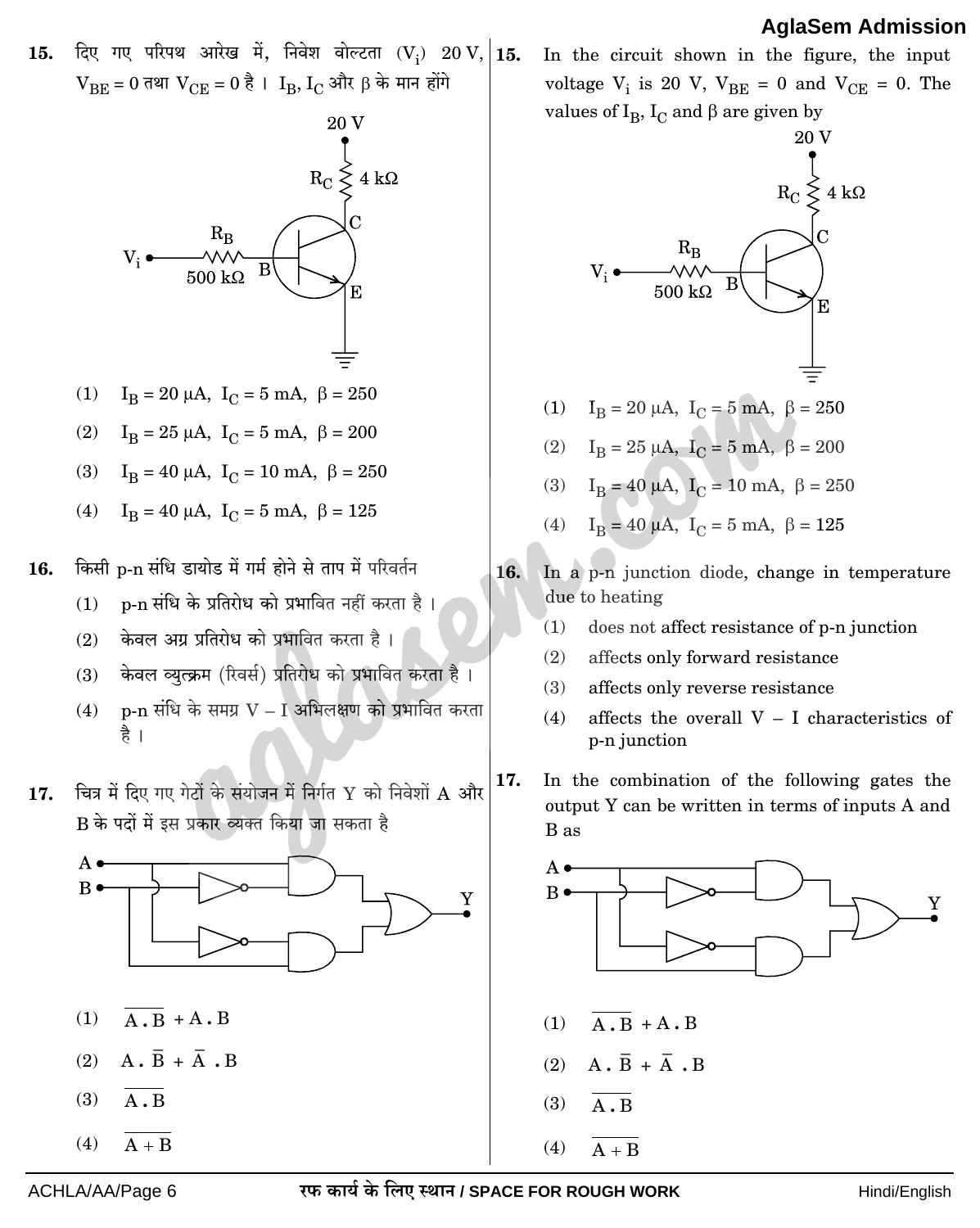- कोई विद्यत-चम्बकीय तरंग किसी माध्यम में वेग $V = V_1^{\wedge}$  से  $|18.$ 18. गमन कर रही है। किसी क्षण इस विद्युत-चुम्बकीय तरंग का विद्युत्-क्षेत्र दोलन + y अक्ष के अनुदिश है । तब इस विद्युत्-चम्बकीय तरंग के चम्बकीय क्षेत्र दोलन की दिशा होगी
	- $(1)$  $\rm v$  दिशा
	- + z दिशा  $(2)$
	- z दिशा  $(3)$
	- $(4)$  $-\mathbf{x}$  दिशा
- किसी प्रिज़्म के पदार्थ का अपवर्तनांक  $\sqrt{2}$  और प्रिज़्म का कोण 19.  $30^{\circ}$  है । प्रिज़्म के दो अपवर्तक पृष्ठों में से एक को चाँदी चढ़ाकर भीतर की ओर दर्पण बनाया गया है। दसरे फलक से प्रवेश करने वाले एकवर्णी प्रकाश का कोई पुंज (दर्पण वाले पृष्ठ से परावर्तित होने के पश्चात) उसी पथ पर वापस लौट जाएगा. यदि प्रिज़्म पर आपतन कोण का मान है
	- $(1)$  $30^\circ$
	- $(2)$  $45^{\circ}$
	- $(3)$  $60^\circ$
	- $(4)$ शन्य
- कोई बिम्ब 15 cm फोकस दरी के किसी अवतल दर्पण से 20. 40 cm दूरी पर स्थित है। यदि इस बिम्ब को दर्पण की दिशा में 20. 20 cm स्थानान्तरित कर दिया जाए, तो प्रतिबिम्ब कितनी दूरी पर विस्थापित हो जाएगा ?
	- 30 cm दर्पण के पास  $(1)$
	- 36 cm दर्पण से दर  $(2)$
	- 30 cm दर्पण से दर  $(3)$
	- 36 cm दर्पण के पास  $(4)$
- किसी प्रेरक से 60 mA की धारा प्रवाहित करने पर उस प्रेरक में 21. संचित चुम्बकीय स्थितिज ऊर्जा का मान 25 mJ है। इस प्रेरक का प्रेरकत्व है
	- $(1)$  $1.389$  H
	- $(2)$  $138.88H$
	- $(3)$  $0.138$  H
	- $13.89$  H  $(4)$

An em wave is propagating in a medium with a velocity  $\overrightarrow{V} = V \hat{i}$ . The instantaneous oscillating electric field of this em wave is along  $+y$  axis. Then the direction of oscillating magnetic field of the em wave will be along

- $(1)$  $-$  v direction
- $(2)$ + z direction
- $-z$  direction  $(3)$
- $-$  x direction  $(4)$
- 19. The refractive index of the material of a prism is  $\sqrt{2}$  and the angle of the prism is 30°. One of the two refracting surfaces of the prism is made a mirror inwards, by silver coating. A beam of monochromatic light entering the prism from the other face will retrace its path (after reflection from the silvered surface) if its angle of incidence on the prism is
	- $(1)$  $30^\circ$
	- $(2)$  $45^{\circ}$
	- $(3)$  $60^\circ$
	- $(4)$ zero

An object is placed at a distance of 40 cm from a concave mirror of focal length 15 cm. If the object is displaced through a distance of 20 cm towards the mirror, the displacement of the image will be

- 30 cm towards the mirror  $(1)$
- $(2)$ 36 cm away from the mirror
- $(3)$ 30 cm away from the mirror
- $(4)$ 36 cm towards the mirror

21. The magnetic potential energy stored in a certain inductor is 25 mJ, when the current in the inductor is 60 mA. This inductor is of inductance

- $(1)$  1.389 H
- $(2)$  $138.88 \text{ H}$
- $(3)$  $0.138$  H
- $(4)$  $13.89H$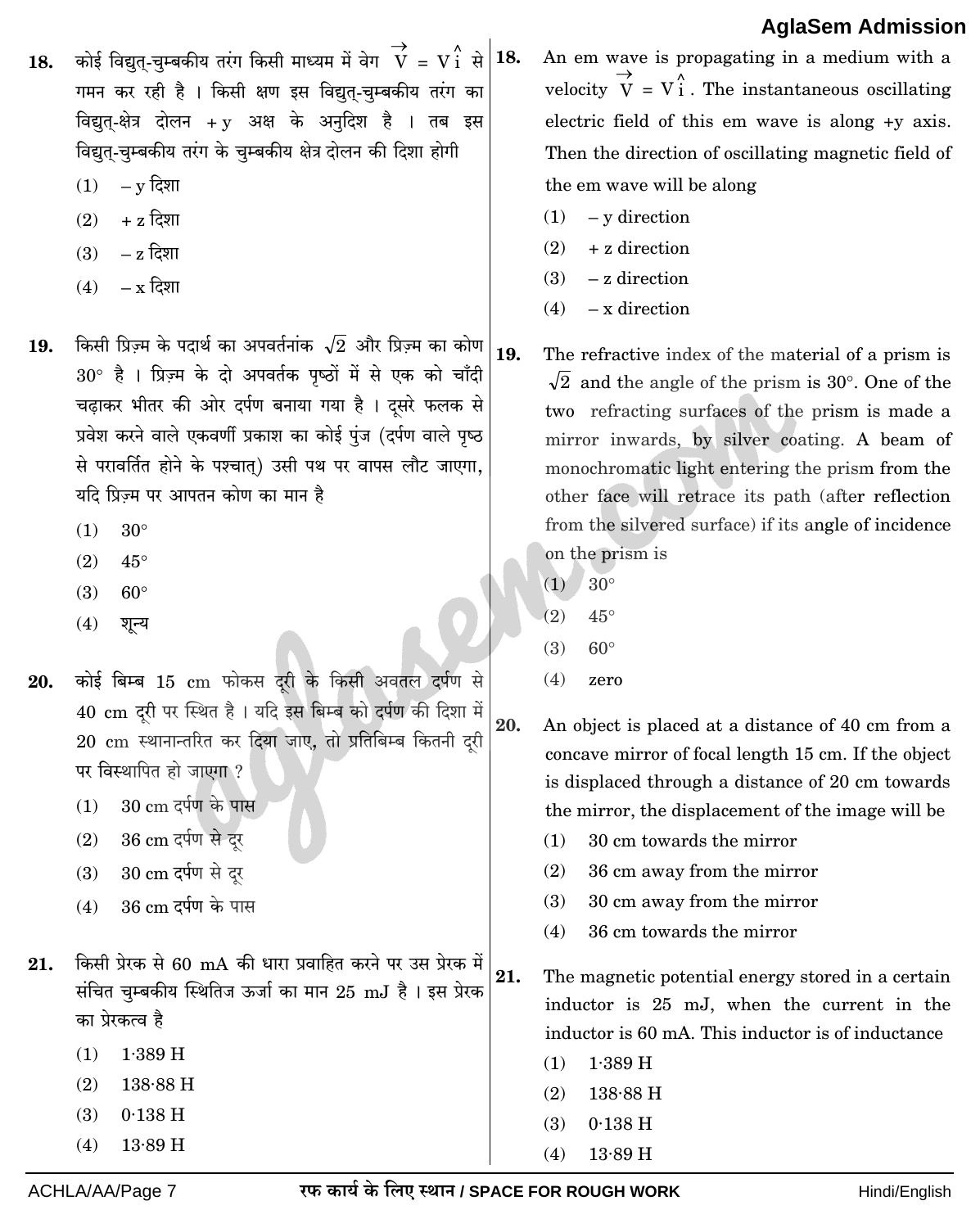- कोई इलेक्टॉन विरामावस्था से किसी एकसमान तथा ऊपर को 22.  $22.$ ऊर्ध्वाधर विद्युत्-क्षेत्र E में कोई दी गई दरी, h, गिरता है । अब विद्युत-क्षेत्र का परिमाण अपरिवर्तित रखते हुए इसकी दिशा उत्क्रमित कर दी जाती है । किसी प्रोटॉन को विरामावस्था से इतनी ही ऊर्ध्वाधर दरी h तक इसमें गिरने दिया जाता है। प्रोटॉन के गिरने में लिए गए समय की तुलना में इलेक्टॉन द्वारा गिरने में लिया गया समय है
	- 10 गुना अधिक  $(1)$
	- 5 गुना अधिक  $(2)$
	- $(3)$ कम
	- $(4)$ समान
- आवेश Q के किसी वियुक्त समान्तर पट्टिका संधारित्र C की 23. क्षेत्रफल A वाली धात की पड़िकाओं के बीच स्थिर-वैद्युत बल
	- (1) पट्टिकाओं के बीच की दरी के वर्गमूल के अनुक्रमानुपाती होता है ।
	- (2) पट्टिकाओं के बीच की दरी के रैखिकत: अनुक्रमानुपाती होता है ।
	- (3) पट्टिकाओं के बीच की दरी पर निर्भर नहीं करता ।
	- (4) पट्टिकाओं के बीच की दरी के व्युत्क्रमानुपाती होता है।
- किसी स्वरित्र दिभज का उपयोग किसी ऐसी काँच की नलिका में 24. अनुनाद उत्पन्न करने के लिए किया गया है, जिसमें वायु स्तम्भ 24. की लम्बाई को परिवर्ती पिस्टन द्वारा समायोजित किया जा सकता है। 27°C कक्ष ताप पर स्तम्भ की लम्बाई 20 cm और 73 cm होने पर दो क्रमागत अनुनाद उत्पन्न होते हैं । यदि स्वरित्र द्विभुज की आवृत्ति 320 Hz है, तो वायु में ध्वनि का 27°C पर वेग है
	- $(1)$  $350 \text{ m/s}$
	- $(2)$  $339 \text{ m/s}$
	- $(3)$  $330 \text{ m/s}$
	- $300 \text{ m/s}$  $(4)$
- कोई लोलक एक काफी ऊँचे भवन की छत से लटका है और 25. सरल आवर्त दोलक की भाँति मुक्त रूप से आगे-पीछे गति कर रहा है। माध्य स्थिति से 5 m की दरी पर इसके गोलक का त्वरण  $20 \text{ m/s}^2$  है। दोलन का आवर्तकाल है
	- $(1)$  $2s$
	- $(2)$  $\pi$  s
	- $(3)$  $2\pi s$
	- $(4)$  $1<sub>s</sub>$

An electron falls from rest through a vertical distance h in a uniform and vertically upward directed electric field E. The direction of electric field is now reversed, keeping its magnitude the same. A proton is allowed to fall from rest in it through the same vertical distance h. The time of fall of the electron, in comparison to the time of fall of the proton is

- 10 times greater  $(1)$
- $(2)$ 5 times greater
- $(3)$ smaller
- $(4)$ equal
- 23. The electrostatic force between the metal plates of an isolated parallel plate capacitor C having a charge Q and area A, is
	- proportional to the square root of the  $(1)$ distance between the plates.
	- $(2)$ linearly proportional to the distance between the plates.
	- $(3)$ independent of the distance between the plates.
	- $(4)$  inversely proportional to the distance between the plates.
	- A tuning fork is used to produce resonance in a glass tube. The length of the air column in this tube can be adjusted by a variable piston. At room temperature of 27°C two successive resonances are produced at 20 cm and 73 cm of column length. If the frequency of the tuning fork is 320 Hz, the velocity of sound in air at  $27^{\circ}$ C is
		- $(1)$  $350 \text{ m/s}$
		- $(2)$  $339 \text{ m/s}$
		- $330 \text{ m/s}$  $(3)$
		- $300 \text{ m/s}$  $(4)$
- 25. A pendulum is hung from the roof of a sufficiently high building and is moving freely to and fro like a simple harmonic oscillator. The acceleration of the bob of the pendulum is 20 m/s<sup>2</sup> at a distance of 5 m from the mean position. The time period of oscillation is
	- $(1)$  $2s$
	- $(2)$  $\pi$  s
	- $(3)$  $2\pi$  s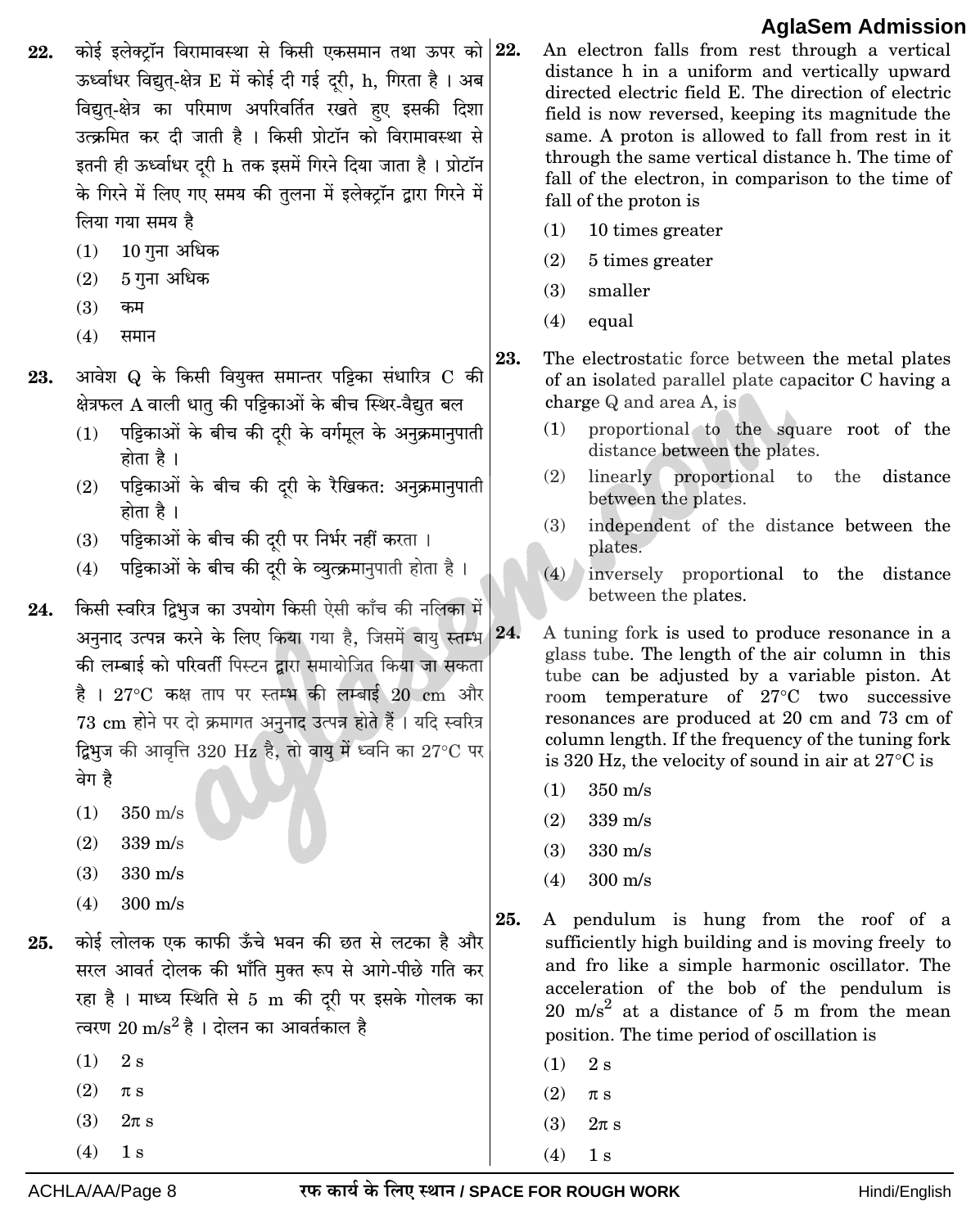- $0.5~{\rm kg}~{\rm m}^{-1}$  प्रति इकाई लम्बाई द्रव्यमान की किसी धात् की  $\vert 26.$ 26. क्षैतिज छड़ को एक चिकने आनत तल पर जो क्षैतिज से  $30^{\circ}$ का कोण बनाता है, रखा गया है । इस छड को इसमें विद्युत धारा प्रवाहित कराकर नीचे सरकने नहीं दिया जाता जब इस पर 0.25 T प्रेरण का चम्बकीय क्षेत्र ऊर्ध्वाधर दिशा में कार्य कर रहा है। छड को स्थिर रखने के लिए इसमें प्रवाहित धारा है
	- $(1)$  $14.76A$
	- $(2)$  $5.98A$
	- $(3)$  $7.14A$
	- $11.32A$  $(4)$
- किसी विद्युत्-चुम्बक के ध्रुवों के बीच प्रतिचुम्बकीय पदार्थ की 27. एक पतली छड ऊर्ध्वाधर स्थित है । जब विद्युत-चुम्बक में धारा प्रवाहित की जाती है, तो वह छड़ क्षैतिज चुम्बकीय क्षेत्र से बाहर ऊपर की ओर धकेल दी जाती है। इस प्रकार यह छड गुरुत्वीय स्थितिज ऊर्जा प्राप्त करती है। ऐसा करने के लिए आवश्यक कार्य करता है
	- (1) छड के पदार्थ की जालक संरचना
	- $(2)$  चुम्बकीय क्षेत्र
	- विद्युत स्रोत  $(3)$
	- प्रेरित विद्युत-क्षेत्र जो कि परिवर्ती चुम्बकीय क्षेत्र से उत्पन्न  $(4)$ होता है
- $20\text{ }\mathrm{mH}$  का कोई प्रेरक,  $100\text{ }\mathrm{\mu F}$  का कोई संधारित्र तथा  $50\text{ }\Omega$ 28. का कोई प्रतिरोधक, वि.वा. बल (emf),  $V = 10 \sin 314$  t के किसी स्रोत से श्रेणी में संयोजित हैं । इस परिपथ में शक्ति क्षय है
	- $(1)$  $2.74 \text{ W}$
	- $(2)$  $0.43$  W
	- $0.79W$  $(3)$
	- $1.13W$  $(4)$
- किसी चल कण्डली गैल्वेनोमीटर की धारा सुग्राहिता 5 div/mA 29. और वोल्टता सुग्राहिता (प्रयुक्त इकाई वोल्टता से उत्पन्न कोणीय विक्षेप) 20 div/V है । इस गैल्वेनोमीटर का प्रतिरोध है
	- $(1)$  $250 \Omega$
	- $(2)$  $25~\Omega$
	- $(3)$  $40\ \Omega$
	- $(4)$  $500 \Omega$

A metallic rod of mass per unit length 0.5 kg  $m^{-1}$  is lying horizontally on a smooth inclined plane which makes an angle of 30° with the horizontal. The rod is not allowed to slide down by flowing a current through it when a magnetic field of induction  $0.25$  T is acting on it in the vertical direction. The current flowing in the rod to keep it stationary is

- $14.76A$  $(1)$
- $5.98A$  $(2)$
- $7.14A$  $(3)$
- $11.32A$  $(4)$
- 27. A thin diamagnetic rod is placed vertically between the poles of an electromagnet. When the current in the electromagnet is switched on, then the diamagnetic rod is pushed up, out of the horizontal magnetic field. Hence the rod gains gravitational potential energy. The work required to do this comes from
	- the lattice structure of the material of the  $(1)$ rod
	- $(2)$ the magnetic field
	- $(3)$ the current source
	- the induced electric field due to the  $(4)$ changing magnetic field
- 28. An inductor 20 mH, a capacitor 100 µF and a resistor 50  $\Omega$  are connected in series across a source of emf,  $V = 10 \sin 314$  t. The power loss in the circuit is
	- $(1)$  2.74 W
	- $(2)$  $0.43 \text{ W}$
	- $0.79W$  $(3)$
	- $1.13W$  $(4)$
- 29. Current sensitivity of a moving coil galvanometer is 5 div/mA and its voltage sensitivity (angular deflection per unit voltage applied) is  $20 \div N$ . The resistance of the galvanometer is
	- $(1)$  $250 \Omega$
	- $(2)$  $25 \Omega$
	- $40 \Omega$  $(3)$
	- $(4)$  $500 \Omega$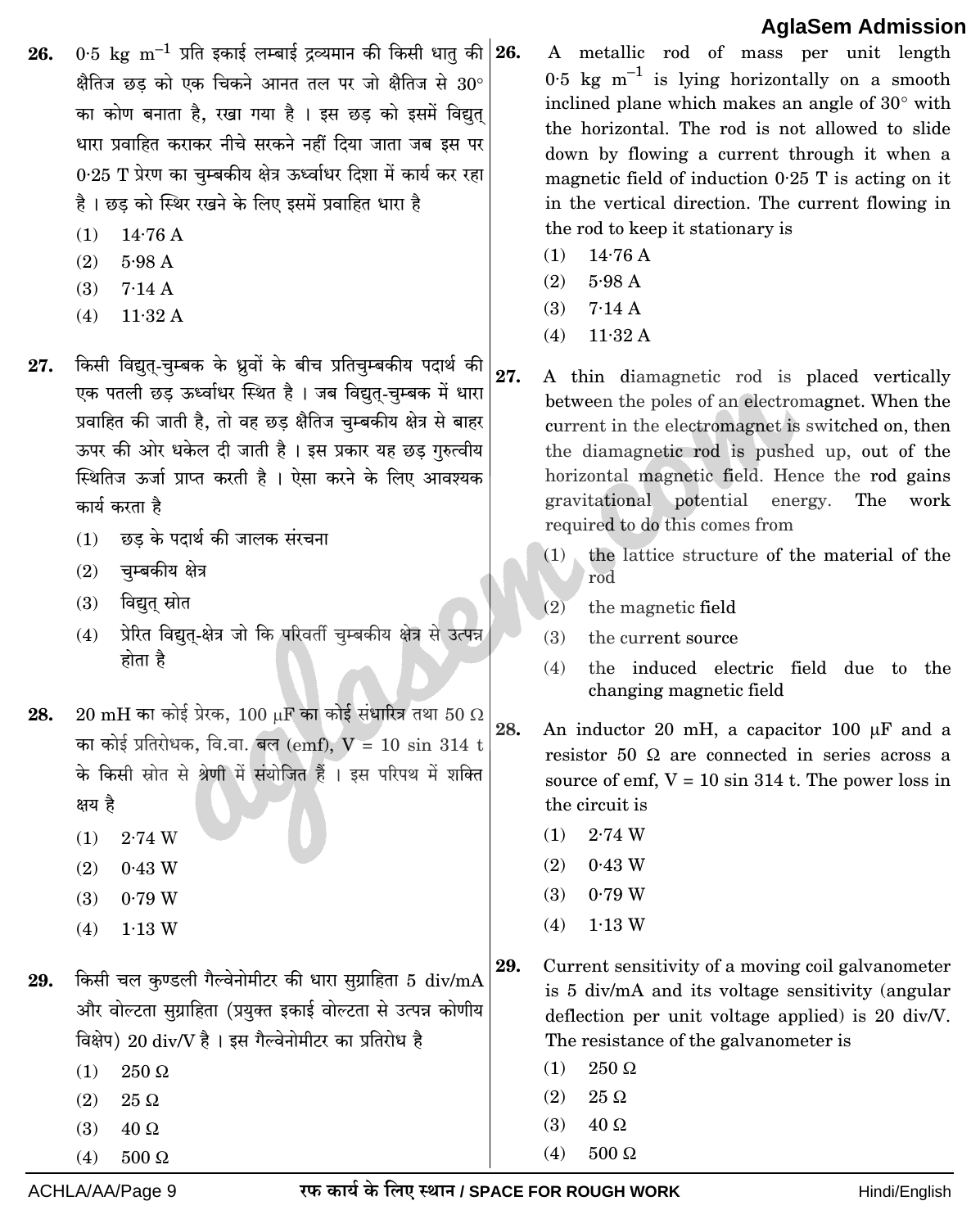आरेख में दर्शाए अनसार ऊँचाई h से घर्षणरहित पथ के अनदिश 30. 30. विराम अवस्था से सरकने वाला कोई पिण्ड. व्यास  $AB = D$  के ऊर्ध्वाधर वृत्त को ठीक-ठीक पूरा करता है। तब ऊँचाई h होगी



- तीन पिण्ड, A : (एक ठोस गोला), B : (एक पतली वृत्ताकार $|_{31}$ 31. चकती) तथा C : (एक वृत्ताकार छल्ला), जिनमें प्रत्येक का द्रव्यमान M तथा त्रिज्या R है, समान कोणीय चाल  $\omega$  से अपनी सममिति अक्षों के परित: चक्रण कर रहे हैं । इन्हें विरामावस्था में लाने के लिए किए जाने वाले आवश्यक कार्यों (W) के लिए कौन-सा संबंध सही है ?
	- (1)  $W_R > W_{\Delta} > W_C$
	- (2)  $W_A > W_B > W_C$
	- (3)  $W_C > W_B > W_A$
	- (4)  $W_A > W_C > W_B$
- द्रव्यमान m का एक गतिशील गुटका, 4m द्रव्यमान के किसी 32. दुसरे स्थिर गुटके से संघट्ट करता है। संघट्ट के पश्चात् हल्का गुटका विराम अवस्था में आ जाता है । यदि हल्के गुटके का आरम्भिक वेग v है. तो प्रत्यानयन गुणांक (e) का मान होगा
	- $(1)$  $0.8$
	- $(2)$  $0.25$
	- $(3)$  $0.5$
	- $(4)$  $0.4$
- निम्नलिखित में से कौन-सा कथन *असत्य* है ? 33.
	- घर्षण बल आपेक्षिक गति का विरोध करता है ।  $(1)$
	- (2) स्थैतिक घर्षण का सीमान्त मान अभिलम्ब प्रतिक्रिया के अनुक्रमानुपाती होता है।
	- (3) लोटनिक घर्षण सर्पी घर्षण से कम होता है।
	- सर्पी घर्षण गुणांक की विमाएँ लम्बाई की विमा के समान  $(4)$ होती हैं ।

A body initially at rest and sliding along a frictionless track from a height h (as shown in the figure) just completes a vertical circle of diameter  $AB = D$ . The height h is equal to



- Three objects,  $A : (a)$  solid sphere),  $B : (a)$  thin circular disk) and  $C$ : (a circular ring), each have the same mass M and radius R. They all spin with the same angular speed  $\omega$  about their own symmetry axes. The amounts of work (W) required to bring them to rest, would satisfy the relation
	- (1)  $W_B > W_A > W_C$
	- (2)  $W_A > W_B > W_C$
	- (3)  $W_C > W_B > W_A$
	- (4)  $W_A > W_C > W_B$
- A moving block having mass m, collides with another stationary block having mass 4m. The lighter block comes to rest after collision. When the initial velocity of the lighter block is v, then the value of coefficient of restitution (e) will be
	- $(1)$  $0.8$
	- $(2)$  $0.25$
	- $(3)$  $0.5$
	- $0.4$  $(4)$
- 33. Which one of the following statements is *incorrect?* 
	- $(1)$ Frictional force opposes the relative motion.
	- Limiting value of static friction is directly  $(2)$ proportional to normal reaction.
	- $(3)$ Rolling friction is smaller than sliding friction.
	- $(4)$ Coefficient of sliding friction has dimensions of length.

32.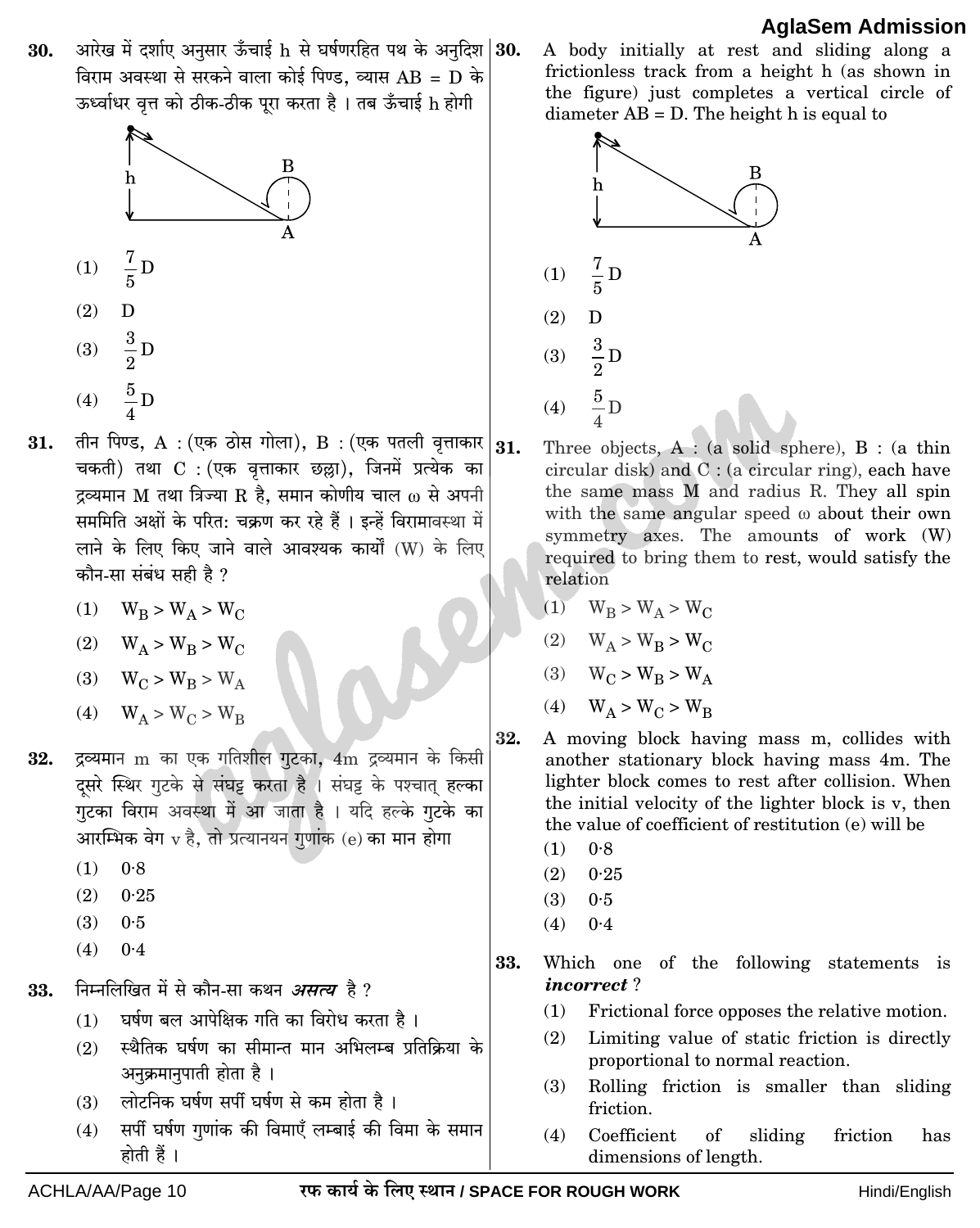- कोई खिलौना कार जिस पर आवेश  $q$  है किसी एकसमान $|34$ . 34. विद्युत्-क्षेत्र  $\overrightarrow{E}$  के प्रभाव में किसी घर्षणहीन समतल क्षैतिज पृष्ठ पर गतिमान है । एक सेकण्ड के अन्तराल में बल  $\mathbf q \overset{\rightarrow}{\mathbf E}$  के कारण इसका वेग 0 से 6 m/s हो जाता है । उसी क्षण विद्युत्-क्षेत्र की दिशा उत्क्रमित कर दी जाती है। इस क्षेत्र के प्रभाव में कार और दो सेकण्ड तक गति करती रहती है। 0 से 3 सेकण्ड के बीच खिलौना कार के औसत वेग और औसत चाल क्रमश: हैं
	- $(1)$  $1 \text{ m/s}$ ,  $3.5 \text{ m/s}$
	- $(2)$  $1 \text{ m/s}$ ,  $3 \text{ m/s}$
	- $(3)$  2 m/s, 4 m/s
	- (4)  $1.5 \text{ m/s}, 3 \text{ m/s}$
- आनत कोण  $\theta$  के किसी चिकने आनत वेज ABC पर m 35. 35. द्रव्यमान का कोई ब्लॉक चित्रानुसार स्थित है। इस वेज को दायीं ओर कोई त्वरण 'a' दिया जाता है । ब्लॉक को वेज पर स्थिर रखने के लिए  $a$  और  $\theta$  के बीच संबंध होगा



- $(1)$  $a = g \cos \theta$
- $a = \frac{g}{\sin \theta}$  $(2)$
- (3)  $a = \frac{g}{\csc \theta}$
- (4)  $a = g \tan \theta$
- बिन्दु (2, 0, -3) पर कार्यरत बल $\overrightarrow{F} = 4\hat{i} + 5\hat{j} 6\hat{k}$  का 36. 36. बिन्द  $(2, -2, -2)$  के परित: आघूर्ण होगा
	- (1)  $-7\hat{i} 8\hat{j} 4\hat{k}$
	- (2)  $-4\hat{i} \hat{i} 8\hat{k}$
	- $(3)$   $8i$   $4i$   $7k$

$$
(4) \quad -7 \, \mathrm{i} \, -4 \, \mathrm{j} \, -8 \, \mathrm{k}
$$

- किसी छात्र ने इस्पात की लघु गेंद के व्यास की माप  $0.001$  cm  $|37$ . 37. अल्पतमांक वाले स्क्रू गेज़ द्वारा की । मुख्य पैमाने की माप 5 mm और वृत्तीय पैमाने का शून्य संदर्भ लेवल से 25 भाग ऊपर है। यदि स्क्रू गेज़ में शून्यांक त्रुटि - 0.004 cm है, तो गेंद का सही व्यास होगा
	- $(1)$  0.053 cm
	- $(2)$  0.525 cm
	- $0.521$  cm  $(3)$
	- $(4)$  $0.529~\mathrm{cm}$
- A toy car with charge q moves on a frictionless horizontal plane surface under the influence of a uniform electric field  $\vec{E}$ . Due to the force q  $\vec{E}$ , its velocity increases from 0 to 6 m/s in one second duration. At that instant the direction of the field is reversed. The car continues to move for two more seconds under the influence of this field. The average velocity and the average speed of the toy car between 0 to 3 seconds are respectively
- $(1)$  $1 \text{ m/s}$ ,  $3.5 \text{ m/s}$
- $(2)$  $1 \text{ m/s}, 3 \text{ m/s}$
- $2 \text{ m/s}, 4 \text{ m/s}$  $(3)$
- $1.5 \text{ m/s}$ ,  $3 \text{ m/s}$  $(4)$
- A block of mass m is placed on a smooth inclined wedge ABC of inclination  $\theta$  as shown in the figure. The wedge is given an acceleration 'a' towards the right. The relation between a and  $\theta$ for the block to remain stationary on the wedge is



$$
(3) \quad a = \frac{g}{\csc \theta}
$$

(4)  $a = g \tan \theta$ 

The moment of the force,  $\overrightarrow{F} = 4\overrightarrow{i} + 5\overrightarrow{j} - 6\overrightarrow{k}$  at  $(2, 0, -3)$ , about the point  $(2, -2, -2)$ , is given by

- (1)  $-7\hat{i} 8\hat{j} 4\hat{k}$ (2)  $-4\hat{i} - \hat{i} - 8\hat{k}$ (3)  $-8\hat{i} - 4\hat{j} - 7\hat{k}$ (4)  $-7\hat{i} - 4\hat{j} - 8\hat{k}$
- A student measured the diameter of a small steel ball using a screw gauge of least count  $0.001$  cm. The main scale reading is  $5 \text{ mm}$  and zero of circular scale division coincides with 25 divisions above the reference level. If screw gauge has a zero error of  $-0.004$  cm, the correct diameter of the ball is
	- $(1)$  $0.053$  cm  $(2)$  $0.525$  cm
	- $(3)$  $0.521$  cm
	- $(4)$  $0.529$  cm

ACHLA/AA/Page 11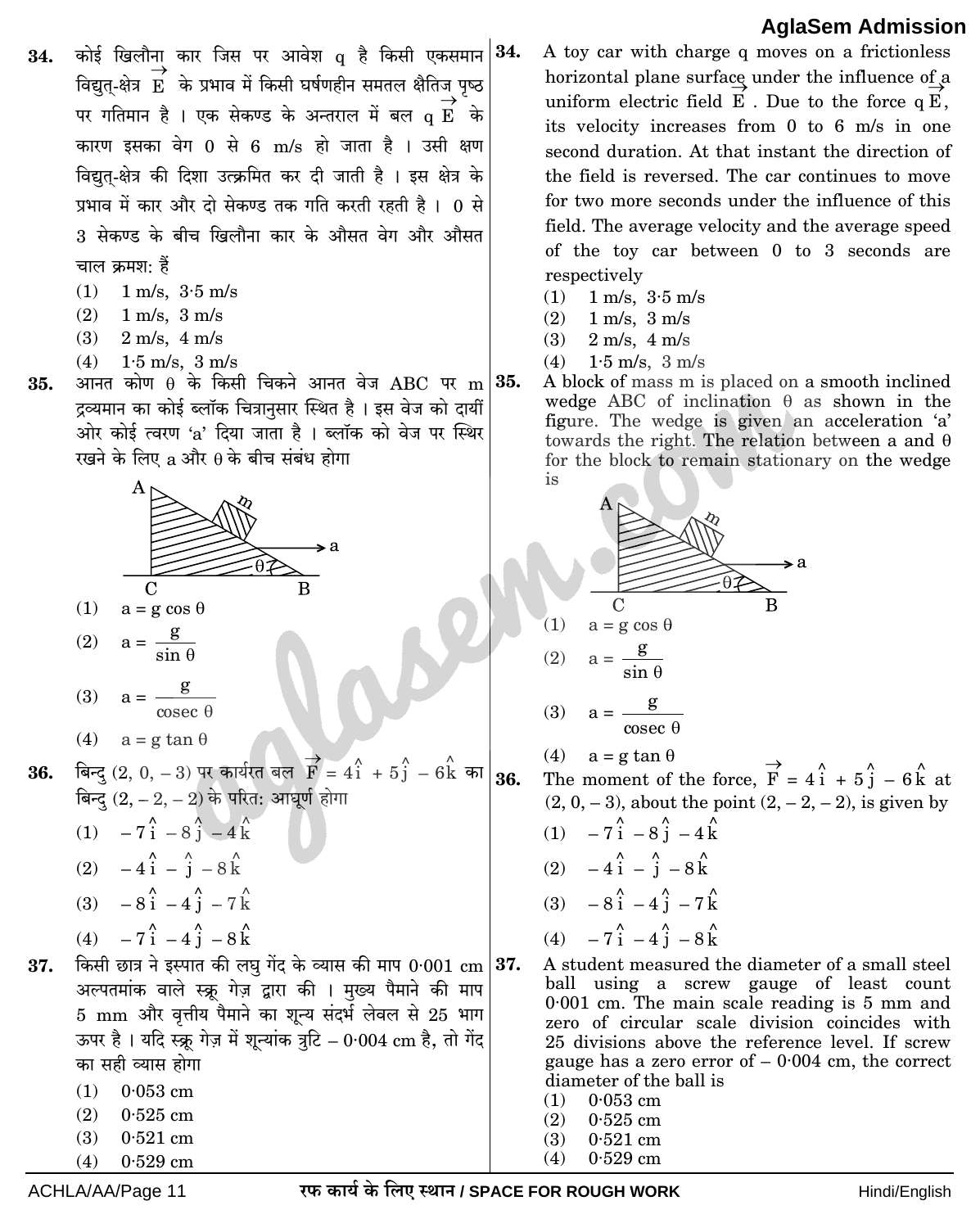- कोई ठोस गोला मुक्त आकाश में अपनी सममिति अक्ष के परित: 38. 38. मक्त रूप से घर्णन कर रहा है । इस गोले का द्रव्यमान समान रखते हुए इसकी त्रिज्या में वृद्धि की जाती है । गोले के लिए निम्नलिखित में से कौन-सी भौतिक राशि स्थिर रहेगी ?
	- घर्णी गतिज ऊर्जा  $(1)$
	- जडत्व आघर्ण  $(2)$
	- कोणीय वेग  $(3)$
	- कोणीय संवेग  $(4)$
- सूर्य के चारों ओर दीर्घवृत्तीय कक्षा में गतिमान ग्रह की स्थितियों 39. A, B और C पर गतिज ऊर्जाएँ क्रमश: K<sub>4</sub>, KB और Ko हैं ।  $AC$  दीर्घ अक्ष है तथा सूर्य की स्थिति  $S$  पर  $SB$  चित्रानुसार दीर्घ अक्ष AC पर लम्ब है। तब



- (1)  $K_{\rm B} < K_{\rm A} < K_{\rm C}$
- (2)  $K_{\text{A}} > K_{\text{B}} > K_{\text{C}}$
- (3)  $K_A < K_B < K_C$
- (4)  $K_{\rm B} > K_{\rm A} > K_{\rm C}$
- यदि सूर्य का द्रव्यमान  $\frac{1}{10}$  गुना हो तथा सार्वत्रिक गुरुत्वाकर्षण $\Big|40.$ 40. स्थिरांक परिमाण में 10 गुना हो, तो निम्नलिखित में से कौन-सा सही *नहीं* है ?
	- (1) पृथ्वी पर सरल लोलक का आवर्तकाल कम हो जाएगा।
	- $(2)$  धरती पर चलना अधिक कठिन हो जाएगा।
	- वर्षा की बुँदें धरती पर अधिक तेज़ी से गिरेंगी ।  $(3)$
	- पृथ्वी पर 'g' के मान में परिवर्तन नहीं होगा।  $(4)$

एक ठोस गोला लोटन गति में है । लोटन गति में वस्तु की 41. स्थानान्तरीय गतिज ऊर्जा (K,) के साथ-साथ घूर्णी गतिज ऊर्जा  $(K_r)$  भी होती है। गोले के लिए  $K_t$ :  $(K_t + K_r)$  का अनुपात होगा

- $(1)$  $10:7$
- $(2)$  $5:7$
- $7:10$  $(3)$
- $(4)$  $2:5$

A solid sphere is rotating freely about its symmetry axis in free space. The radius of the sphere is increased keeping its mass same. Which of the following physical quantities would remain constant for the sphere?

- $(1)$ Rotational kinetic energy
- $(2)$ Moment of inertia
- $(3)$ Angular velocity

39.

 $(4)$ Angular momentum

The kinetic energies of a planet in an elliptical orbit about the Sun, at positions A, B and C are  $K_A$ ,  $K_B$  and  $K_C$ , respectively. AC is the major axis and SB is perpendicular to AC at the position of the Sun S as shown in the figure. Then



$$
(1) \qquad K_B < K_A < K_C
$$

$$
(2) \quad K_A > K_B > K_C
$$

- $K_A < K_B < K_C$  $(3)$
- $K_B > K_A > K_C$  $(4)$

If the mass of the Sun were ten times smaller and the universal gravitational constant were ten times larger in magnitude, which of the following is *not* correct?

- $(1)$ Time period of a simple pendulum on the Earth would decrease.
- $(2)$ Walking on the ground would become more difficult.
- $(3)$ Raindrops will fall faster.
- $(4)$ 'g' on the Earth will not change.

41. A solid sphere is in rolling motion. In rolling motion a body possesses translational kinetic energy  $(K_t)$  as well as rotational kinetic energy  $(K_r)$  simultaneously. The ratio  $K_t$ :  $(K_t + K_r)$  for the sphere is

- $(1)$  $10:7$
- $(2)$  $5:7$
- $(3)$  $7:10$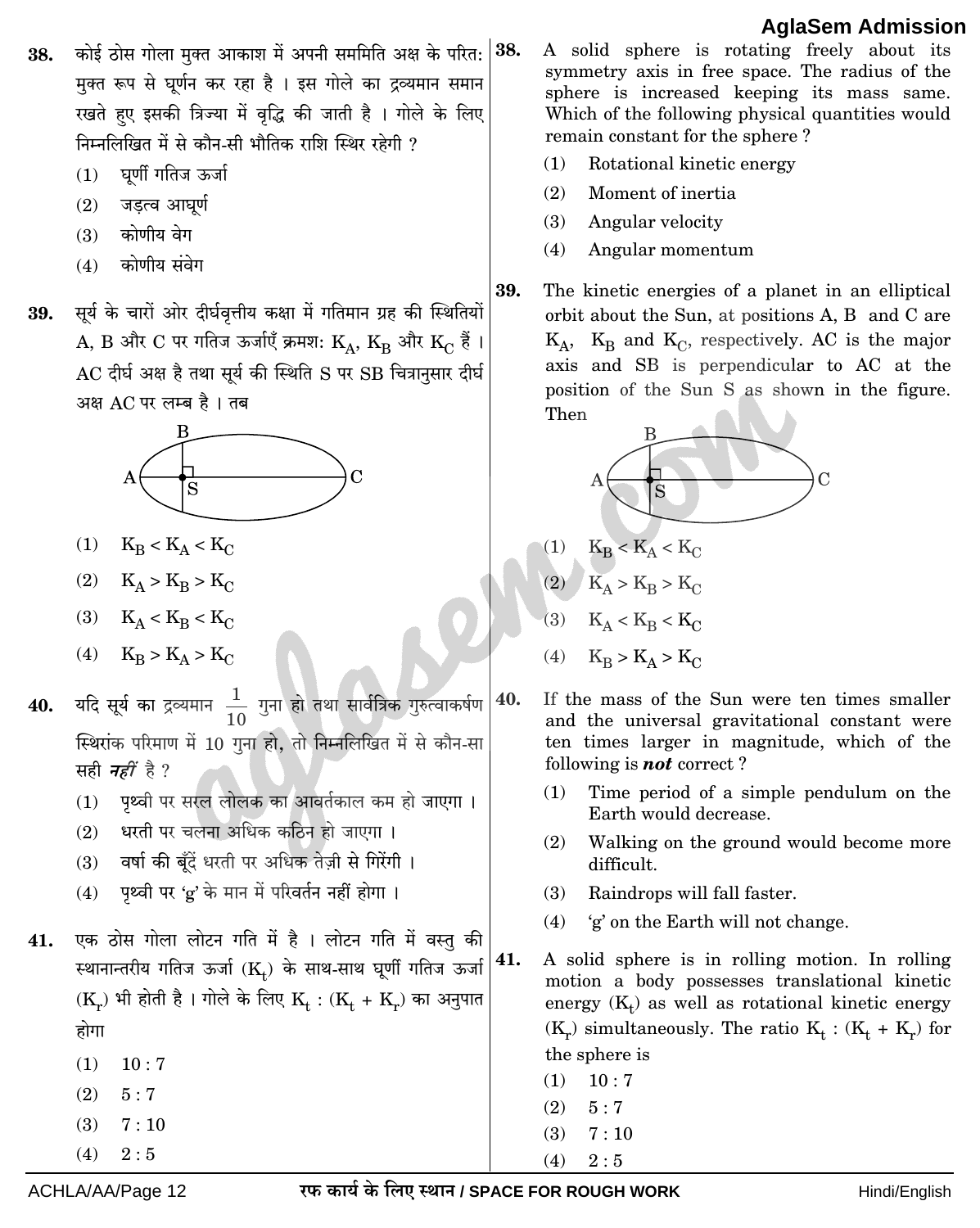- त्रिज्या 'r' का कोई लघु गोला विरामावस्था से किसी श्यान द्रव में  $|42$ . 42. गिरता है । श्यान बल के कारण इसमें ऊष्मा उत्पन्न होती है । गोले के अंतिम (टर्मिनल) वेग पर उत्पन्न ऊष्मा की दर निम्नलिखित में से किसके अनुक्रमानुपाती होती है ?
	- $r^5$  $(1)$
	- $r^2$  $(2)$
	- $r^3$  $(3)$
	- $r<sup>4</sup>$  $(4)$
- किसी कष्णिका द्रारा विकिरित शक्ति P है तथा यह तरंगदैर्घ्य. 43.  $\lambda_0$  पर अधिकतम ऊर्जा विकिरित करती है । अब यदि इस ्<br>कृष्णिका का ताप परिवर्तित कर दिया जाता है, जिससे कि यह  $\frac{3}{4}$   $\lambda_0$  तरंगदैर्घ्य पर अधिकतम ऊर्जा विकिरित करती है, तो इसके द्वारा विकिरित शक्ति nP हो जाती है। n का मान होगा
	- 256  $(1)$
	- $\overline{81}$
	- $\frac{4}{3}$  $(2)$
	- $\frac{3}{4}$  $(3)$
	- $\frac{81}{256}$  $(4)$
- दो तार समान पदार्थ के बने हैं और दोनों के आयतन भी समान 44. हैं । पहले तार की अनुप्रस्थ-काट का क्षेत्रफल A और दसरे तार की अनुप्रस्थ-काट का क्षेत्रफल 3A है । यदि बल F लगाकर पहले तार की लम्बाई में  $\Delta l$  की वृद्धि की जाती है, तो दूसरे तार की लम्बाई में भी इतनी ही वृद्धि करने के लिए कितने बल की आवश्यकता होगी ?
	- 4 F  $(1)$
	- $(2)$ 6 F
	- $(3)$ 9 F
	- $(4)$  $F$

सामान्य दाब (1.013 ×  $10^5$  Nm<sup>-2</sup>) और 100°C ताप पर 45.  $0.1$  g जल के नमूने को  $100^{\circ}$ C की भाप में परिवर्तित करने के लिए 54 कैलोरी ऊष्मा ऊर्जा की आवश्यकता होती है। यदि उत्पन्न भाप का आयतन 167.1 cc है, तो इस नमूने की आन्तरिक ऊर्जा में परिवर्तन है

- $(1)$  $42\!\cdot\!2\,\mathrm{J}$
- $(2)$  $208.7 J$
- $104.3$  J  $(3)$
- $84.5$  J  $(4)$

A small sphere of radius 'r' falls from rest in a viscous liquid. As a result, heat is produced due to viscous force. The rate of production of heat when the sphere attains its terminal velocity, is proportional to

- $r^5$  $(1)$
- $r^2$  $(2)$
- $r^3$  $(3)$
- $r^4$  $(4)$
- 43. The power radiated by a black body is P and it radiates maximum energy at wavelength,  $\lambda_0$ . If the temperature of the black body is now changed so that it radiates maximum energy at wavelength  $\frac{3}{4}$   $\lambda_0$ , the power radiated by it becomes nP. The value of n is
	- 256  $(1)$ 81  $(2)$  $\overline{\mathbf{3}}$ 3  $(3)$ 81  $(4)$

Two wires are made of the same material and have the same volume. The first wire has cross-sectional area A and the second wire has cross-sectional area 3A. If the length of the first wire is increased by  $\Delta l$  on applying a force F, how much force is needed to stretch the second wire by the same amount?

4 F  $(1)$ 

44.

- $(2)$ 6 F
- 9F  $(3)$
- $\overline{F}$  $(4)$

A sample of  $0.1$  g of water at  $100^{\circ}$ C and normal 45. pressure  $(1.013 \times 10^5 \text{ Nm}^{-2})$  requires 54 cal of heat energy to convert to steam at 100°C. If the volume of the steam produced is  $167 \cdot 1$  cc, the change in internal energy of the sample, is

- $(1)$  $42\!\cdot\!2\,\mathrm{J}$
- $(2)$  $208.7 J$
- $104.3$  J  $(3)$
- $84.5$  J  $(4)$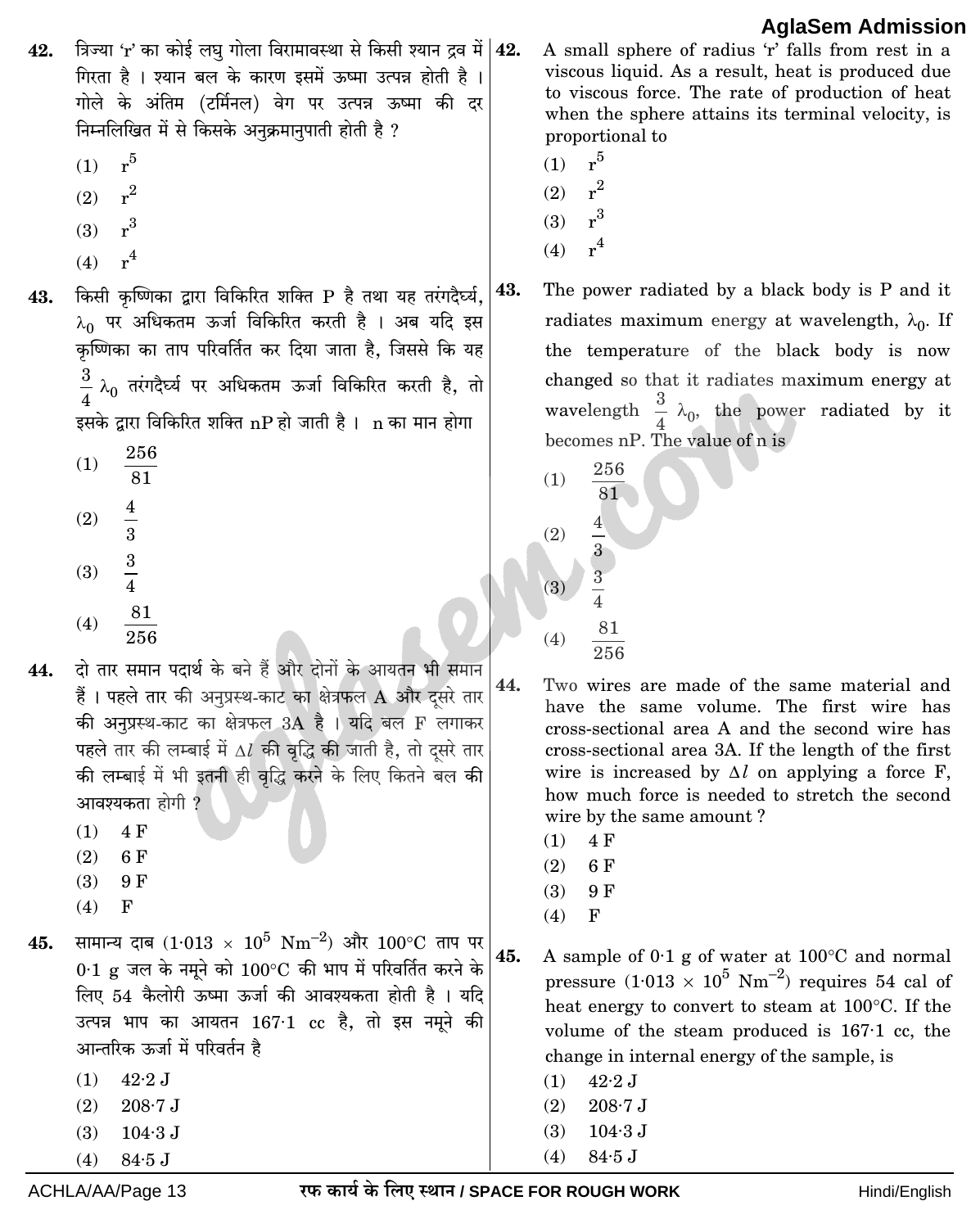| 46. | N-यौगिकों में इनकी ऑक्सीकरण अवस्थाओं का घटता हुआ 46.<br>सही क्रम है                                          |     | 1.91999111111<br>The correct order of N-compounds in its<br>decreasing order of oxidation states is |
|-----|--------------------------------------------------------------------------------------------------------------|-----|-----------------------------------------------------------------------------------------------------|
|     | $HNO3$ , NH <sub>4</sub> Cl, NO, N <sub>2</sub><br>(1)                                                       |     | $HNO3$ , NH <sub>4</sub> Cl, NO, N <sub>2</sub><br>(1)                                              |
|     | (2)<br>$HNO3$ , NO, NH <sub>4</sub> Cl, N <sub>2</sub>                                                       |     | (2)<br>$HNO3$ , NO, NH <sub>4</sub> Cl, N <sub>2</sub>                                              |
|     | $HNO3$ , NO, N <sub>2</sub> , NH <sub>4</sub> Cl<br>(3)                                                      |     | $HNO3$ , NO, N <sub>2</sub> , NH <sub>4</sub> Cl<br>(3)                                             |
|     | (4)<br>$NH4Cl, N2, NO, HNO3$                                                                                 |     | (4)<br>$NH4Cl, N2, NO, HNO3$                                                                        |
| 47. | निम्नलिखित में से कौन-सा तत्त्व $\text{MF}_c^{3-}$ आयन बनाने में $\vert$ 47.                                 |     | Which one of the following elements is unable to                                                    |
|     | असमर्थ है ?                                                                                                  |     | form $\text{MF}_6^{3-}$ ion ?                                                                       |
|     | (1)<br>B                                                                                                     |     | (1)<br>B                                                                                            |
|     | (2)<br>Al                                                                                                    |     | (2)<br>Al                                                                                           |
|     | (3)<br>Ga                                                                                                    |     | (3)<br>Ga                                                                                           |
|     | (4)<br>In                                                                                                    |     | (4)<br>In                                                                                           |
| 48. | एलिंघम आरेख को ध्यान में रखते हुए निम्नलिखित में से<br>कौन-सी धातु का उपयोग ऐलुमिना के अपचयन में किया जा 48. |     | Considering Ellingham diagram, which of the                                                         |
|     | सकता है ?                                                                                                    |     | following metals can be used to reduce alumina?                                                     |
|     | (1)<br>Mg                                                                                                    |     | (1)<br>Mg                                                                                           |
|     | (2)<br>Zn                                                                                                    |     | (2)<br>Zn                                                                                           |
|     | (3)<br>Fe                                                                                                    |     | Fe<br>(3)                                                                                           |
|     | (4)<br>Cu                                                                                                    |     | (4)<br>Cu                                                                                           |
| 49. | निम्नलिखित में से ग्रूप 13 के तत्त्वों में परमाण्विक त्रिज्याओं का 49.<br>कौन-सा क्रम सही है ?               |     | The correct order of atomic radii in group 13<br>elements is                                        |
|     | B < Ga < Al < TI < In<br>(1)                                                                                 |     | B < Ga < Al < TI < In<br>(1)                                                                        |
|     | B < Al < Ga < In < TI<br>(2)                                                                                 |     | (2)<br>B < Al < Ga < In < TI                                                                        |
|     | B < Al < In < Ga < TI<br>(3)                                                                                 |     | B < Al < In < Ga < TI<br>(3)                                                                        |
|     | B < Ga < Al < In < TI<br>(4)                                                                                 |     | B < Ga < Al < In < TI<br>(4)                                                                        |
| 50. | हैलोजनों के लिए निम्नलिखित में से कौन-सा कथन सत्य <i>नहीं</i><br>है ?                                        | 50. | Which of the following statements is <b>not</b> true for<br>halogens?                               |
|     | फ्लोरीन के अलावा सभी धनात्मक<br>ऑक्सीकरण<br>(1)<br>अवस्थाएँ दर्शाते हैं ।                                    |     | All but fluorine show positive oxidation<br>(1)<br>states.                                          |
|     | सभी ऑक्सीकारक अभिकर्मक हैं ।<br>(2)                                                                          |     | (2)<br>All are oxidizing agents.                                                                    |
|     | सभी एकल क्षारीय ऑक्सी अम्ल बनाते हैं।<br>(3)                                                                 |     | All form monobasic oxyacids.<br>(3)                                                                 |
|     | क्लोरीन की सर्वाधिक इलेक्ट्रॉन ग्रहण एन्थैल्पी है।<br>(4)                                                    |     | (4)<br>Chlorine has the highest electron-gain<br>enthalpy.                                          |
| 51. | $\text{CIF}_3$ की संरचना में केन्द्रीय परमाणु 'Cl' पर एकाकी युग्म                                            | 51. | In the structure of $CIF_3$ , the number of lone pairs                                              |
|     | इलेक्ट्रॉनों की संख्या है                                                                                    |     | of electrons on central atom 'Cl' is                                                                |
|     | (1)<br>चार                                                                                                   |     | (1)<br>four                                                                                         |
|     | दो<br>(2)                                                                                                    |     | (2)<br>two                                                                                          |
|     | (3)<br>एक                                                                                                    |     | (3)<br>one                                                                                          |
|     | तीन<br>(4)                                                                                                   |     | (4)<br>three                                                                                        |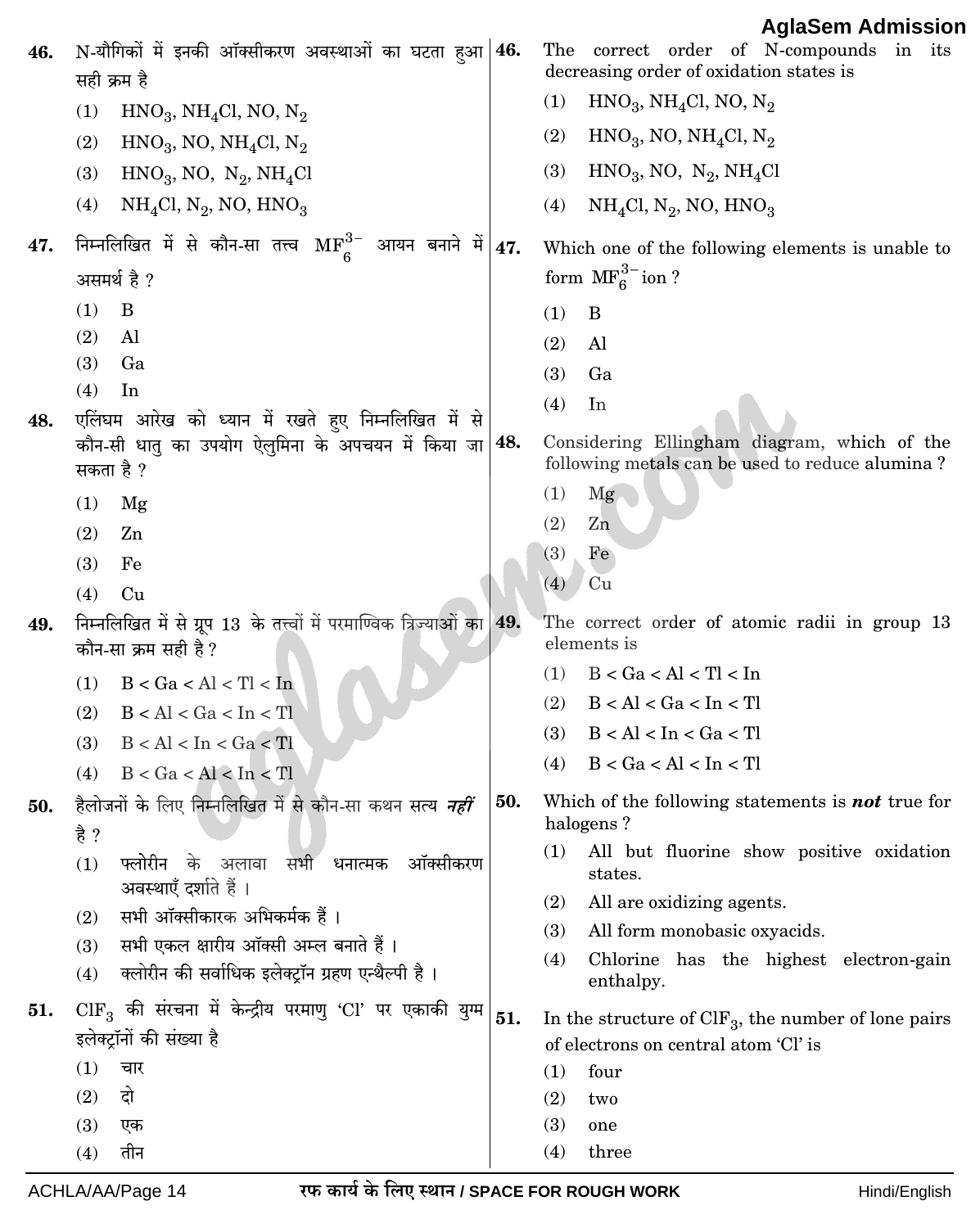निम्नलिखित अभिक्रिया शृंखला में मुख्य उत्पाद P, Q और R 52. Identify the major products P, Q and R in the 52.  $\pi$ ) ਸਟਜ਼ਾਸਿਾ $\cdot$ 

following sequence of reactions :

ग्लाइसीन  $(4)$ 

53.

Glycine

 $(4)$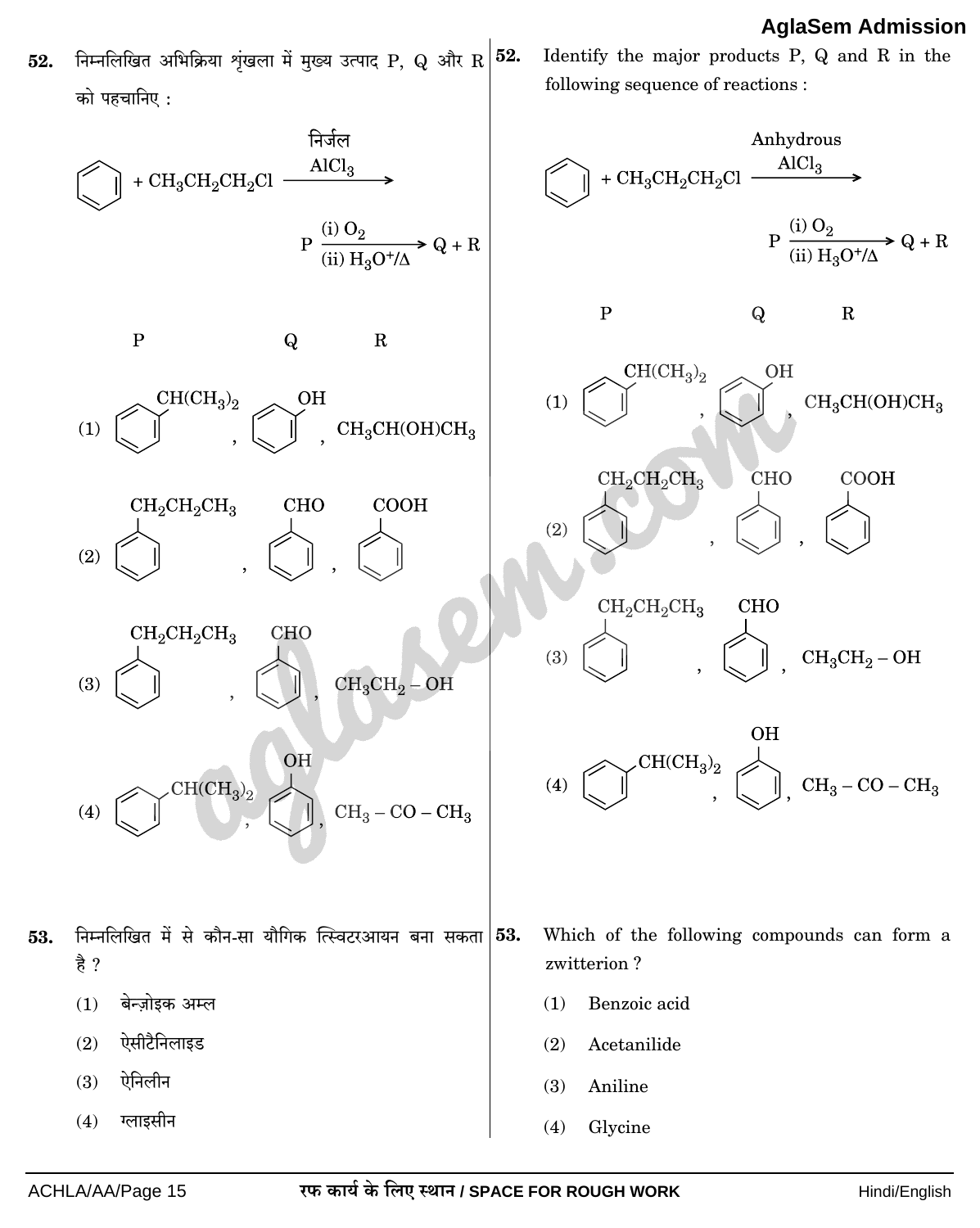- तिर्यक बद्ध अथवा जालक्रम बहलकों के संदर्भ में निम्नलिखित में  $|\mathbf{54.}$ 54. से कौन-सा कथन *असत्य* है ?
	- बैकेलाइट एवं मैलामीन इसके उदाहरण हैं।  $(1)$
	- ये दिक्रियात्मक एवं त्रिक्रियात्मक समृहों के एकलकों से  $(2)$ बनते हैं।
	- इनमें विभिन्न रेखीय बहलक श्रृंखलाओं के बीच  $(3)$ सहसंयोजक आबंध होते हैं।
	- (4) इनकी बहलक शृंखलाओं में प्रबल सहसंयोजक आबंध होते हैं ।
- .<br>ऐनिलीन का नाइट्रीकरण प्रबल अम्लीय माध्यम में करने पर 55. m-नाइटोऐनिलीन भी बनाता है क्योंकि
	- प्रतिस्थापक की अनुपस्थिति में नाइट्रो समूह हमेशा  $(1)$ m-स्थिति पर जाता है।
	- इलेक्टॉनस्नेही प्रतिस्थापन अभिक्रिया में ऐमीनो समूह  $(2)$ m-निर्देशकारी है।
	- (3) प्रतिस्थापक की उपस्थिति के बावजूद नाइट्रो समूह हमेशा केवल m-स्थिति पर ही जाता है।
	- अम्लीय (प्रबल) माध्यम में ऐनिलीन ऐनिलीनियम आयन 56.  $(4)$ के रूप में होती है।
- ऐमिलोस एवं ऐमिलोपेक्टिन में विभिन्नता है 56.
	- ऐमिलोपेक्टिन में  $1 \rightarrow 4$   $\alpha$ -बंधन तथा  $1 \rightarrow 6$   $\beta$ -बंधन है  $(1)$
	- ऐमिलोस में  $1 \rightarrow 4$   $\alpha$ -बंधन तथा  $1 \rightarrow 6$   $\beta$ -बंधन है  $(2)$
	- ऐमिलोपेक्टिन में  $1 \rightarrow 4$   $\alpha$ -बंधन तथा  $1 \rightarrow 6$   $\alpha$ -बंधन  $(3)$
	- ऐमिलोस ग्लूकोस एवं गैलैक्टोस से बना है  $(4)$
- 2.3 g फॉर्मिक अम्ल तथा 4.5 g ऑक्सेलिक अम्ल को सान्द्र | 57. 57.  $\mathrm{H_{2}SO_{4}}$  से क्रिया करवाने पर उत्सर्जित गैसीय मिश्रण को  $\mathrm{KOH}$ के छोटे टकड़ों से गुज़ारा जाता है । STP पर बचे हए उत्पाद का भार (g में) होगा
	- $(1)$  $2.8$
	- $(2)$  $3.0$
	- $(3)$  $1.4$
	- $(4)$  $4·4$
- निम्नलिखित में से कौन-सी ऑक्साइड की सर्वाधिक अम्लीय 58. प्रकृति है ?
	- $(1)$  $BaO$  $(2)$ **BeO**  $(3)$  $MgO$ 
		- $(4)$  $CaO$
- ACHLA/AA/Page 16

Regarding cross-linked or network polymers, which of the following statements is *incorrect*?

- $(1)$ Examples are bakelite and melamine.
- $(2)$ They are formed from bi- and tri-functional monomers.
- $(3)$ They contain covalent bonds between various linear polymer chains.
- $(4)$ They contain strong covalent bonds in their polymer chains.
- 55. Nitration of aniline in strong acidic medium also gives m-nitroaniline because
	- In absence of substituents nitro group  $(1)$ always goes to m-position.
	- $(2)$ In electrophilic substitution reactions amino group is meta directive.
	- $(3)$ In spite of substituents nitro group always goes to only m-position.
	- $(4)$ In acidic (strong) medium aniline is present as anilinium ion.
	- The difference between amylose and amylopectin is
		- (1) Amylopectin have  $1 \rightarrow 4$   $\alpha$ -linkage and  $1 \rightarrow 6$   $\beta$ -linkage
		- $(2)$ Amylose have  $1 \rightarrow 4$  $\alpha$ -linkage  $and$  $1 \rightarrow 6$   $\beta$ -linkage
		- Amylopectin have  $1 \rightarrow 4$   $\alpha$ -linkage  $(3)$ and  $1 \rightarrow 6$   $\alpha$ -linkage
		- $(4)$ Amylose is made up of glucose and galactose
	- A mixture of  $2.3$  g formic acid and  $4.5$  g oxalic acid is treated with conc.  $H_2SO_4$ . The evolved gaseous mixture is passed through KOH pellets. Weight (in g) of the remaining product at STP will be
		- $(1)$  $2.8$
		- $(2)$  $3.0$
		- $(3)$  $1.4$
		- $(4)$  $4.4$

58. Which of the following oxides is most acidic in nature?

- $(1)$  $BaO$
- $(2)$ **BeO**
- $(3)$  $MgO$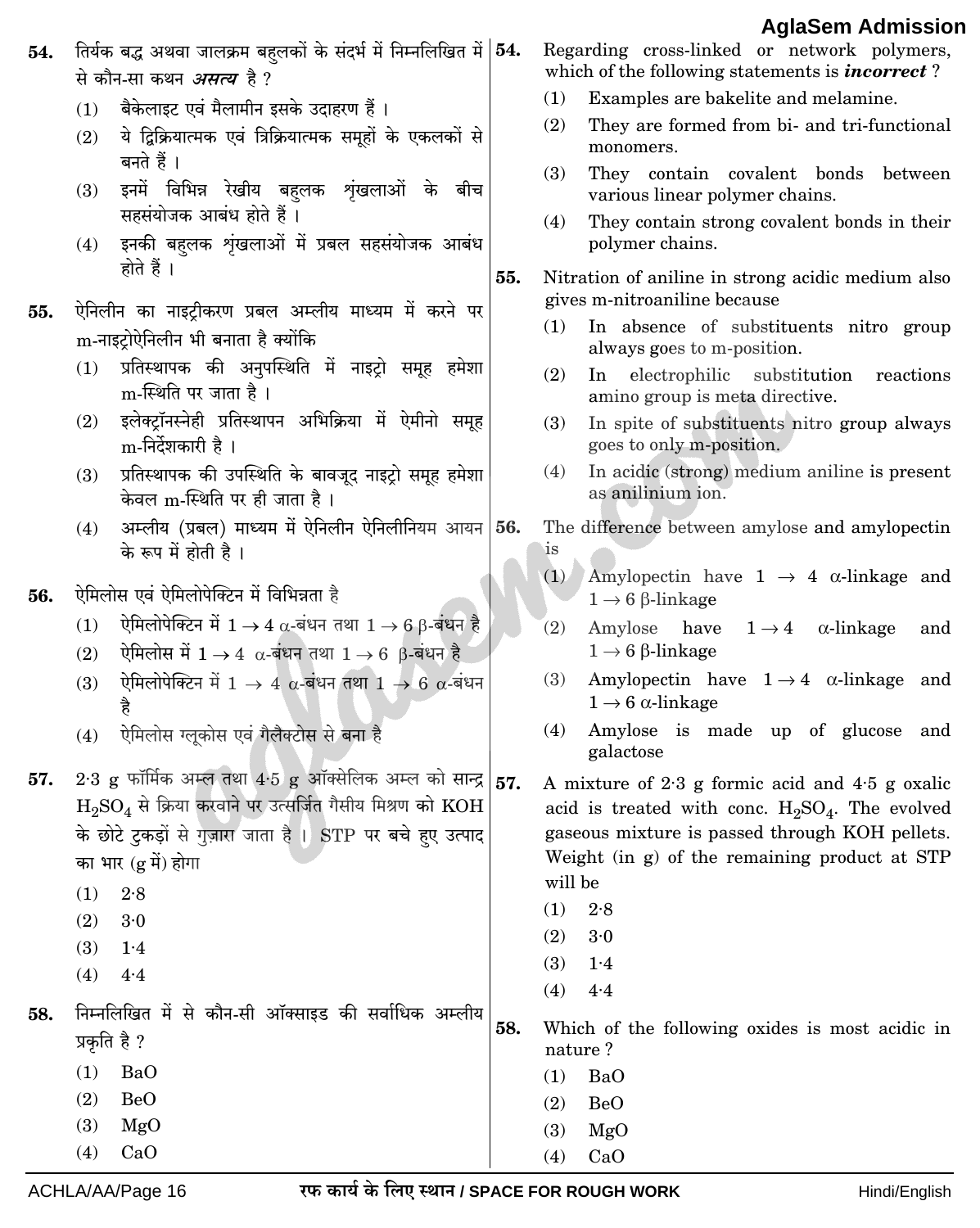|            |                                                                                                                                                                                                                                                                                                                                                                                                                                                                                       |            | <b>AglaSem Admission</b>                                                                                                                                                                                                                                                                                                                                                                                                |
|------------|---------------------------------------------------------------------------------------------------------------------------------------------------------------------------------------------------------------------------------------------------------------------------------------------------------------------------------------------------------------------------------------------------------------------------------------------------------------------------------------|------------|-------------------------------------------------------------------------------------------------------------------------------------------------------------------------------------------------------------------------------------------------------------------------------------------------------------------------------------------------------------------------------------------------------------------------|
| 59.        | वायुमंडल में प्रकृति एवं मानव क्रियाओं दोनों से निर्मित नाइट्रोजन 59.<br>का कौन-सा ऑक्साइड साधारण प्रदूषक <i>नहीं</i> है ?<br>(1)<br>$N_2O$                                                                                                                                                                                                                                                                                                                                           |            | Which oxide of nitrogen is <b>not</b> a common<br>pollutant introduced into the atmosphere both<br>due to natural and human activity?<br>$N_2O$<br>(1)                                                                                                                                                                                                                                                                  |
|            | (2)<br>NO <sub>2</sub><br>(3)<br>$N_2O_5$<br>(4)<br>N <sub>O</sub>                                                                                                                                                                                                                                                                                                                                                                                                                    |            | NO <sub>2</sub><br>(2)<br>(3)<br>$N_2O_5$<br>(4)<br>N <sub>O</sub>                                                                                                                                                                                                                                                                                                                                                      |
| 60.<br>61. | यौगिक A की Na से अभिक्रिया करवाने पर वह B देता है तथा<br>$\text{PCl}_5$ के साथ अभिक्रिया करवाने पर वह C देता है। B एवं C<br>दोनों की साथ में अभिक्रिया करवाने पर डाइएथिल ईथर प्राप्त<br>होता है। $A, B$ तथा $C$ क्रम में हैं<br>(1)<br>$C_2H_5Cl$ , $C_2H_6$ , $C_2H_5OH$<br>(2)<br>$C_2H_5OH$ , $C_2H_5Cl$ , $C_2H_5ONa$<br>$C_2H_5OH$ , $C_2H_6$ , $C_2H_5Cl$<br>(3)<br>$C_2H_5OH$ , $C_2H_5ONa$ , $C_2H_5Cl$<br>(4)<br>एक यौगिक $\rm C_7H_8$ निम्नलिखित अभिक्रियाओं से गुज़रता है: | 60.<br>61. | The compound A on treatment with Na gives B,<br>and with $\text{PCl}_5$ gives C. B and C react together to<br>give diethyl ether. A, B and C are in the order<br>(1)<br>$C_2H_5Cl$ , $C_2H_6$ , $C_2H_5OH$<br>$C_2H_5OH$ , $C_2H_5Cl$ , $C_2H_5ONa$<br>(2)<br>$C_2H_5OH$ , $C_2H_6$ , $C_2H_5Cl$<br>(3)<br>$C_2H_5OH$ , $C_2H_5ONa$ , $C_2H_5Cl$<br>(4)<br>The compound $C_7H_8$ undergoes the following<br>reactions : |
|            | $C_7H_8 \xrightarrow{3 \text{ } Cl_2/\Delta} A \xrightarrow{Br_2/Fe} B \xrightarrow{Zn/HCl} C$<br>उत्पाद <i>'C</i> ' है<br>3-ब्रोमो-2,4,6-ट्राइक्लोरोटॉलुईन<br>(1)<br>$o$ -ब्रोमोटॉलुईन<br>(2)<br>$m$ -ब्रोमोटॉलईन<br>(3)<br>$p$ -ब्रोमोटॉलईन<br>(4)                                                                                                                                                                                                                                  |            | $C_7H_8 \xrightarrow{3 \text{ } Cl_2/\Delta} A \xrightarrow{Br_2/Fe} B \xrightarrow{Zn/HCl} C$<br>The product $C$ is<br>(1)<br>3-bromo-2,4,6-trichlorotoluene<br>(2)<br>o-bromotoluene<br>(3)<br>$m$ -bromotoluene<br>$p$ -bromotoluene<br>(4)                                                                                                                                                                          |
| 62.        | हाइड़ोकार्बन (A) ब्रोमीन से प्रतिस्थापन द्वारा अभिक्रिया करके<br>एक ऐल्किल ब्रोमाइड देता है जो कि वुर्ट्ज़ अभिक्रिया द्वारा<br>गैसीय हाइड्रोकार्बन में परिवर्तित होता है जिसमें कि चार से कम<br>कार्बन परमाणु हैं । (A) है<br>$CH_3-CH_3$<br>(1)<br>(2)<br>$CH2 = CH2$<br>(3)<br>$CH \equiv CH$<br>(4)<br>$CH_4$                                                                                                                                                                      | 62.        | Hydrocarbon (A) reacts with bromine<br>by<br>substitution to form an alkyl bromide which by<br>Wurtz reaction is converted to gaseous<br>hydrocarbon containing less than four carbon<br>atoms. $(A)$ is<br>$CH_3-CH_3$<br>(1)<br>(2)<br>$CH_2 = CH_2$<br>(3)<br>$CH \equiv CH$<br>$CH_4$<br>(4)                                                                                                                        |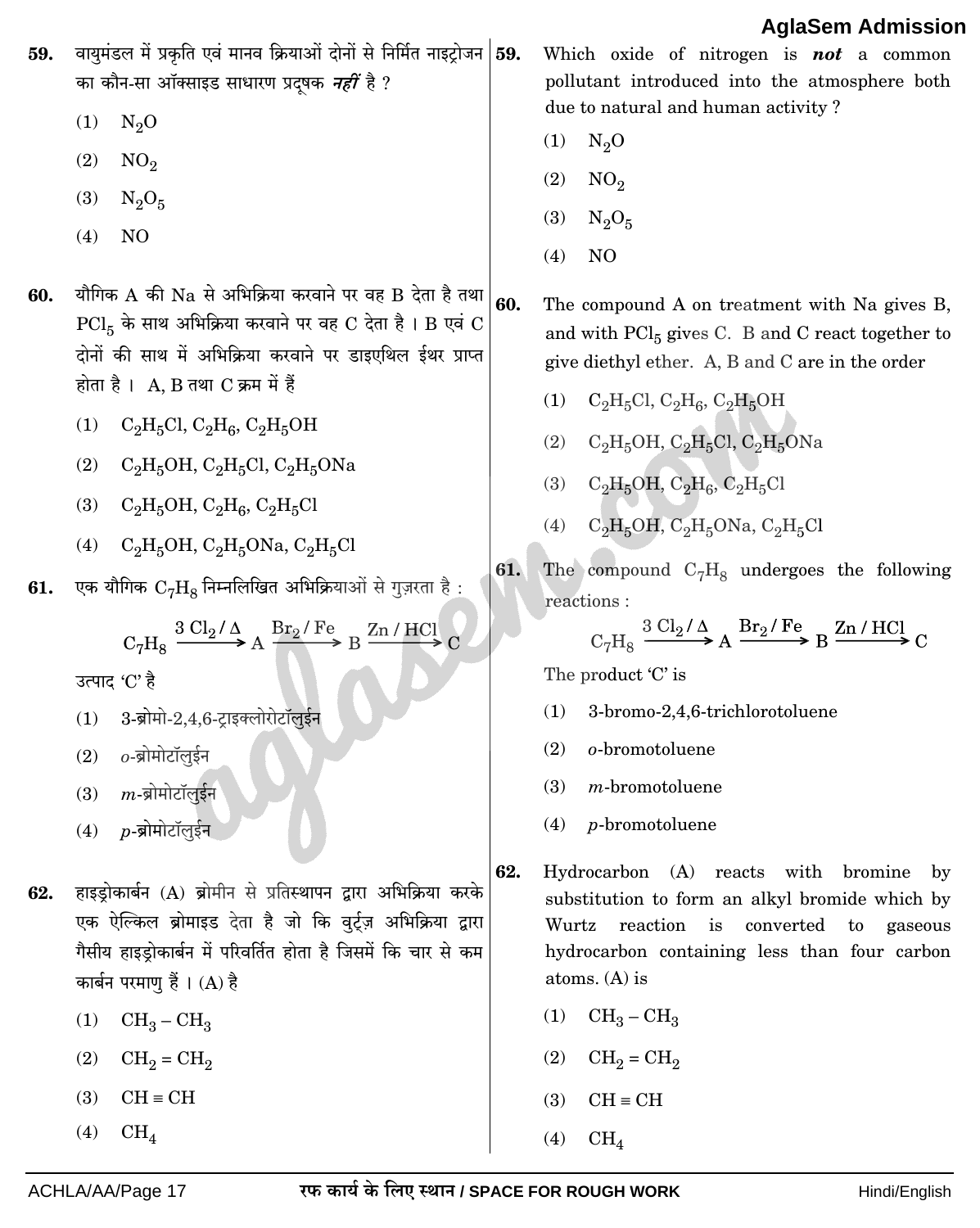

- (1)  $CH_2 = CH CH = CH_2$
- (2)  $CH_2 = CH C = CH$
- (3)  $HC \equiv C C \equiv CH$
- (4)  $CH_3-CH=CH-CH_3$
- 64. निम्नलिखित में से कौन-सा कार्बधनायन सर्वाधिक स्थायी अपेक्षित है ?



- (2)  $NR_2 < -$  OR < F
- (3)  $NH_2 < -OR < -F$
- (4)  $NR_2 > -$  OR  $> -$  F

**63.** Which of the following molecules represents the order of hybridisation  $sp^2$ ,  $sp^2$ , sp, sp from left to right atoms ?

- (1)  $CH_2 = CH CH = CH_2$
- (2)  $CH_2 = CH C = CH$
- (3)  $HC \equiv C C \equiv CH$
- (4)  $CH_3-CH=CH-CH_3$
- **64.** [Which of the following carbocations is ex](https://aglasem.com/)pected to be most stable ?

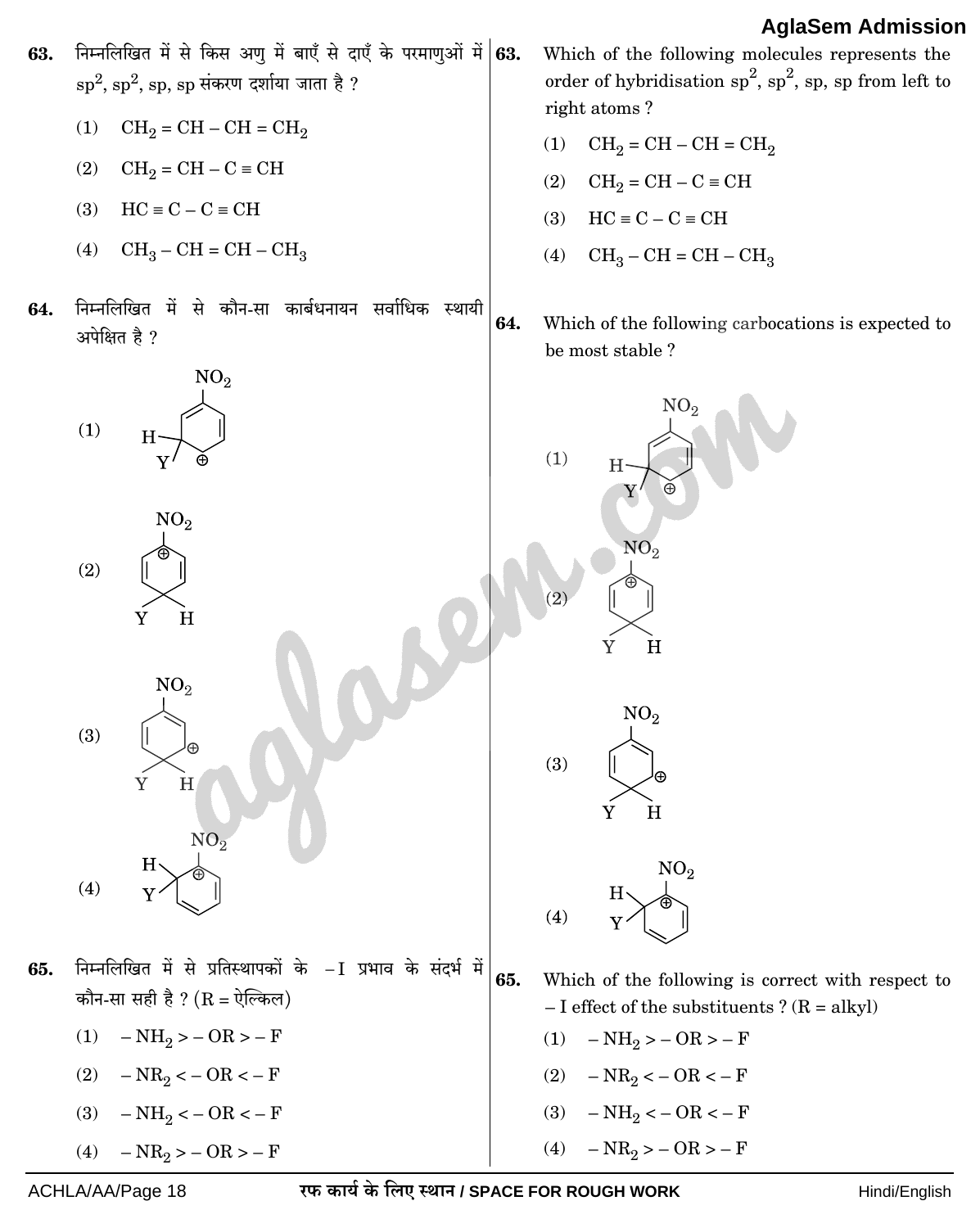+  $CHCl_3$  + NaOH –  $\circ$ में सम्मिलित इलेक्टॉनस्नेही है डाइक्लोरोमेथिल ऋणायन  $(\mathrm{CHCl}_2)$  $(1)$ फॉर्मिल धनायन  $(CHO)$  $(2)$  $(3)$ डाइक्लोरोमेथिल धनायन ( $CHCl<sub>2</sub>$ ) डाइक्लोरोकार्बीन  $\left(\text{cCl}_2\right)$  $(4)$ कार्बोक्सिलिक अम्लों के क्वथनांक समतुल्य आण्विक द्रव्यमान 67. वाले ऐल्डिहाइडों. कीटोनों तथा यहाँ तक कि ऐल्कोहॉलों से उच्चतर होते हैं । यह किसके कारण होता है ? (1) कार्बोक्सिलिक अम्लों का अधिक व्यापक संगणन वान्डर वाल्स आकर्षण बलों के द्वारा होता है कार्बोक्सिलेट आयन के बनने से  $(2)$ अन्त:आण्विक हाइडोजन बंधन बनने से  $(3)$ अन्तराआण्विक हाइडोजन बंधन बनने से  $(4)$ 68. एक यौगिक है A,  $\rm{C_8H_{10}O}$  जो कि NaOI (Y की अभिक्रिया NaOH से करके बनाया गया) से अभिक्रिया करके लाक्षणिक गंध वाला पीला अवक्षेप देता है ।  $A$  और Y क्रमश: हैं -  $\text{CH} - \text{CH}_3$  और  $\text{I}_2$  $(1)$ OH -  $\rm CH_2-CH_2-OH$  और  $\rm I_2$  $(2)$  $\succ$  CH $_2$ – OH और I $_2$  $(3)$ 

 $\succ$  OH और I $_2$ 

66. In the reaction  $O<sup>–</sup>Na<sup>+</sup>$ **OH**  $O^-Na^+$ +  $CHCl<sub>3</sub>$  + NaOH  $\qquad$ CHO **CHO**  $\bigcirc$ the electrophile involved is dichloromethyl anion (CHCl<sub>2</sub>)  $(1)$  $(2)$ formyl cation (CHO)  $(3)$ dichloromethyl cation ( $CHCl<sub>2</sub>$ )  $(4)$ dichlorocarbene (:CCl<sub>2</sub>) Carboxylic acids have higher boiling points than aldehydes, ketones and even alcohols of comparable molecular mass. It is due to their more extensive association of carboxylic  $(1)$ acid via van der Waals force of attraction (2) formation of carboxylate ion  $(3)$ formation of intramolecular H-bonding  $(4)$ formation of intermolecular H-bonding Compound A,  $C_8H_{10}O$ , is found to react with NaOI (produced by reacting Y with NaOH) and yields a yellow precipitate with characteristic smell. A and Y are respectively - CH – CH<sub>3</sub> and  $I_2$  $(1)$ -  $CH_2$  –  $CH_2$  – OH and  $I_2$  $(2)$  $\rightarrow$  CH<sub>2</sub> – OH and I<sub>2</sub>  $(3)$ 

> OH and  $I_2$  $(4)$

 $(4)$ 

इस अभिक्रिया

**OH** 

66.

67.

68.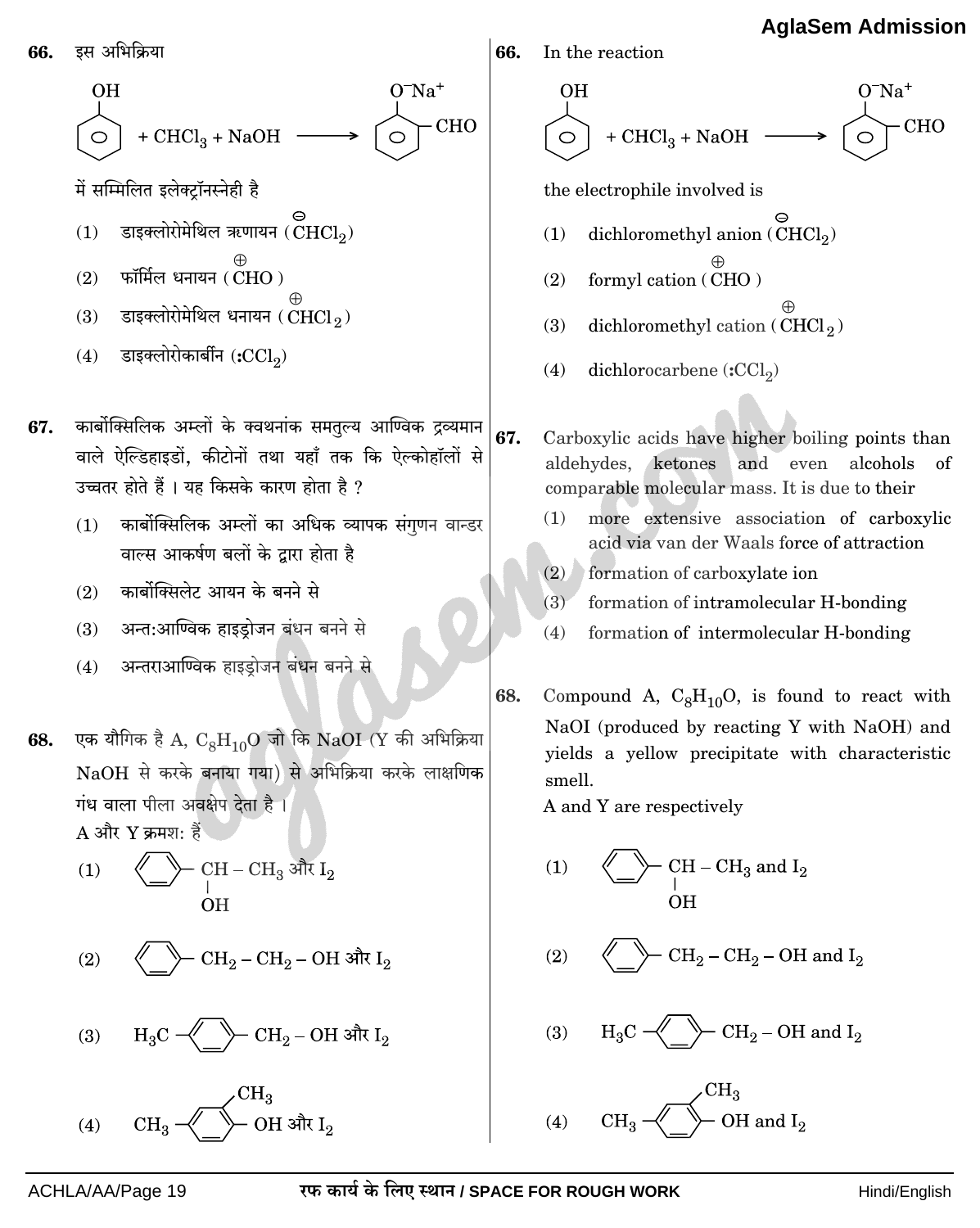कॉलम I में दिए गए धातु आयनों को कॉलम II में दिए गए 69. 69. आयनों के चक्रण चुम्बकीय आघूर्णों से मिलाइए तथा<br>*सही* संकेत को निर्दिष्ट कीजिए :

|                  | कॉलम I                   |                                      |                            | कॉलम II                                                                           |
|------------------|--------------------------|--------------------------------------|----------------------------|-----------------------------------------------------------------------------------|
| a.               | $Co3+$                   |                                      |                            | i. $\sqrt{8}$ B.M.                                                                |
|                  | b. $Cr^{3+}$             |                                      |                            | ii. $\sqrt{35}$ B.M.                                                              |
|                  | c. $\text{Fe}^{3+}$      |                                      |                            | iii. $\sqrt{3}$ B.M.                                                              |
|                  | d. $Ni^{2+}$             |                                      |                            | iv. $\sqrt{24}$ B.M.                                                              |
|                  |                          |                                      |                            | v. $\sqrt{15}$ B.M.                                                               |
|                  | $\mathbf{b}$<br>$\bf{a}$ |                                      | $\mathbf d$<br>$\mathbf c$ |                                                                                   |
|                  | $(1)$ iv i               |                                      | ii                         | iii                                                                               |
|                  | $(2)$ i ii               |                                      | iii iv                     |                                                                                   |
|                  | $(3)$ iv $v$             |                                      | $\overline{\mathbf{ii}}$   | $\mathbf{i}$                                                                      |
| $(4)$ iii        | $\mathbf v$              | $\mathbf{i}$                         |                            | $\ddot{\mathbf{u}}$                                                               |
|                  |                          | साथ ही अनुचुम्बकत्व भी ?             |                            | निम्नलिखित में से कौन-सा आयन d-d संक्रमण दर्शाता है तथा                           |
|                  | (1) $MnO_4^-$            |                                      |                            |                                                                                   |
|                  | (2) $Cr_2O_7^{2-}$       |                                      |                            |                                                                                   |
|                  | (3) $CrO_4^{2-}$         |                                      |                            |                                                                                   |
|                  | (4) $MnO_4^{2-}$         |                                      |                            |                                                                                   |
|                  |                          | आयरन कार्बोनिल, $\text{Fe(CO)}_5$ है |                            |                                                                                   |
|                  | (1) त्रिकेन्द्रक         |                                      |                            |                                                                                   |
|                  | (2) एककेन्द्रक           |                                      |                            |                                                                                   |
|                  | (3) चतुष्ककेन्द्रक       |                                      |                            |                                                                                   |
| (4) द्विकेन्द्रक |                          |                                      |                            |                                                                                   |
|                  |                          |                                      |                            | संकुल ${[\mathrm{CoCl}_2(\mathrm{en})}_2]$ द्वारा प्रदर्शित समावयवता का प्रकार है |
| (1)              |                          | आयनन समावयवता                        |                            |                                                                                   |
| (2)              |                          | उपसहसंयोजन समावयवता                  |                            |                                                                                   |
| (3)              |                          | ज्यामितीय समावयवता                   |                            |                                                                                   |
| (4)              |                          | बंधनी समावयवता                       |                            |                                                                                   |
|                  |                          |                                      |                            | $[Ni({\rm CO})_4]$ संकुल की ज्यामिति एवं चुम्बकीय गुण हैं                         |
| (1)              |                          |                                      |                            | वर्ग समतली ज्यामिति एवं अनुचुम्बकीय                                               |
| (2)              |                          |                                      |                            | चतुष्फलकीय ज्यामिति एवं प्रतिचुम्बकीय                                             |
| (3)              |                          |                                      |                            | वर्ग समतली ज्यामिति एवं प्रतिचुम्बकीय                                             |

चतुष्फलकीय ज्यामिति एवं अनुचुम्बकीय

| Match the metal ions given in Column I with the |                                            |  |  |  |  |  |  |
|-------------------------------------------------|--------------------------------------------|--|--|--|--|--|--|
|                                                 | spin magnetic moments of the ions given in |  |  |  |  |  |  |
| Column II and assign the <b>correct</b> code:   |                                            |  |  |  |  |  |  |

|    |     |                | Column I                |                              |                |                        | Column II                                                                             |  |
|----|-----|----------------|-------------------------|------------------------------|----------------|------------------------|---------------------------------------------------------------------------------------|--|
|    |     | a.             | $Co3+$                  |                              | i.             |                        | $\sqrt{8}$ B.M.                                                                       |  |
|    |     | $\mathbf{b}$ . | $Cr^{3+}$               |                              |                |                        | ii. $\sqrt{35}$ B.M.                                                                  |  |
|    |     | c.             | $\mathrm{Fe}^{3+}$      |                              |                |                        | iii. $\sqrt{3}$ B.M.                                                                  |  |
|    |     | d.             | $Ni2+$                  |                              |                |                        | iv. $\sqrt{24}$ B.M.                                                                  |  |
|    |     |                |                         |                              |                |                        | v. $\sqrt{15}$ B.M.                                                                   |  |
|    |     |                | a                       | $\mathbf b$                  | $\mathbf c$    | $\mathbf d$            |                                                                                       |  |
|    |     | (1)            | iv                      | i                            | $\rm ii$       | iii                    |                                                                                       |  |
|    |     | $(2)$ i        |                         | $\rm ii$                     | iii            | iv                     |                                                                                       |  |
|    |     | (3)            | iv                      | $\boldsymbol{\nabla}$        | $\ddot{\rm n}$ | $\mathbf{i}$           |                                                                                       |  |
|    |     | (4)            | $\overline{\text{iii}}$ | $\mathbf v$                  | $\mathbf i$    | $\overline{\text{ii}}$ |                                                                                       |  |
| था | 70. |                |                         |                              |                |                        | Which one of the following ions exhibits<br>d-d transition and paramagnetism as well? |  |
|    |     | (1)            | MnO <sub>4</sub>        |                              |                |                        |                                                                                       |  |
|    |     |                | (2) $Cr_2O_7^{2-}$      |                              |                |                        |                                                                                       |  |
|    |     |                | (3) $CrO_4^{2-}$        |                              |                |                        |                                                                                       |  |
|    |     |                | (4) $MnO_4^{2-}$        |                              |                |                        |                                                                                       |  |
|    | 71. |                |                         | Iron carbonyl, $Fe(CO)_5$ is |                |                        |                                                                                       |  |
|    |     |                | $(1)$ trinuclear        |                              |                |                        |                                                                                       |  |
|    |     |                | (2) mononuclear         |                              |                |                        |                                                                                       |  |
|    |     |                | (3) tetranuclear        |                              |                |                        |                                                                                       |  |
|    |     |                | (4) dinuclear           |                              |                |                        |                                                                                       |  |
|    | 72. |                | [ $CoCl2(en)2$ ] is     |                              |                |                        | The type of isomerism shown by the complex                                            |  |
|    |     |                |                         | (1) Ionization isomerism     |                |                        |                                                                                       |  |
|    |     | (2)            |                         | Coordination isomerism       |                |                        |                                                                                       |  |
|    |     | (3)            |                         | Geometrical isomerism        |                |                        |                                                                                       |  |
|    |     | (4)            |                         | Linkage isomerism            |                |                        |                                                                                       |  |
|    | 73. |                |                         | complex $[Ni(CO)4]$ are      |                |                        | The geometry and magnetic behaviour of the                                            |  |
|    |     | (1)            |                         |                              |                |                        | square planar geometry and paramagnetic                                               |  |
|    |     |                |                         |                              |                |                        |                                                                                       |  |

- tetrahedral geometry and diamagnetic  $(2)$
- square planar geometry and diamagnetic  $(3)$
- tetrahedral geometry and paramagnetic  $(4)$

 $(4)$ 

70.

71.

72.

73.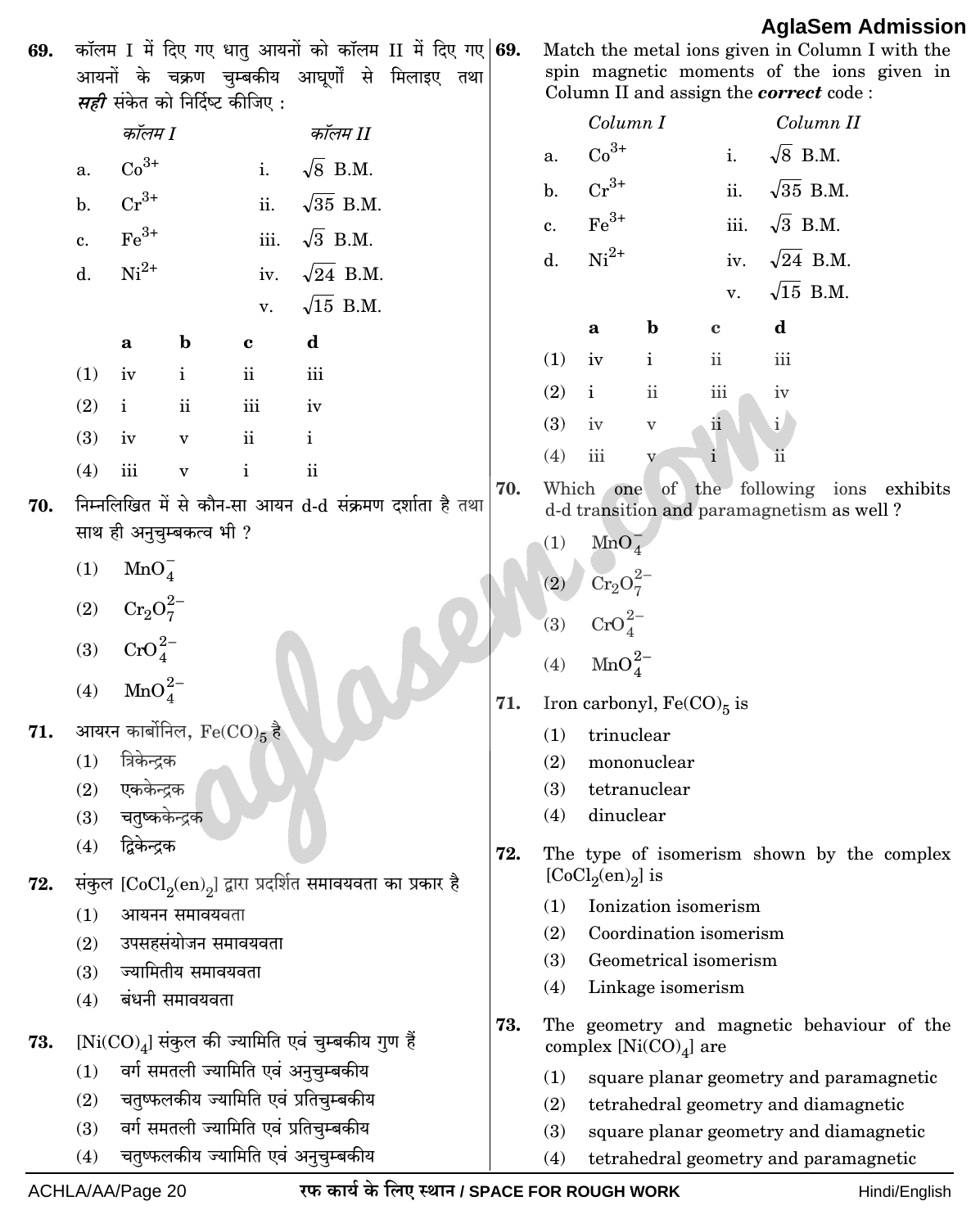| 74. | निम्नलिखित विलयनों को $NaOH$ एवं $HCl$ की भिन्न-भिन्न<br>सान्द्रताओं एवं आयतनों के मिश्रण से बनाया गया है :                                                                                                                        | 74. | Following solutions were prepared by mixing<br>different volumes of NaOH and HCl of different<br>concentrations:                                                                    |
|-----|------------------------------------------------------------------------------------------------------------------------------------------------------------------------------------------------------------------------------------|-----|-------------------------------------------------------------------------------------------------------------------------------------------------------------------------------------|
|     | 60 mL $\frac{M}{10}$ HCl + 40 mL $\frac{M}{10}$ NaOH<br>a.                                                                                                                                                                         |     | 60 mL $\frac{M}{10}$ HCl + 40 mL $\frac{M}{10}$ NaOH<br>a.                                                                                                                          |
|     | 55 mL $\frac{M}{10}$ HCl + 45 mL $\frac{M}{10}$ NaOH<br>b.                                                                                                                                                                         |     | 55 mL $\frac{M}{10}$ HCl + 45 mL $\frac{M}{10}$ NaOH<br>b.                                                                                                                          |
|     | 75 mL $\frac{M}{5}$ HCl + 25 mL $\frac{M}{5}$ NaOH<br>$\mathbf{c}$ .                                                                                                                                                               |     | 75 mL $\frac{M}{5}$ HCl + 25 mL $\frac{M}{5}$ NaOH<br>c.                                                                                                                            |
|     | 100 mL $\frac{M}{10}$ HCl + 100 mL $\frac{M}{10}$ NaOH<br>${\bf d}.$                                                                                                                                                               |     | 100 mL $\frac{M}{10}$ HCl + 100 mL $\frac{M}{10}$ NaOH<br>${\bf d}.$                                                                                                                |
|     | इनमें से किसका pH, 1 के बराबर होगा ?                                                                                                                                                                                               |     | pH of which one of them will be equal to 1?                                                                                                                                         |
|     | (1)<br>d                                                                                                                                                                                                                           |     | (1)<br>d                                                                                                                                                                            |
|     | (2)<br>a                                                                                                                                                                                                                           |     | (2)<br>a                                                                                                                                                                            |
|     | (3)<br>b<br>(4)                                                                                                                                                                                                                    |     | (3)<br>b                                                                                                                                                                            |
|     | $\mathbf c$                                                                                                                                                                                                                        |     | (4)<br>$\mathbf c$                                                                                                                                                                  |
| 75. | निम्नलिखित में से कौन-से गुण पर आयन की स्कंदन क्षमता<br>निर्भर करती है ?                                                                                                                                                           | 75. | On which of the following properties does the<br>coagulating power of an ion depend?                                                                                                |
|     | आयन के आवेश परिमाण एवं आवेश चिह्न दोनों पर<br>(1)                                                                                                                                                                                  |     | Both magnitude and sign of the charge on<br>(1)                                                                                                                                     |
|     | केवल आयन के आकार पर<br>(2)                                                                                                                                                                                                         |     | the ion<br>$(2)$ Size of the ion alone                                                                                                                                              |
|     | केवल आयन के आवेश परिमाण पर<br>(3)                                                                                                                                                                                                  |     | (3)<br>The magnitude of the charge on the ion                                                                                                                                       |
|     | केवल आयन के आवेश चिह्न पर<br>(4)                                                                                                                                                                                                   |     | alone                                                                                                                                                                               |
|     |                                                                                                                                                                                                                                    |     | The sign of charge on the ion alone<br>(4)                                                                                                                                          |
| 76. | $NH_3$ , $H_2$ , $O_2$ तथा $CO_2$ के लिए वान्डर वाल्स स्थिरांक<br>क्रमश: 4.17, 0.244, 1.36 एवं 3.59 दिए गए हैं<br>निम्नलिखित में से कौन-सी गैस सबसे आसानी से द्रवित हो जाती<br>है ?                                                | 76. | Given van der Waals constant for $NH_3$ , $H_2$ , $O_2$<br>and $CO_2$ are respectively 4.17, 0.244, 1.36 and<br>3.59, which one of the following gases is most<br>easily liquefied? |
|     | $O_2$<br>(1)                                                                                                                                                                                                                       |     | $O_2$<br>(1)                                                                                                                                                                        |
|     | (2)<br>$H_2$                                                                                                                                                                                                                       |     | (2)<br>$H_2$                                                                                                                                                                        |
|     | (3)<br>NH <sub>3</sub>                                                                                                                                                                                                             |     | NH <sub>3</sub><br>(3)                                                                                                                                                              |
|     | CO <sub>2</sub><br>(4)                                                                                                                                                                                                             |     | CO <sub>2</sub><br>(4)                                                                                                                                                              |
| 77. | $\text{BaSO}_4$ की 298 K पर जल में विलेयता 2.42 × $10^{-3}$ $\text{gL}^{-1}$ 77.<br>है। विलेयता गुणनफल ( $\mathrm{K}_{_{\mathbf{S}\mathbf{D}} }$ ) का मान होगा<br>(दिया गया है BaSO4 का मोलर द्रव्यमान = 233 g mol <sup>-1</sup> ) |     | solubility of $BaSO_4$ in water<br>The<br>is<br>$2.42 \times 10^{-3}$ gL <sup>-1</sup> at 298 K. The value of its<br>solubility product $(K_{sp})$ will be                          |
|     |                                                                                                                                                                                                                                    |     | (Given molar mass of BaSO <sub>4</sub> = 233 g mol <sup>-1</sup> )                                                                                                                  |
|     | $1{\cdot}08\times10^{-14}$ mol $^2$ $\mathrm{L}^{-2}$<br>(1)                                                                                                                                                                       |     | $1{\cdot}08\times{10}^{-14}$ mol $^2$ $\mathrm{L}^{-2}$<br>(1)                                                                                                                      |
|     | $1.08 \times 10^{-12}$ mol <sup>2</sup> L <sup>-2</sup><br>(2)                                                                                                                                                                     |     | $1{\cdot}08\times{10}^{-12}$ $\textrm{mol}^2$ $\textrm{L}^{-2}$<br>(2)                                                                                                              |
|     | $1{\cdot}08\times{10}^{-10}$ mol $^2$ L $^{-2}$<br>(3)                                                                                                                                                                             |     | $1{\cdot}08 \times 10^{-10} \; \text{mol}^2 \; \text{L}^{-2}$<br>(3)                                                                                                                |
|     | $1{\cdot}08\times{10}^{-8}$ mol $^2$ $\mathrm{L}^{-2}$<br>(4)                                                                                                                                                                      |     | $1.08\times10^{-8}$ mol <sup>2</sup> L <sup>-2</sup><br>(4)                                                                                                                         |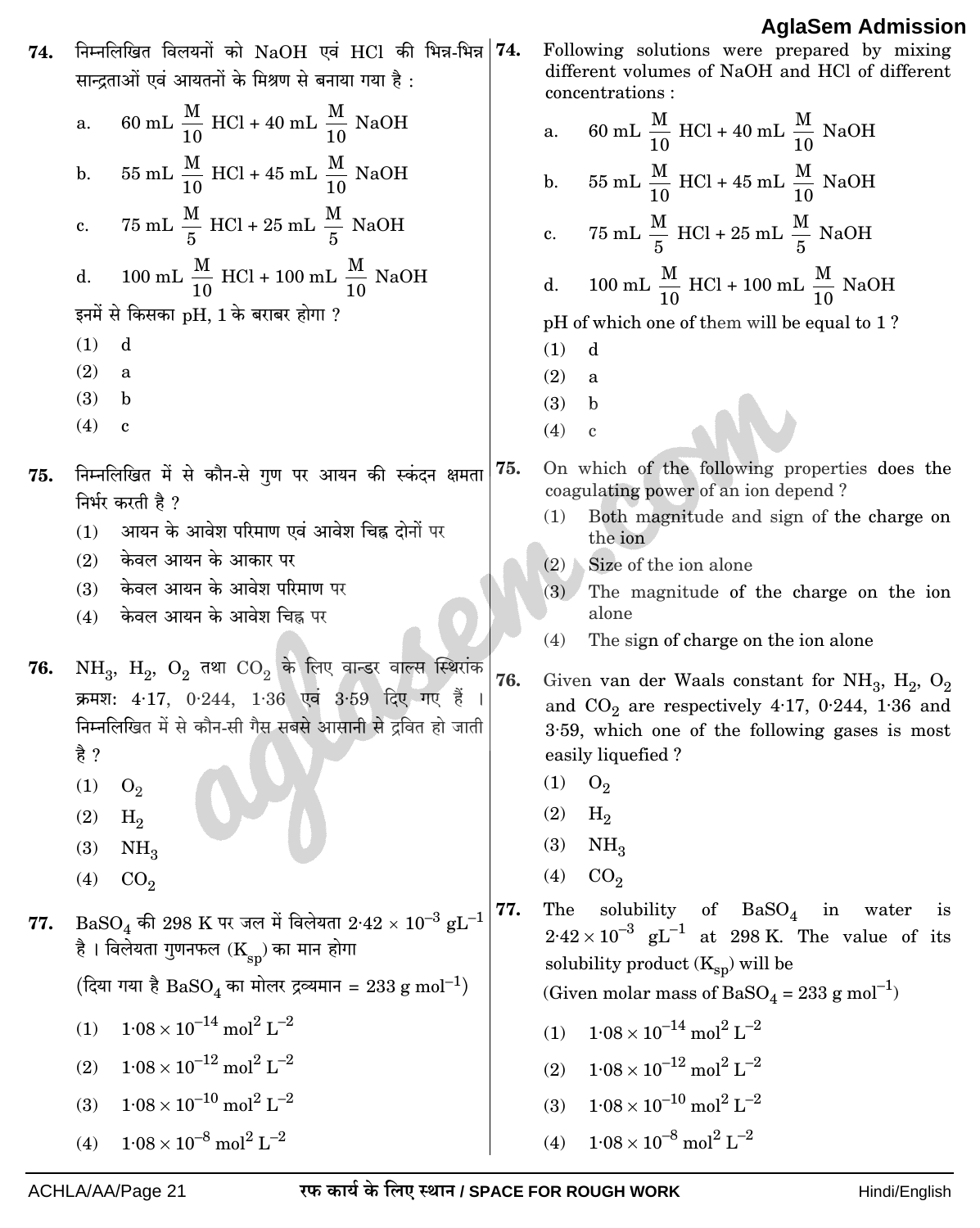किस स्थिति में जल के अणुओं की संख्या अधिकतम है ? In which case is the number of molecules of water 78. 78. maximum? 1 atm एवं 273 K पर 0.00224 L जल वाष्प के लिए  $(1)$  $(1)$ 0.00224 L of water vapours at 1 atm and  $0.18$  g जल के लिए  $(2)$ 273 K  $(3)$ 18 mL जल के लिए  $(2)$  0.18 g of water  $(3)$ 18 mL of water (4)  $10^{-3}$  मोल जल के लिए  $10^{-3}$  mol of water  $(4)$ प्रथम कोटि एवं दितीय कोटि अभिक्रियाओं में सही विभिन्नता है 79. प्रथम कोटि की अभिक्रिया को उत्प्रेरित किया जा सकता 79. The correct difference between firstand  $(1)$ second-order reactions is that है: दितीय कोटि की अभिक्रिया को उत्प्रेरित नहीं किया जा  $(1)$ a first-order reaction can be catalyzed; a सकता है second-order reaction cannot be catalyzed (2) प्रथम कोटि की अभिक्रिया की अर्ध-आयु  $[A]_0$  पर निर्भर the half-life of a first-order reaction does not  $(2)$ नहीं है: द्वितीय कोटि की अभिक्रिया की अर्ध-आयु  $[A]_0$ depend on  $[A]_0$ ; the half-life of a second-order reaction does depend on  $[A]_0$ पर निर्भर है the rate of a first-order reaction does not  $(3)$ प्रथम कोटि की अभिकिया का वेग अभिकारक की  $(3)$ depend on reactant concentrations; the rate सान्दताओं पर निर्भर नहीं करता है: दितीय कोटि की of a second-order reaction does depend on अभिक्रिया का वेग अभिकारक की सान्दताओं पर निर्भर reactant concentrations करता है  $(4)$ the rate of a first-order reaction does depend on reactant concentrations; the rate (4) प्रथम कोटि की अभिक्रिया का वेग अभिकारक की of a second-order reaction does not depend सान्द्रताओं पर निर्भर करता है: द्वितीय कोटि की अभिक्रिया on reactant concentrations का वेग अभिकारक की सान्द्रताओं पर निर्भर नहीं करता 80. Among CaH<sub>2</sub>, BeH<sub>2</sub>, BaH<sub>2</sub>, the order of ionic है character is  $CaH_2$ ,  $BeH_2$ ,  $BaH_2$  में आयनिक प्रकृति का क्रम है 80.  $(1)$  BeH<sub>2</sub> < BaH<sub>2</sub> < CaH<sub>2</sub> (1)  $\text{BeH}_2 < \text{BaH}_2 < \text{CaH}_2$ (2)  $CaH<sub>2</sub> < BeH<sub>2</sub> < BaH<sub>2</sub>$ (2)  $CaH<sub>2</sub> < BeH<sub>2</sub> < BaH<sub>2</sub>$ (3) BeH<sub>2</sub> < CaH<sub>2</sub> < BaH<sub>2</sub> (3) BeH<sub>2</sub> < CaH<sub>2</sub> < BaH<sub>2</sub>  $BaH<sub>2</sub> < BeH<sub>2</sub> < CaH<sub>2</sub>$  $(4)$ (4)  $BaH<sub>2</sub> < BeH<sub>2</sub> < CaH<sub>2</sub>$ Consider the change in oxidation state of 81. नीचे दिए गए आरेख में, ब्रोमीन की ऑक्सीकरण अवस्था में 81. Bromine corresponding to different emf values as परिवर्तन विभिन्न वि.वा. बल (emf) मानों पर दर्शाया गया है: shown in the diagram below:  $BrO<sub>4</sub><sup>-</sup>$   $\xrightarrow{1.82 \text{ V}}$   $BrO<sub>3</sub><sup>-</sup>$   $\xrightarrow{1.5 \text{ V}}$  HBrO  $BrO_4^ \xrightarrow{1.82 \text{ V}}$   $BrO_2^ \xrightarrow{1.5 \text{ V}}$  HBrO  $Br^{-}$   $\leftarrow$   $\frac{1.0652 \text{ V}}{1.0652 \text{ V}}$   $Br_2$   $\leftarrow$   $\frac{1.595 \text{ V}}{1.595 \text{ V}}$  $Br^{-}$   $\leftarrow$   $\frac{1.0652 \text{ V}}{1.0652 \text{ V}}$   $Br_2$   $\leftarrow$   $\frac{1.595 \text{ V}}{1.595 \text{ V}}$ कौन-सी स्पीशीज़ असमानुपातन से गुज़रती है ? Then the species undergoing disproportionation is  $(1)$  $Br_2$  $(1)$  $Br_2$  $(2)$  $BrO<sub>A</sub>^ (2)$  $BrO<sub>4</sub>$  $(3)$  $BrO_2^ (3)$  $BrO_2^ HBrO$  $(4)$  $HBrO$  $(4)$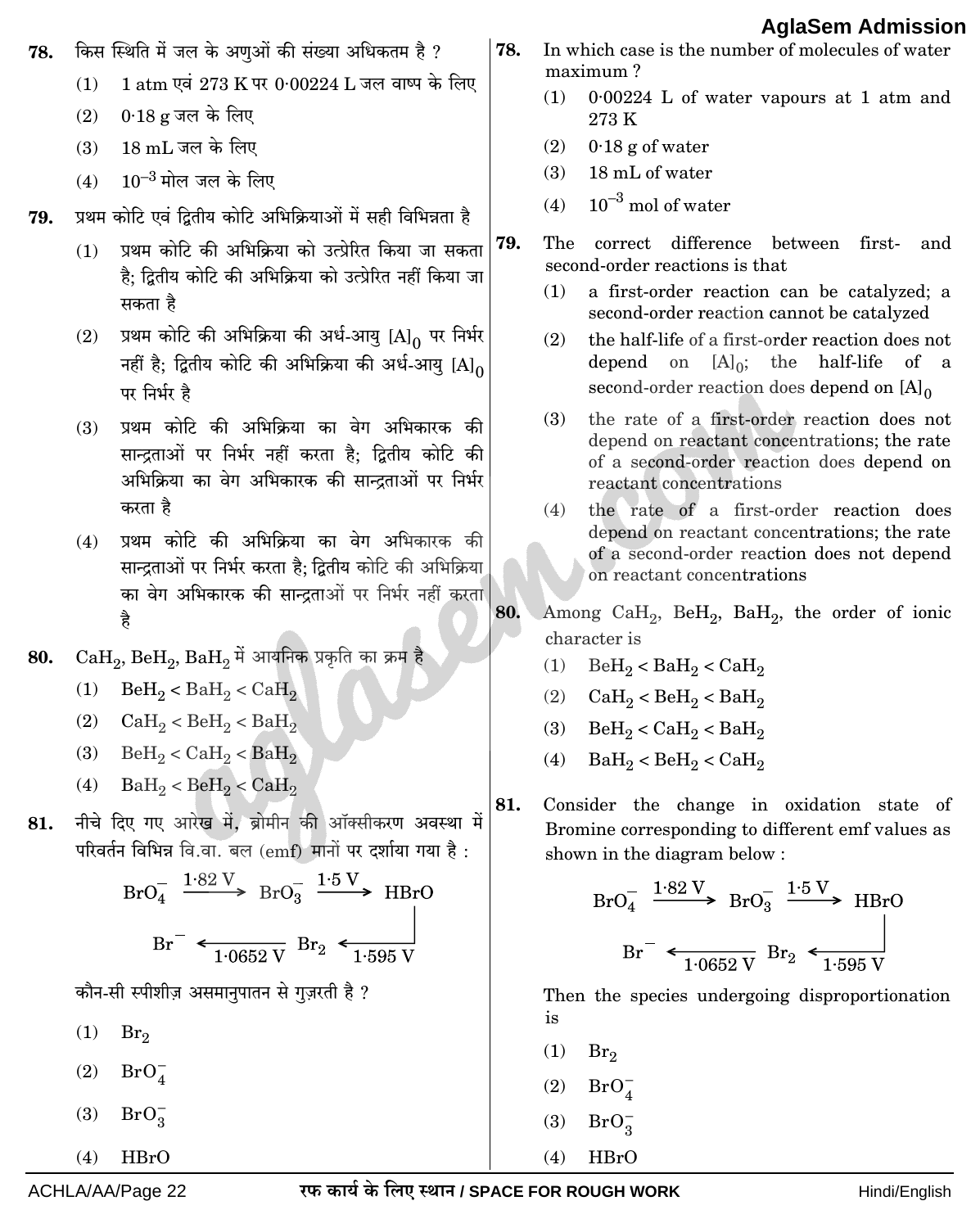रेडॉक्स अभिकिया 82.

à

 $MnO_4^- + C_2O_4^{2-} + H^+ \longrightarrow Mn^{2+} + CO_2 + H_2O$ के लिए संतुलित समीकरण के लिए अभिकारकों के सही गुणांक

|       | MnO <sub>4</sub>        | $C_2O_4^{2-}$ | $H^+$          |
|-------|-------------------------|---------------|----------------|
| (1)   | $\overline{\mathbf{2}}$ | 16            | 5              |
| (2)   | $\overline{2}$          | 5             | 16             |
| (3)   | -16                     | 5             | $\overline{2}$ |
| (4) 5 |                         | 16            | 2              |

- अभिक्रिया में निम्नलिखित में से कौन-सी दशा अधिकतम उत्पाद 83. निर्माण के लिए उत्तरदायी है.
	- $A_2(g) + B_2(g) \rightleftharpoons X_2(g)$   $\Delta_r H = -X kJ$ ?
	- $(1)$  उच्च ताप एवं उच्च दाब
	- $(2)$  निम्न ताप एवं निम्न दाब
	- $(3)$  निम्न ताप एवं उच्च दाब
	- (4) उच्च ताप एवं निम्न दाब
- जब अभिकारक की प्रारम्भिक सान्द्रता को दगुना किया जाता है, 84. तो शून्य कोटि अभिक्रिया के लिए अर्ध-आयू काल
	- $(1)$  तिगुना होता है
	- $(2)$  दुगुना होता है
	- $(3)$  आधा होता है
	- (4) अपरिवर्तित रहता है
- $X_2$ ,  $Y_2$  और  $XY$  की आबंध वियोजन ऊर्जाओं का अनुपात 85.  $1:0.5:1$  है। XY के विरचन की एन्थैल्पी  $\Delta H = -200 \text{ kJ mol}^{-1}$  है ।  $X_2$  की आबंध वियोजन ऊर्जा होगी
	- 800 kJ mol<sup>-1</sup>  $(1)$
	- $100 \text{ kJ} \text{ mol}^{-1}$  $(2)$
	- $200 \text{ kJ mol}^{-1}$  $(3)$
	- $400~\rm{kJ}~\rm{mol}^{-1}$  $(4)$
- आदर्श गैस समीकरण में संशोधन गुणक 'a' संबंधित है 86.
	- (1) गैस अणुओं के मध्य उपस्थित विद्युत-क्षेत्र से
	- गैस अणुओं के आयतन से  $(2)$
	- गैस अणुओं के घनत्व से  $(3)$
	- गैस अणुओं के मध्य आकर्षण बलों से  $(4)$

For the redox reaction

82.

 $\overline{ }$  $\overline{(\ }$ 

 $MnO_4^- + C_2O_4^{2-} + H^+ \longrightarrow Mn^{2+} + CO_2 + H_2O$ 

the correct coefficients of the reactants for the balanced equation are

|           | $MnO_4^-$      | $C_2O_4^{2-}$ | $H^+$          |
|-----------|----------------|---------------|----------------|
| 1)        | $\overline{2}$ | 16            | 5              |
| $\bf{2)}$ | $\overline{2}$ | 5             | 16             |
| 3)        | 16             | 5             | $\overline{2}$ |
| 4)        | 5              | 16            | 2              |

83. Which one of the following conditions will favour maximum formation of the product in the reaction.

 $A_2(g) + B_2(g) \rightleftharpoons X_2(g)$   $\Delta_r H = -X kJ$ ?

- (1) High temperature and high pressure
- (2) Low temperature and low pressure
- $(3)$ Low temperature and high pressure
- $(4)$ High temperature and low pressure
- 84. When initial concentration of the reactant is doubled, the half-life period of a zero order reaction
	- $(1)$ is tripled
	- $(2)$ is doubled
	- $(3)$ is halved
	- $(4)$ remains unchanged

85. The bond dissociation energies of  $X_2$ ,  $Y_2$  and XY are in the ratio of  $1:0.5:1$ . AH for the formation of XY is  $-200 \text{ kJ mol}^{-1}$ . The bond dissociation energy of  $X_2$  will be

- $800 \text{ kJ mol}^{-1}$  $(1)$
- $100 \text{ kJ mol}^{-1}$  $(2)$
- 200 kJ mol<sup>-1</sup>  $(3)$
- 400 kJ mol<sup>-1</sup>  $(4)$
- 86. The correction factor 'a' to the ideal gas equation corresponds to
	- electric field present between the gas  $(1)$ molecules
	- $(2)$  volume of the gas molecules
	- $(3)$ density of the gas molecules
	- $(4)$ forces of attraction between the gas molecules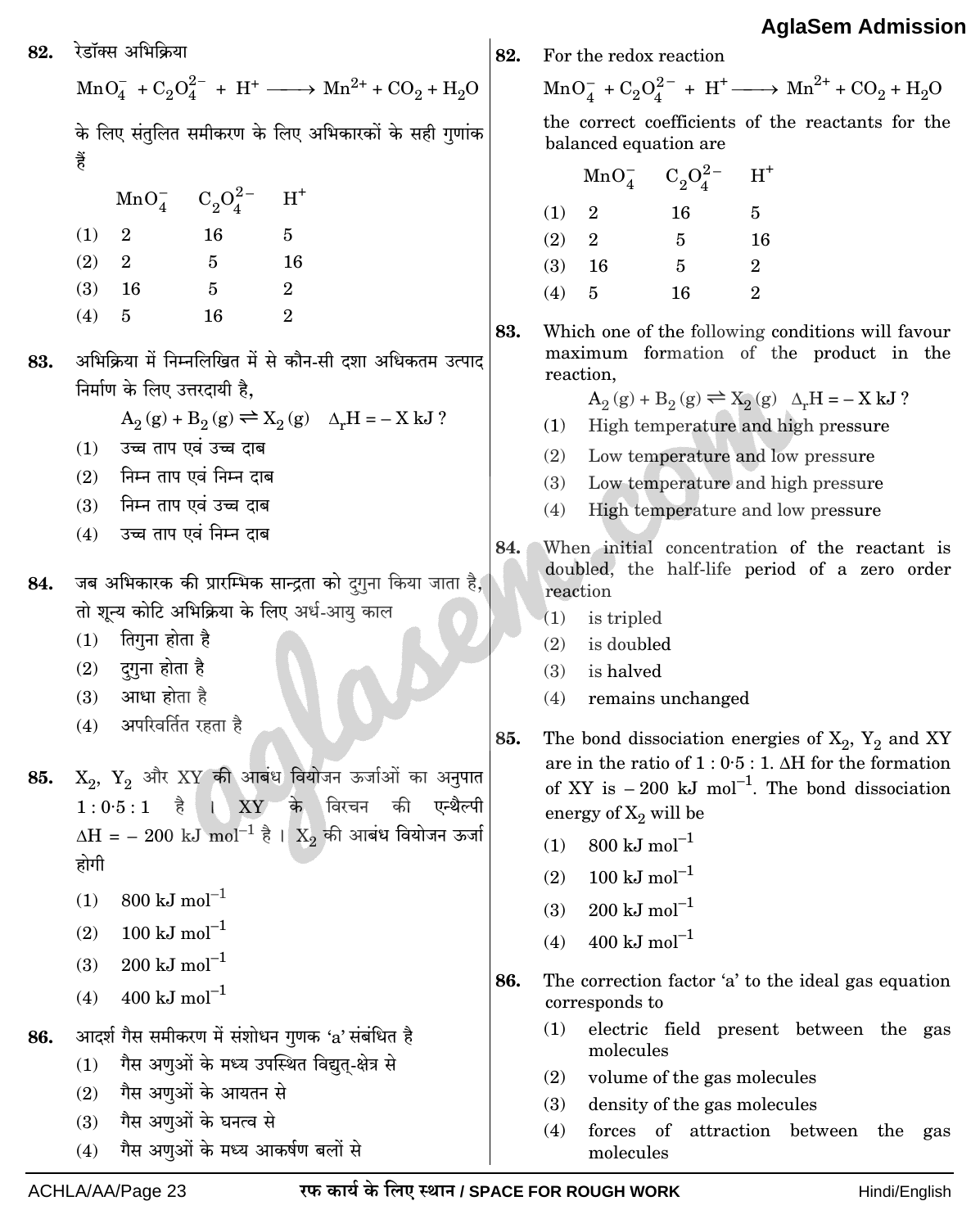निम्नलिखित स्पीशीज पर विचार कीजिए: 87. 87. Consider the following species :  $CN^+$ ,  $CN^-$ ,  $NO$  तथा  $CN$  $CN^+$ ,  $CN^-$ ,  $NO$  and  $CN$ इनमें से किसकी उच्चतम आबंध कोटि है ? Which one of these will have the highest bond order?  $CN^+$  $(1)$  $CN^+$  $(1)$  $CN^{-}$  $(2)$  $(2)$  $CN^{-}$  $(3)$  $NO$ N<sub>O</sub>  $(3)$  $CN$  $(4)$  $CN$  $(4)$ मैग्नीशियम एक तत्त्व (X) से अभिक्रिया करके एक आयनिक 88. 88. Magnesium reacts with an element  $(X)$  to form an यौगिक बनाता है । यदि (X) का निम्नतम अवस्था में ionic compound. If the ground state electronic इलेक्ट्रॉनिक विन्यास  $1s^2$   $2s^2$   $2p^3$  है, तो इस यौगिक का configuration of (X) is  $1s^2 2s^2 2p^3$ , the simplest सामान्य सूत्र है formula for this compound is  $(1)$  Mg<sub>2</sub>X  $(1)$  $Mg_2X$  $(2)$  MgX<sub>o</sub> MgX<sub>o</sub>  $(2)$  $(3)$  $Mg_0X_2$  $Mg_0X_2$  $(3)$  $(4)$  $Mg_3X_2$  $Mg_3X_2$  $(4)$ आयरन की कमरे के ताप पर bcc संरचना होती है। 900°C के 89. 89. Iron exhibits bcc structure at room temperature. ऊपर यह fcc संरचना में परिवर्तित हो जाती है। आयरन के कमरे Above 900°C, it transforms to fcc structure. The के ताप पर घनत्व का 900°C ताप पर घनत्व से अनुपात होगा ratio of density of iron at room temperature to (मान लीजिए आयरन का मोलर द्रव्यमान एवं परमाणु त्रिज्या ताप that at 900°C (assuming molar mass and atomic radii of iron remains constant with temperature) के साथ स्थिर हैं) is (1)  $\frac{3\sqrt{3}}{4\sqrt{2}}$ (1)  $\frac{3\sqrt{3}}{4\sqrt{2}}$  $\frac{4\sqrt{3}}{3\sqrt{2}}$ (2)  $\frac{4\sqrt{3}}{3\sqrt{2}}$  $(2)$ 

 $\frac{\sqrt{3}}{\sqrt{2}}$  $(3)$ 

- $(4)$
- निम्नलिखित में से कौन-सा कथन *असत्य* है ? 90.
	- N परमाणू का इलेक्ट्रॉनिक विन्यास  $(1)$



- $(2)$  एक कक्षक तीन क्वांटम संख्याओं से निर्दिष्ट है जबकि एक परमाण में एक इलेक्ट्रॉन चार क्वांटम संख्याओं से निर्दिष्ट है ।
- (3) 's' कक्षक में इलेक्ट्रॉन का कुल कक्षक कोणीय संवेग शून्य के बराबर है।
- $d_{z^2}$  के लिए m का मान शून्य है।  $(4)$

Which one is a *wrong* statement? The electronic configuration of N atom is  $(1)$ 

 $\frac{\sqrt{3}}{\sqrt{2}}$ 

 $\frac{1}{2}$ 

 $(3)$ 

 $(4)$ 

90.



- $(2)$ An orbital is designated by three quantum numbers while an electron in an atom is designated by four quantum numbers.
- $(3)$ Total orbital angular momentum of electron in 's' orbital is equal to zero.
- $(4)$ The value of m for  $d_{z}$  is zero.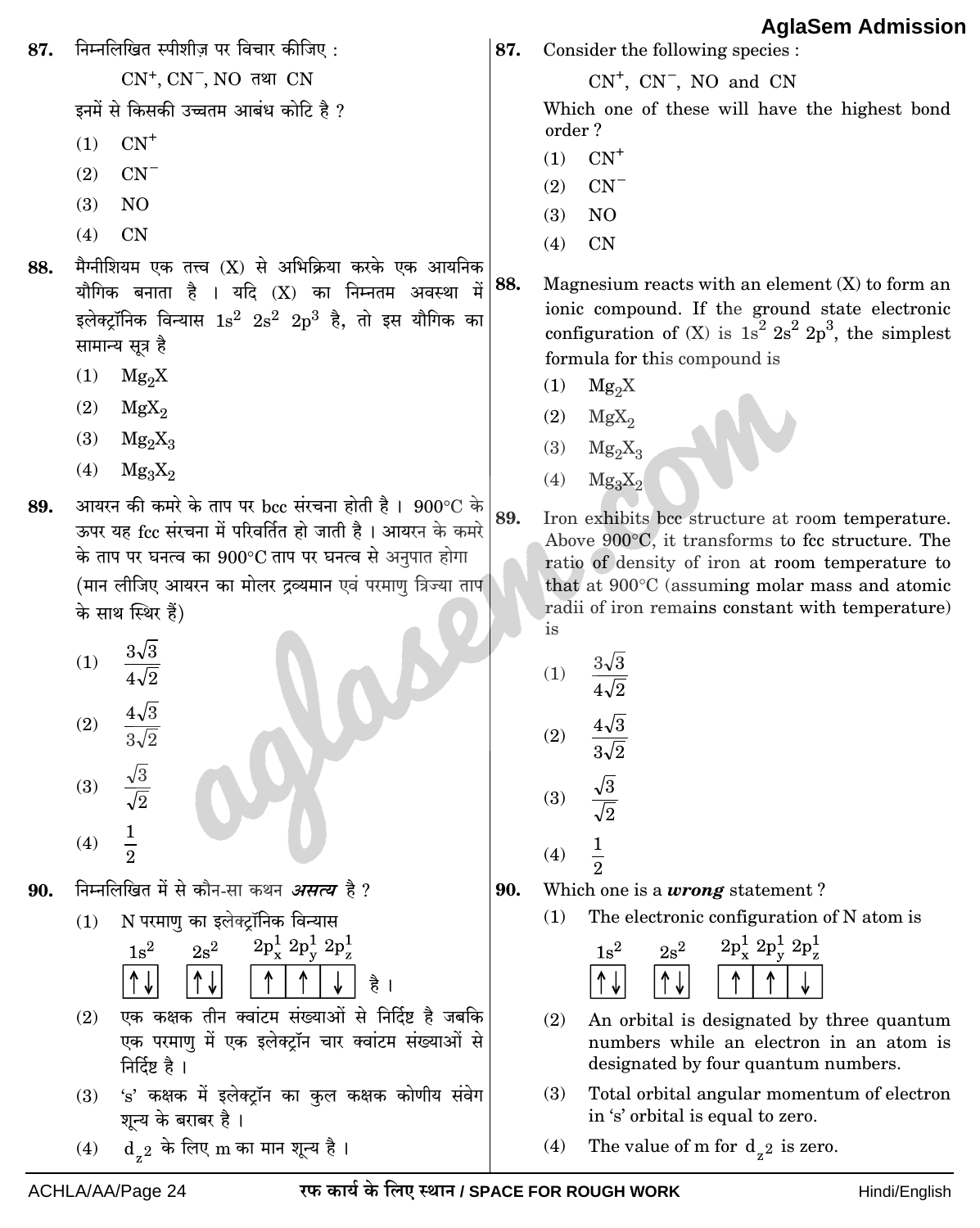| 91. | किसमें प्रकाश-संश्लेषण में ऑक्सीजन <i>नहीं</i> निकलती ?            | 91. | Ayıuvviii Auillioolul<br>Oxygen is <b>not</b> produced during photosynthesis by                    |
|-----|--------------------------------------------------------------------|-----|----------------------------------------------------------------------------------------------------|
|     | (1)<br>साइकस                                                       |     | (1)<br>Cycas                                                                                       |
|     | नॉस्टॉक<br>(2)                                                     |     | (2)<br><b>Nostoc</b>                                                                               |
|     | ग्रीन सल्फर बैक्टीरिया<br>(3)                                      |     | (3)<br>Green sulphur bacteria                                                                      |
|     | कैरा<br>(4)                                                        |     | Chara<br>(4)                                                                                       |
| 92. | दोहरा निषेचन क्या है ?                                             | 92. | Double fertilization is                                                                            |
|     | दो नर युग्मकों का एक अंड के साथ संलयन<br>(1)                       |     | Fusion of two male gametes with one egg<br>(1)                                                     |
|     | एक नर युग्मक का दो ध्रुवीय केन्द्रकों के साथ संलयन<br>(2)          |     | Fusion of one male gamete with two polar<br>(2)                                                    |
|     | एक पराग नली के दो नर युग्मकों का दो भिन्न अंडों के<br>(3)          |     | nuclei                                                                                             |
|     | साथ संलयन                                                          |     | (3)<br>Fusion of two male gametes of a pollen tube<br>with two different eggs                      |
|     | युग्मक संलयन और त्रिसंलयन<br>(4)                                   |     | Syngamy and triple fusion<br>(4)                                                                   |
| 93. | निम्नलिखित में से कौन-सा पादप शलभ की एक जाति के साथ                | 93. |                                                                                                    |
|     | ऐसा निकट सम्बन्ध दर्शाता है, जिसमें कोई भी एक-दूसरे के बिना        |     | Which one of the following plants shows a very<br>close relationship with a species of moth, where |
|     | अपना जीवन चक्र पूर्ण <i>नहीं</i> कर सकता ?                         |     | none of the two can complete its life cycle without                                                |
|     | केला<br>(1)                                                        |     | the other?                                                                                         |
|     | (2)<br>युक्का                                                      |     | Banana<br>(1)                                                                                      |
|     | हाइड्रिला<br>(3)                                                   |     | (2)<br>Yucca                                                                                       |
|     | वायोला<br>(4)                                                      |     | Hydrilla<br>(3)                                                                                    |
| 94. | पराग कणों का बहुत से वर्षों के लिए द्रव नाइट्रोजन में किस          |     | Viola<br>(4)                                                                                       |
|     | तापमान पर भण्डारण किया जा सकता है ?                                | 94. | Pollen grains can be stored for several years in                                                   |
|     | (1)<br>$-196$ °C                                                   |     | liquid nitrogen having a temperature of<br>$(1)$ - 196°C                                           |
|     | (2)<br>$-80^{\circ}$ C                                             |     | $-80^{\circ}$ C<br>(2)                                                                             |
|     | $-120^{\circ}$ C<br>(3)                                            |     | $-120^{\circ}$ C<br>(3)                                                                            |
|     | $-160^{\circ}$ C<br>(4)                                            |     | $-160^{\circ}$ C<br>(4)                                                                            |
| 95. | निम्नलिखित में से कौन-सा तत्त्व कोशिकाओं में स्फीति बनाए           |     |                                                                                                    |
|     | रखने के लिए उत्तरदायी है ?                                         | 95. | Which of the following elements is responsible for<br>maintaining turgor in cells?                 |
|     | पोटैशियम<br>(1)                                                    |     | Potassium<br>(1)                                                                                   |
|     | सोडियम<br>(2)<br>मैग्नीशियम                                        |     | Sodium<br>(2)                                                                                      |
|     | (3)<br>कैल्शियम<br>(4)                                             |     | (3)<br>Magnesium                                                                                   |
|     |                                                                    |     | Calcium<br>(4)                                                                                     |
| 96. | कोशिकीय श्वसन में $NAD+$ की भूमिका क्या है ?                       | 96. | is the role of NAD <sup>+</sup><br>in cellular<br>What                                             |
|     | यह ए.टी.पी. संश्लेषण के लिए एक न्यूक्लियोटाइड स्रोत<br>(1)<br>है । |     | respiration?                                                                                       |
|     | यह एक इलेक्ट्रॉन वाहक के रूप में कार्य करता है।<br>(2)             |     | (1)<br>It is a nucleotide source for ATP synthesis.                                                |
|     | यह एक एन्ज़ाइम के रूप में कार्य करता है।<br>(3)                    |     | It functions as an electron carrier.<br>(2)                                                        |
|     | यह अवायवीय श्वसन के लिए अन्तिम इलेक्ट्रॉन ग्राही<br>(4)            |     | (3)<br>It functions as an enzyme.                                                                  |
|     | है ।                                                               |     | It is the final electron acceptor for anaerobic<br>(4)                                             |
| 97. | पादपों द्वारा लोह का अवशोषण निम्नलिखित में से किस रूप में          |     | respiration.                                                                                       |
|     | होता है ?                                                          | 97. | In which of the following forms is iron absorbed                                                   |
|     | (1)<br>मुक्त तत्त्व                                                |     | by plants?<br>Free element<br>(1)                                                                  |
|     | फेरस<br>(2)                                                        |     | (2)<br>Ferrous                                                                                     |
|     | फेरिक<br>(3)                                                       |     | Ferric<br>(3)                                                                                      |
|     | फेरिक और फेरस दोनों<br>(4)                                         |     | Both ferric and ferrous<br>(4)                                                                     |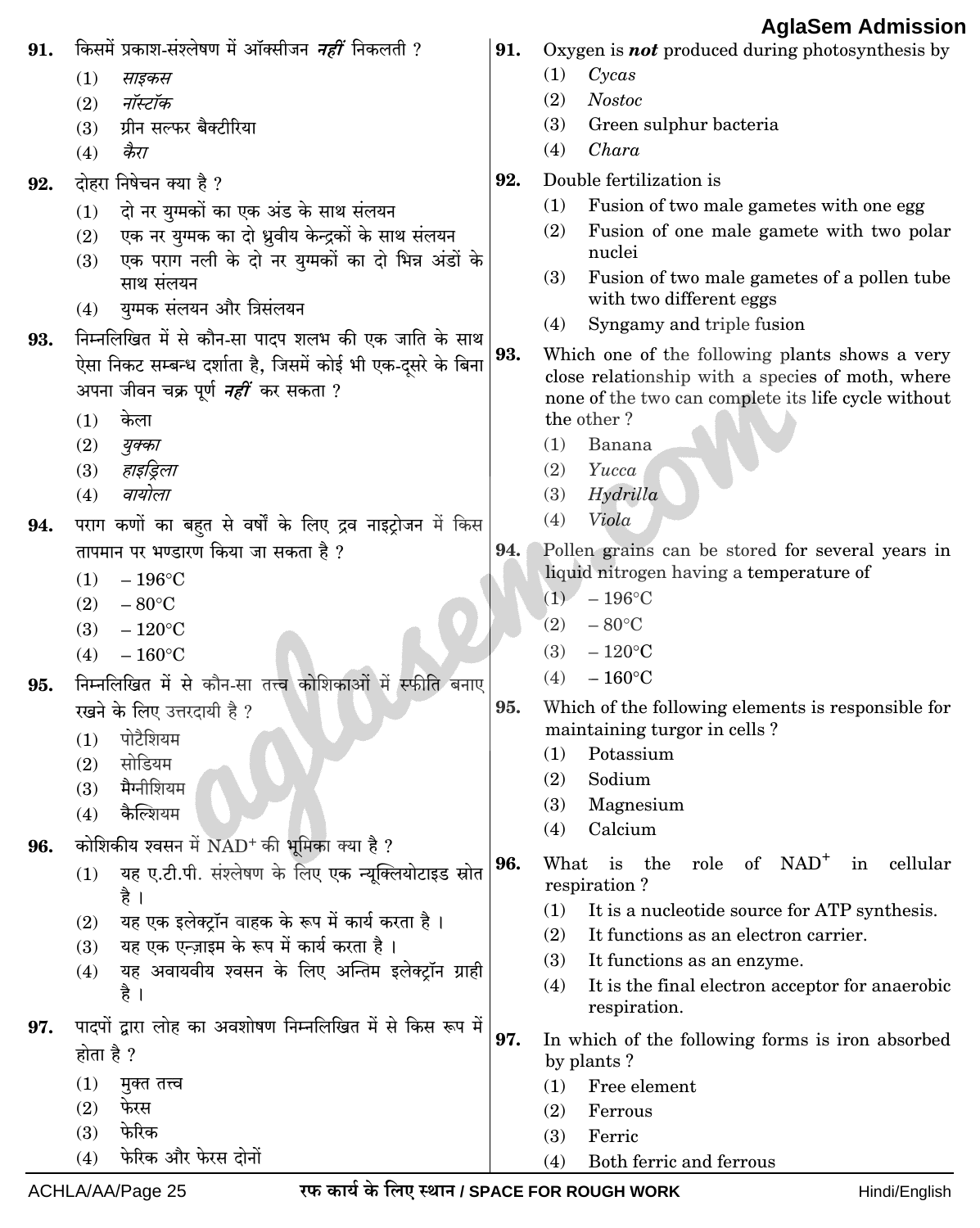|      |                                                                                                                                                                    |         | Ayıaocın Aunnəsio                                                                                                                                          |
|------|--------------------------------------------------------------------------------------------------------------------------------------------------------------------|---------|------------------------------------------------------------------------------------------------------------------------------------------------------------|
| 98.  | मानव लसीकाणु में डी.एन.ए. के एक टुकड़े के निवेशन के लिए   98.<br>निम्नलिखित में से कौन-सा वेक्टर सामान्यत: प्रयुक्त किया जाता<br>है ?                              |         | Which of the following is commonly used as a<br>vector for introducing a DNA fragment in human<br>lymphocytes?                                             |
|      |                                                                                                                                                                    |         | (1)<br>$\lambda$ phage                                                                                                                                     |
|      | (1)<br>λ फाज<br>Ti प्लाज़्मिड<br>(2)                                                                                                                               |         | Ti plasmid<br>(2)                                                                                                                                          |
|      | रेट्रोवाइरस (पश्च वाइरस)                                                                                                                                           |         | (3)<br>Retrovirus                                                                                                                                          |
|      | (3)                                                                                                                                                                |         | pBR 322<br>(4)                                                                                                                                             |
|      | pBR 322<br>(4)                                                                                                                                                     | 99.     | Use of bioresources by multinational companies                                                                                                             |
| 99.  | बहराष्ट्रीय कम्पनियों और संगठनों द्वारा किसी देश या उसके                                                                                                           |         | and organisations without authorisation from the                                                                                                           |
|      | लोगों की बिना अनुज्ञप्ति के जैवसंसाधनों के उपयोग को क्या<br>कहा जाता है ?                                                                                          |         | concerned country and its people is called                                                                                                                 |
|      | जैव-अपघटन<br>(1)                                                                                                                                                   |         | (1)<br>Biodegradation                                                                                                                                      |
|      | बायोपाइरेसी (जैव दस्युता)<br>(2)                                                                                                                                   |         | (2)<br>Biopiracy<br>(3)<br>Bio-infringement                                                                                                                |
|      | जैव-उल्लंघन<br>(3)                                                                                                                                                 |         | Bioexploitation<br>(4)                                                                                                                                     |
|      | जैव-शोषण<br>(4)                                                                                                                                                    |         |                                                                                                                                                            |
|      | 100. सार्वजनिक उपयोग के लिए आनुवंशिकत: रूपांतरित जीवों के<br>प्रवर्तन के बारे में सुरक्षा के मूल्यांकन के लिए भारत में कौन-सा                                      | 100. In | India, the organisation responsible for<br>assessing the safety of introducing genetically<br>modified organisms for public use is                         |
|      | संगठन उत्तरदायी है ?                                                                                                                                               |         | Research<br>Genetic<br>(1)<br>Committee<br>on<br>Manipulation (RCGM)                                                                                       |
|      | आनुवंशिक परिचालन अनुसंधान समिति ( $\operatorname{RCGM}$ )<br>(1)                                                                                                   |         | (2)<br>Council for<br>Scientific<br>Industrial<br>and                                                                                                      |
|      | वैज्ञानिक एवं औद्योगिक अनुसंधान परिषद् $\left(\text{CSIR}\right)$<br>(2)                                                                                           |         | Research (CSIR)                                                                                                                                            |
|      | भारतीय आयुर्विज्ञान अनुसंधान परिषद् (ICMR)<br>(3)                                                                                                                  |         | (3)<br>Indian Council of Medical Research (ICMR)                                                                                                           |
|      | आनुवंशिक अभियांत्रिकी मूल्यांकन समिति (GEAC)<br>(4)                                                                                                                |         | Genetic Engineering Appraisal Committee<br>(4)                                                                                                             |
|      | 101. पॉलिमरेज़ शृंखला अभिक्रिया (PCR) में चरणों का सही क्रम                                                                                                        |         | (GEAC)                                                                                                                                                     |
|      | क्या है ?                                                                                                                                                          |         | 101. The correct order of steps in Polymerase Chain                                                                                                        |
|      | विकृतीकरण, विस्तरण, अनीलन<br>(1)                                                                                                                                   |         | Reaction (PCR) is                                                                                                                                          |
|      | अनीलन, विस्तरण, विकृतीकरण<br>(2)                                                                                                                                   |         | Denaturation, Extension, Annealing<br>(1)                                                                                                                  |
|      | विस्तरण, विकृतीकरण, अनीलन<br>(3)                                                                                                                                   |         | (2)<br>Annealing, Extension, Denaturation                                                                                                                  |
|      | विकृतीकरण, अनीलन, विस्तरण<br>(4)                                                                                                                                   |         | (3)<br>Extension, Denaturation, Annealing                                                                                                                  |
|      | 102. <i>सही</i> सुमेल को चुनिए :                                                                                                                                   |         | Denaturation, Annealing, Extension<br>(4)                                                                                                                  |
|      | टी.एच. मॉर्गन<br>(1)<br>पारक्रमण                                                                                                                                   |         | 102. Select the <i>correct</i> match :                                                                                                                     |
|      | – द्विसंकर क्रॉस<br>$\mathrm{F}_2 \times$ अप्रभावी जनक<br>(2)                                                                                                      |         | Transduction<br>(1)<br>T.H. Morgan                                                                                                                         |
|      | राइबोज़ाइम<br>न्यूक्लिक अम्ल                                                                                                                                       |         | Dihybrid cross<br>$F_2 \times$ Recessive parent<br>(2)                                                                                                     |
|      | (3)<br>जी. मेंडल                                                                                                                                                   |         | Nucleic acid<br>(3)<br>Ribozyme                                                                                                                            |
|      | रूपान्तरण<br>(4)                                                                                                                                                   |         | G. Mendel<br>(4)<br>Transformation                                                                                                                         |
| 103. | एक विदेशी कम्पनी द्वारा चावल की एक 'नई' किस्म को पेटेन्ट<br>(एकस्व) किया गया था, यद्यपि ऐसी किस्में भारत में लम्बे समय<br>से विद्यमान हैं। यह किससे सम्बन्धित है ? |         | 103. A 'new' variety of rice was patented by a foreign<br>company, though such varieties have been<br>present in India for a long time. This is related to |
|      | लेर्मा रोजो<br>(1)                                                                                                                                                 |         | Lerma Rojo<br>(1)                                                                                                                                          |
|      | शर्बती सोनोरा<br>(2)                                                                                                                                               |         | Sharbati Sonora<br>(2)                                                                                                                                     |
|      | Co-667<br>(3)                                                                                                                                                      |         | (3)<br>Co-667                                                                                                                                              |
|      | बासमती<br>(4)                                                                                                                                                      |         | Basmati<br>(4)                                                                                                                                             |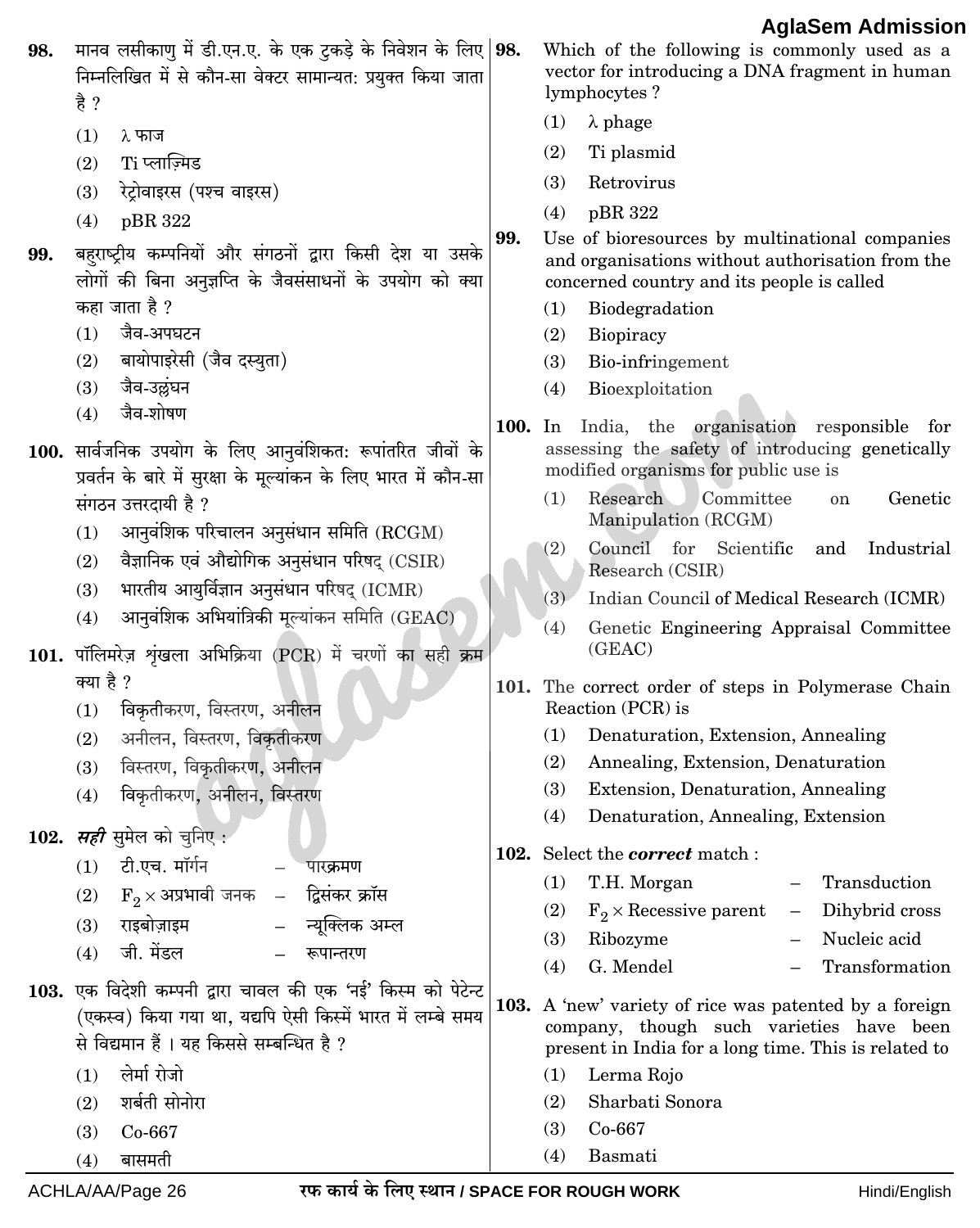|                                                                                                                  |      | Ağlabetti Aditiissiol                                               |
|------------------------------------------------------------------------------------------------------------------|------|---------------------------------------------------------------------|
| 104.  निम्नलिखित में से कौन-सा युग्म <i>ग़लत</i> रूप में सुमेलित है ?<br>XO प्रकार लिंग निर्धारण : टिड्डा<br>(1) |      | 104. Which of the following pairs is wrongly<br>matched?            |
| सहप्रभाविता<br>ABO रक्त समूहन<br>(2)                                                                             |      | (1)<br>XO type sex<br>: Grasshopper                                 |
| मटर में मंड संश्लेषण<br>बहविकल्पी<br>(3)<br>$\ddot{\cdot}$                                                       |      | determination                                                       |
| टी.एच. मॉर्गन<br>(4)<br>सहलग्नता                                                                                 |      | ABO blood grouping<br>(2)<br>: Co-dominance                         |
| 105. <i>सही</i> कथन को चुनिए :                                                                                   |      | (3)<br>Starch synthesis in pea<br>: Multiple alleles                |
| स्प्लाइसियोसोम स्थानांतरण में भाग लेते हैं।<br>(1)                                                               |      | (4)<br>T.H. Morgan<br>: Linkage                                     |
| पनेट वर्ग एक ब्रिटिश वैज्ञानिक द्वारा विकसित किया गया<br>(2)                                                     | 105. | Select the <i>correct</i> statement :                               |
| था ।                                                                                                             |      | (1)<br>Spliceosomes take part in translation.                       |
| "सहलग्नता" शब्द का निर्माण फ्रैंकलिन स्टाहल ने किया ।<br>(3)                                                     |      | (2)<br>Punnett square was developed by a British<br>scientist.      |
| पारक्रमण की खोज एस. अल्टमान ने की थी ।<br>(4)                                                                    |      | (3)<br>Franklin Stahl coined the term "linkage".                    |
| 106. डी.एन.ए. के अर्धसंरक्षी प्रतिकृति का प्रायोगिक प्रमाण सर्वप्रथम                                             |      | (4)<br>Transduction was discovered by S. Altman.                    |
| किसमें दर्शाया गया था ?                                                                                          |      | 106. The experimental proof for semiconservative                    |
| पादप में<br>(1)                                                                                                  |      | replication of DNA was first shown in a                             |
| जीवाणु में<br>(2)                                                                                                |      | Plant<br>(1)                                                        |
| कवक में<br>(3)                                                                                                   |      | (2)<br>Bacterium<br>(3)<br>Fungus                                   |
| विषाणु में<br>(4)                                                                                                |      | Virus<br>(4)                                                        |
| 107. निम्नलिखित में से किसमें उसके जीवन काल में केवल एक बार 107. Which of the following flowers only once in its |      |                                                                     |
| ही पुष्पन होता है ?                                                                                              |      | life-time?                                                          |
| (1)<br>आम                                                                                                        |      | Mango<br>(1)<br>(2)                                                 |
| (2)<br>कटहल                                                                                                      |      | Jackfruit<br>(3)<br>Bamboo species                                  |
| बाँस स्पीशीज़<br>(3)                                                                                             |      | (4)<br>Papaya                                                       |
| पपीता<br>(4)                                                                                                     |      | 108. Offsets are produced by                                        |
| 108. 'ऑफ़सैट्स' किसके द्वारा उत्पादित होते हैं ?                                                                 |      | (1)<br>Parthenocarpy                                                |
| अनिषेकफलन द्वारा<br>(1)                                                                                          |      | Mitotic divisions<br>(2)                                            |
| सूत्री विभाजन द्वारा<br>(2)                                                                                      |      | Meiotic divisions<br>(3)<br>(4)<br>Parthenogenesis                  |
| अर्धसूत्री विभाजन द्वारा<br>(3)                                                                                  |      | 109. Select the <i>correct</i> match :                              |
| अनिषेकजनन द्वारा<br>(4)                                                                                          |      | Matthew Meselson<br>Pisum sativum<br>(1)                            |
| 109. <i>सही</i> सुमेल को चुनिए :                                                                                 |      | and F. Stahl                                                        |
| मैथ्यु मैसल्सन और एफ. स्टाहल – <i>पाइसम सैटाइवम</i><br>(1)                                                       |      | Alfred Hershey and<br>(2)<br>$-$ TMV                                |
| अल्फ्रेड हर्शे और मार्था चेस<br>– टी.एम.वी.<br>(2)                                                               |      | Martha Chase                                                        |
| एलेक जैफ्रीस<br>– स्ट्रेप्टोकोकस न्यूमोनी<br>(3)                                                                 |      | Alec Jeffreys<br>(3)<br>$-$ Streptococcus                           |
| फ्रेंक्वास जैकब तथा जैक्वे मोनॉड – <i>लैक</i> ओपेरॉन<br>(4)                                                      |      | pneumoniae                                                          |
|                                                                                                                  |      | Francois Jacob and<br>(4)<br>$-$ <i>Lac</i> operon<br>Jacques Monod |
| 110. निम्नलिखित में से कौन-सा पराग को जीवाश्मों के रूप में                                                       |      | 110. Which of the following has proved helpful in                   |
| परिरक्षित करने में सहायक साबित हुआ ?<br>तैलीय अवयव                                                               |      | preserving pollen as fossils?                                       |
| (1)<br>सेलुलोस वाला अन्त: चोल                                                                                    |      | Oil content<br>(1)                                                  |
| (2)<br>पराग किट<br>(3)                                                                                           |      | Cellulosic intine<br>(2)                                            |
| स्पोरोपोलेनिन                                                                                                    |      | Pollenkitt<br>(3)                                                   |
| (4)                                                                                                              |      | Sporopollenin<br>(4)                                                |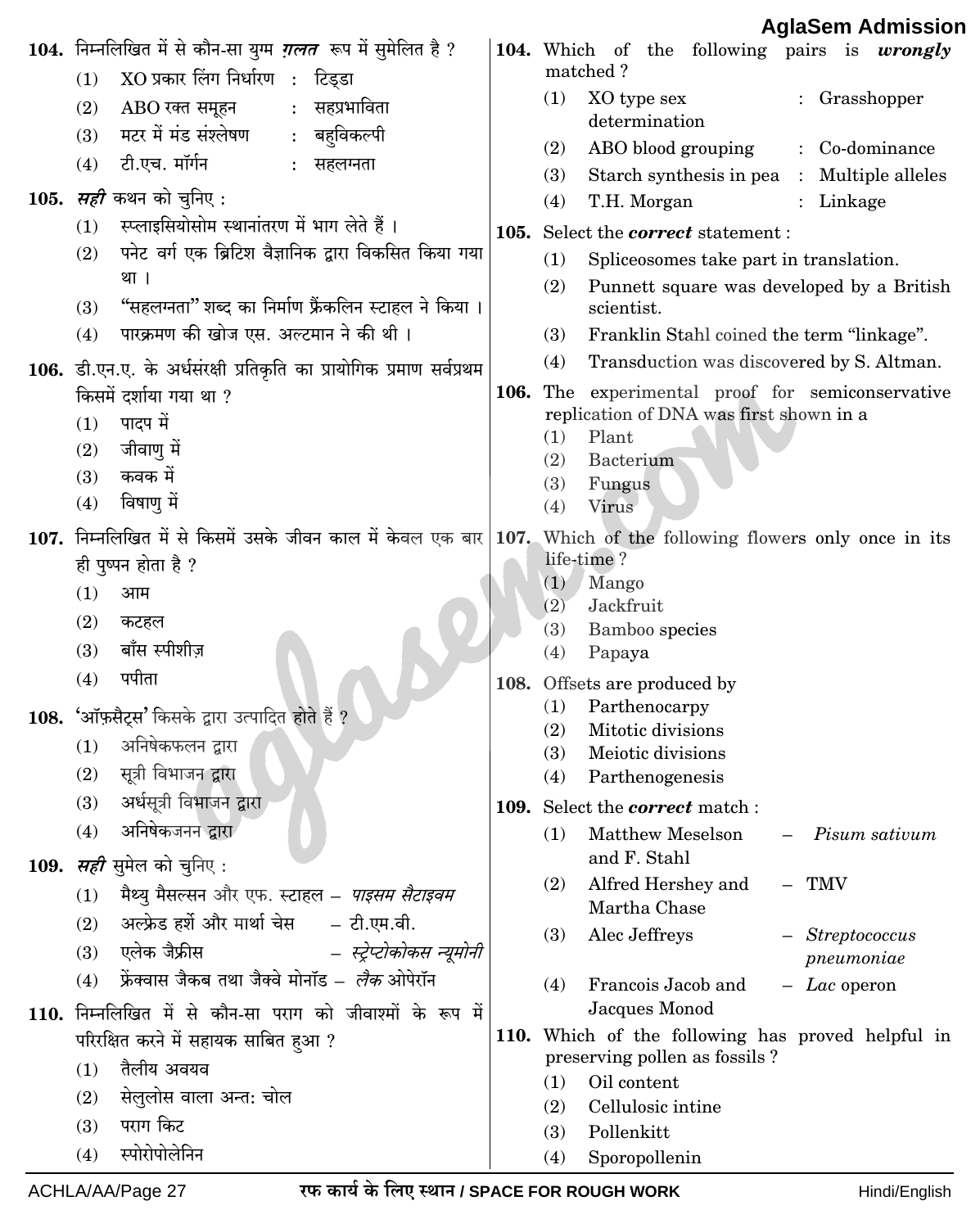|     | 111. नैटेलिटी से क्या अभिप्राय है ?                                                    |               |     | 111. Natality refers to                                                            |
|-----|----------------------------------------------------------------------------------------|---------------|-----|------------------------------------------------------------------------------------|
| (1) | आवास को छोड़ने वाले व्यष्टियों की संख्या                                               |               | (1) | Number of individuals leaving the habitat                                          |
| (2) | जन्मदर                                                                                 |               | (2) | Birth rate                                                                         |
| (3) | मृत्युदर                                                                               |               | (3) | Death rate                                                                         |
| (4) | एक आवास में व्यष्टियों के आने वालों की संख्या                                          |               | (4) | Number of individuals entering a habitat                                           |
|     | 112. विश्व ओज़ोन दिवस कब मनाया जाता है ?                                               |               |     | 112. World Ozone Day is celebrated on                                              |
| (1) | 16 सितम्बर                                                                             |               | (1) | $16th$ September                                                                   |
| (2) | $21$ अप्रैल                                                                            |               | (2) | $21st$ April                                                                       |
| (3) | 5 जून                                                                                  |               | (3) | $5^{\text{th}}$ June                                                               |
| (4) | $22$ अप्रैल                                                                            |               |     |                                                                                    |
|     | 113. निम्नलिखित में से कौन-सा एक द्वितीयक प्रदूषक है ?                                 |               | (4) | $22nd$ April                                                                       |
| (1) | SO <sub>2</sub>                                                                        |               |     | 113. Which of the following is a secondary pollutant?                              |
| (2) | CO <sub>2</sub>                                                                        |               | (1) | SO <sub>2</sub>                                                                    |
| (3) | CO                                                                                     |               | (2) | CO <sub>2</sub>                                                                    |
| (4) | $O_3$                                                                                  |               | (3) | CO                                                                                 |
|     | 114. निकेत क्या है ?                                                                   |               | (4) | $O_3$                                                                              |
| (1) | तापमान का वह परास जो जीव को रहने के लिए                                                | 114. Niche is |     |                                                                                    |
|     | चाहिए                                                                                  |               | (1) | the range of temperature that the organism                                         |
| (2) | वह भौतिक स्थान जहाँ एक जीवधारी रहता है                                                 |               | (2) | needs to live<br>the physical space where an organism lives                        |
| (3) | जीव के पर्यावरण में सभी जैविक कारक                                                     |               | (3) | all the biological factors in the organism's                                       |
| (4) | एक जीव द्वारा निभाई गई कार्यात्मक भूमिका, जहाँ वह<br>रहता है                           |               |     | environment                                                                        |
|     |                                                                                        |               | (4) | the functional role played by the organism                                         |
|     | 115. निम्नलिखित आँकड़ों से किस प्रकार का पारिस्थितिकीय पिरैमिड<br>प्राप्त किया जाएगा ? |               |     | where it lives                                                                     |
|     | द्वितीयक उपभोक्ता : 120 g                                                              |               |     | 115. What type of ecological pyramid would be<br>obtained with the following data? |
|     | प्राथमिक उपभोक्ता : 60 g                                                               |               |     | Secondary consumer: 120 g                                                          |
|     | प्राथमिक उत्पादक : 10 g                                                                |               |     | Primary consumer : 60 g                                                            |
| (1) | संख्या का सीधा पिरैमिड                                                                 |               |     | Primary producer : 10 g                                                            |
| (2) | ऊर्जा का पिरैमिड                                                                       |               | (1) | Upright pyramid of numbers                                                         |
| (3) | जैवमात्रा का उल्टा पिरैमिड                                                             |               | (2) | Pyramid of energy                                                                  |
| (4) | जैवमात्रा का सीधा पिरैमिड                                                              |               | (3) | Inverted pyramid of biomass                                                        |
|     | 116. समतापमंडल में, ओज़ोन के विकृतीकरण और आण्विक                                       |               | (4) | Upright pyramid of biomass                                                         |
|     | ऑक्सीजन की विमुक्ति में निम्नलिखित में से कौन-सा तत्त्व                                |               |     | 116. In stratosphere, which of the following elements                              |
|     | उत्प्रेरक के रूप में कार्य करता है ?                                                   |               |     | acts as a catalyst in degradation of ozone and<br>release of molecular oxygen?     |
| (1) | Fe                                                                                     |               | (1) | Fe                                                                                 |
| (2) | Cl                                                                                     |               | (2) | Cl                                                                                 |
| (3) | कार्बन                                                                                 |               | (3) | Carbon                                                                             |
| (4) | ऑक्सीजन                                                                                |               | (4) | Oxygen                                                                             |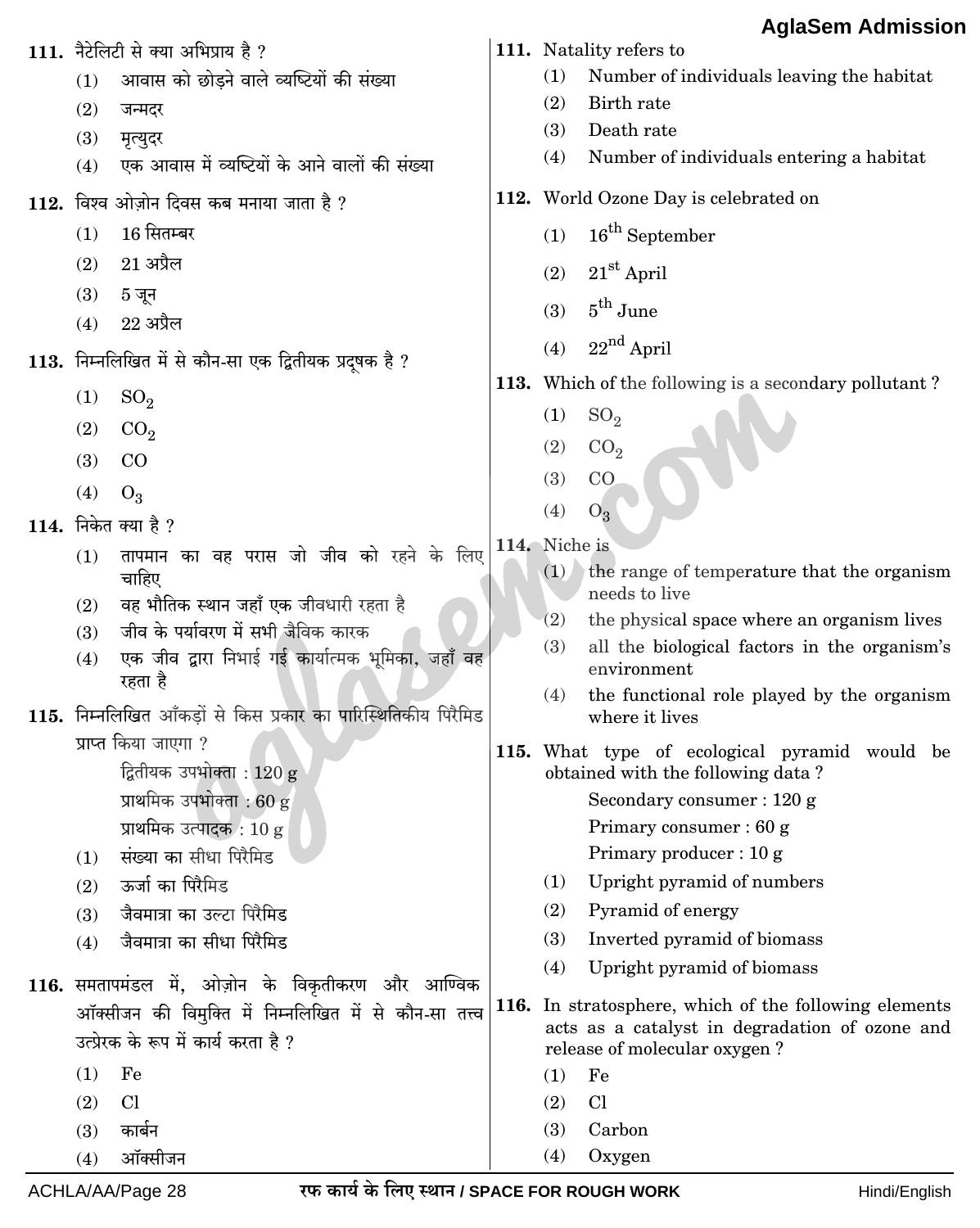|      |                                                                   |      | Ayıadelli Aulilissiul                                      |
|------|-------------------------------------------------------------------|------|------------------------------------------------------------|
|      | 117. शर्करा के दो अभिलक्षणिक कार्यात्मक समूह कौन-से हैं ?         |      | 117. The two functional groups characteristic of           |
|      | कार्बोनिल और फ़ॉस्फ़ेट<br>(1)                                     |      | sugars are                                                 |
|      | कार्बोनिल और मेथिल<br>(2)                                         |      | carbonyl and phosphate<br>(1)                              |
|      | हाइड्रॉक्सिल और मेथिल<br>(3)                                      |      | carbonyl and methyl<br>(2)                                 |
|      | कार्बोनिल और हाइड्रॉक्सिल<br>(4)                                  |      | hydroxyl and methyl<br>(3)                                 |
|      | 118. निम्नलिखित में से कौन-सा एक पूर्वकेन्द्रकी नहीं है ?         |      | carbonyl and hydroxyl<br>(4)                               |
|      | नॉस्टॉक<br>(1)                                                    |      | 118. Which among the following is <b>not</b> a prokaryote? |
|      | माइकोबैक्टीरियम<br>(2)                                            |      | (1)<br><b>Nostoc</b>                                       |
|      | सैकैरोमाइसीज़<br>(3)                                              |      | (2)<br>Mycobacterium                                       |
|      | ऑसिलैटोरिया<br>(4)                                                |      | Saccharomyces<br>(3)                                       |
|      | 119. गॉल्जी सम्मिश्र किसमें भाग लेता है ?                         |      | Oscillatoria<br>(4)                                        |
|      | जीवाणुओं में श्वसन में<br>(1)                                     |      | 119. The Golgi complex participates in                     |
|      | स्रावी पुटिकाओं के बनाने में<br>(2)                               |      | Respiration in bacteria<br>(1)                             |
|      | वसा अम्ल के अपघटन में<br>(3)                                      |      | Formation of secretory vesicles<br>(2)                     |
|      | ऐमीनो अम्ल के सक्रियण में<br>(4)                                  |      | Fatty acid breakdown<br>(3)                                |
|      | 120. निम्नलिखित में से कौन-सा एक प्रकाश-संश्लेषण की प्रकाश        |      | Activation of amino acid<br>(4)                            |
|      | अभिक्रिया का उत्पाद <i>नहीं</i> है ?                              | 120. | Which of the following is <b>not</b> a product of light    |
|      | <b>NADPH</b><br>(1)                                               |      | reaction of photosynthesis?                                |
|      | <b>NADH</b><br>(2)                                                |      | <b>NADPH</b><br>(1)                                        |
|      | <b>ATP</b><br>(3)                                                 |      | <b>NADH</b><br>(2)                                         |
|      | (4)<br>Oxygen                                                     |      | <b>ATP</b><br>(3)                                          |
| 121. | केन्द्रिक के लिए निम्नलिखित में से कौन-सा सही है ?                |      | (4)<br>Oxygen                                              |
|      | यह तर्कु बनने में भाग लेता है।<br>(1)                             |      | 121. Which of the following is true for nucleolus?         |
|      | यह भित्ति से घिरा रहता है ।<br>(2)                                |      | It takes part in spindle formation.<br>(1)                 |
|      | विभाजित होती कोशिकाओं में बड़े केन्द्रिक होते हैं।<br>(3)         |      | It is a membrane-bound structure.<br>(2)                   |
|      | यह राइबोसोमल RNA संश्लेषण का क्रियाशील स्थल<br>(4)                |      | (3)<br>Larger nucleoli are present in dividing cells.      |
|      | है ।                                                              |      | It is a site for active ribosomal RNA<br>(4)               |
|      | 122. रन्ध्रों की गतिशीलता किससे प्रभावित <i>नहीं</i> होती ?       |      | synthesis.                                                 |
|      | $O_2$ सांद्रता से<br>(1)                                          |      | 122. Stomatal movement is <b>not</b> affected by           |
|      | प्रकाश से<br>(2)                                                  |      | $O_2$ concentration<br>(1)                                 |
|      | तापमान से<br>(3)                                                  |      | Light<br>(2)                                               |
|      | $CO_2$ सांद्रता से<br>(4)                                         |      | (3)<br>Temperature                                         |
|      | 123. युग्मित समजात गुणसूत्रों का पृथक्करण किस प्रावस्था में आरम्भ |      | $CO2$ concentration<br>(4)                                 |
|      | होता है ?                                                         | 123. | The stage during which separation of the paired            |
|      | पारगतिक्रम<br>(1)                                                 |      | homologous chromosomes begins is                           |
|      | द्विपट्ट<br>(2)                                                   |      | <b>Diakinesis</b><br>(1)                                   |
|      | (3)<br>स्थूलपट्ट                                                  |      | (2)<br>Diplotene                                           |
|      | (4)<br>युग्मपट्ट                                                  |      | (3)<br>Pachytene                                           |
|      |                                                                   |      | Zygotene<br>(4)                                            |
|      | 124. घास की पत्ती में रन्ध्र कैसे होते हैं ?                      | 124. | Stomata in grass leaf are                                  |
|      | (1)<br>आयताकार                                                    |      | Rectangular<br>(1)                                         |
|      | (2)<br>वृक्काकार                                                  |      | Kidney shaped<br>(2)                                       |
|      | (3)<br>डबलाकार                                                    |      | Dumb-bell shaped<br>(3)                                    |
|      | ढोलकाकार<br>(4)                                                   |      | Barrel shaped<br>(4)                                       |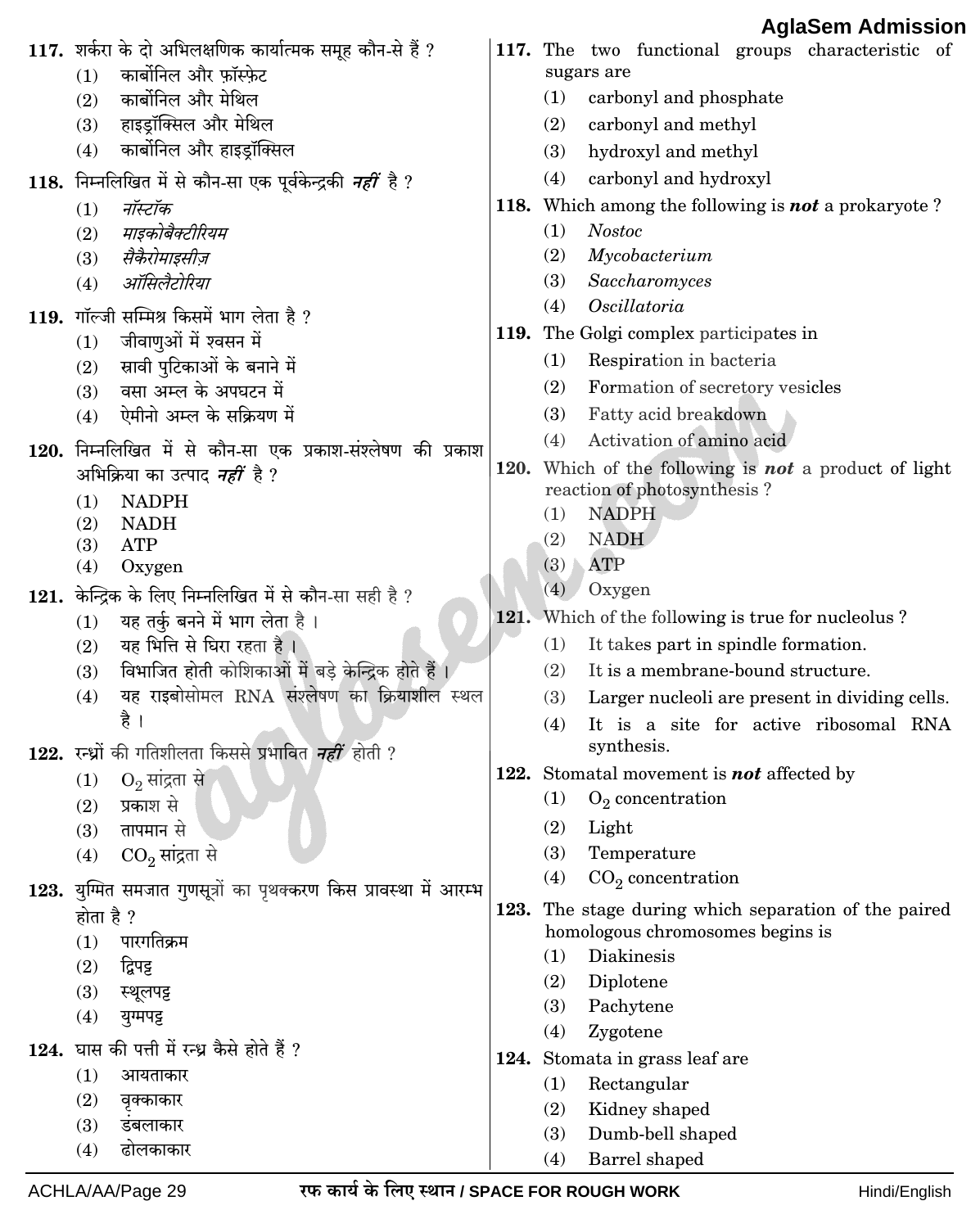125. द्विबीजपत्री तने में द्वितीयक ज़ाइलम और फ़्लोएम किससे उत्पन्न 125. Secondary xylem and phloem in dicot stem are produced by होते हैं ?  $(1)$ Phellogen  $(1)$ कागजन  $(2)$ Vascular cambium  $(2)$ संवहन एधा  $(3)$ शीर्षस्थ विभज्या  $(3)$ Apical meristems कक्षीय विभज्या  $(4)$  $(4)$ Axillary meristems 126. श्वसन-मूल किसमें होती हैं ? 126. Pneumatophores occur in मांसाहारी पादपों में  $(1)$  $(1)$ Carnivorous plants स्वतंत्र-उत्प्लावक जलोदभिद में  $(2)$  $(2)$ Free-floating hydrophytes  $(3)$ लवणमृदोदभिद में  $(3)$ Halophytes जलमग्न जलोदभिद में  $(4)$  $(4)$ Submerged hydrophytes 127. कैस्पेरी पट्टियाँ कहाँ होती हैं ? 127. Casparian strips occur in  $(1)$ वल्कुट  $(1)$ Cortex परिरम्भ  $(2)$  $(2)$ Pericycle  $(3)$ बाह्यत्वचा  $(3)$ Epidermis  $(4)$ अन्तस्त्वचा  $(4)$ Endodermis 128. वह पादप कौन-से हैं जिनमें द्वितीयक वृद्धि थोड़ी या बिल्कुल नहीं 128. Plants having little or no secondary growth are होती ?  $(1)$ Conifers शंकधारी  $(1)$  $(2)$ Deciduous angiosperms पर्णपाती आवृतबीजी  $(2)$  $(3)$ Grasses  $(3)$ घास  $(4)$ Cycads साइकैडस  $(4)$ 129. Sweet potato is a modified 129. शकरकंद किसका रूपान्तरण है  $(1)$ Tap root मूसला मूल  $(1)$  $(2)$ Adventitious root अपस्थानिक मूल  $(2)$  $(3)$  $(3)$ तना **Stem**  $(4)$ प्रकंद  $(4)$ Rhizome 130. निम्नलिखित में से कौन-सा कथन *सही* है ? 130. Which of the following statements is *correct*? हॉर्सटेल्स अनावृतबीजी हैं।  $(1)$  $(1)$ Horsetails are gymnosperms. *सिलेजिनेला* एक विषमबीजाण वाला है,  $(2)$ जबकि  $(2)$ Selaginella is heterosporous, while Salvinia *सैल्वीनिया* एक समबीजाण वाला है। is homosporous. अनावृतबीजियों में बीजाण्ड अण्डाशय भित्ति द्वारा परिबद्ध  $(3)$  $(3)$ Ovules are not enclosed by ovary wall in नहीं होते । gymnosperms. *साइकस* और *सिड़स* दोनों में साधारणतया तने अशाखित  $(4)$  $(4)$ Stems are usually unbranched in both होते हैं । Cycas and Cedrus. 131. *ग़लत* कथन को चुनिए: 131. Select the wrong statement: स्पोरोज़ोअनों में पादाभ चलने और खाद्य ग्रहण करने की  $(1)$ Pseudopodia are locomotory and feeding  $(1)$ संरचनाएँ हैं। structures in Sporozoans. (2) छत्रकों का सम्बन्ध बैसिडियोमाइसिटीज़ से है ।  $(2)$ Mushrooms belong to Basidiomycetes. कवकों और पादप जगत के सदस्यों में कोशिका भित्ति  $(3)$  $(3)$ Cell wall is present in members of Fungi उपस्थित होती है। and Plantae. (4) मोनेरा को छोडकर सभी जीवजगतों की कोशिका में Mitochondria are the powerhouse of the cell  $(4)$ सूत्रकणिकाएँ एक शक्तिगृह हैं । in all kingdoms except Monera.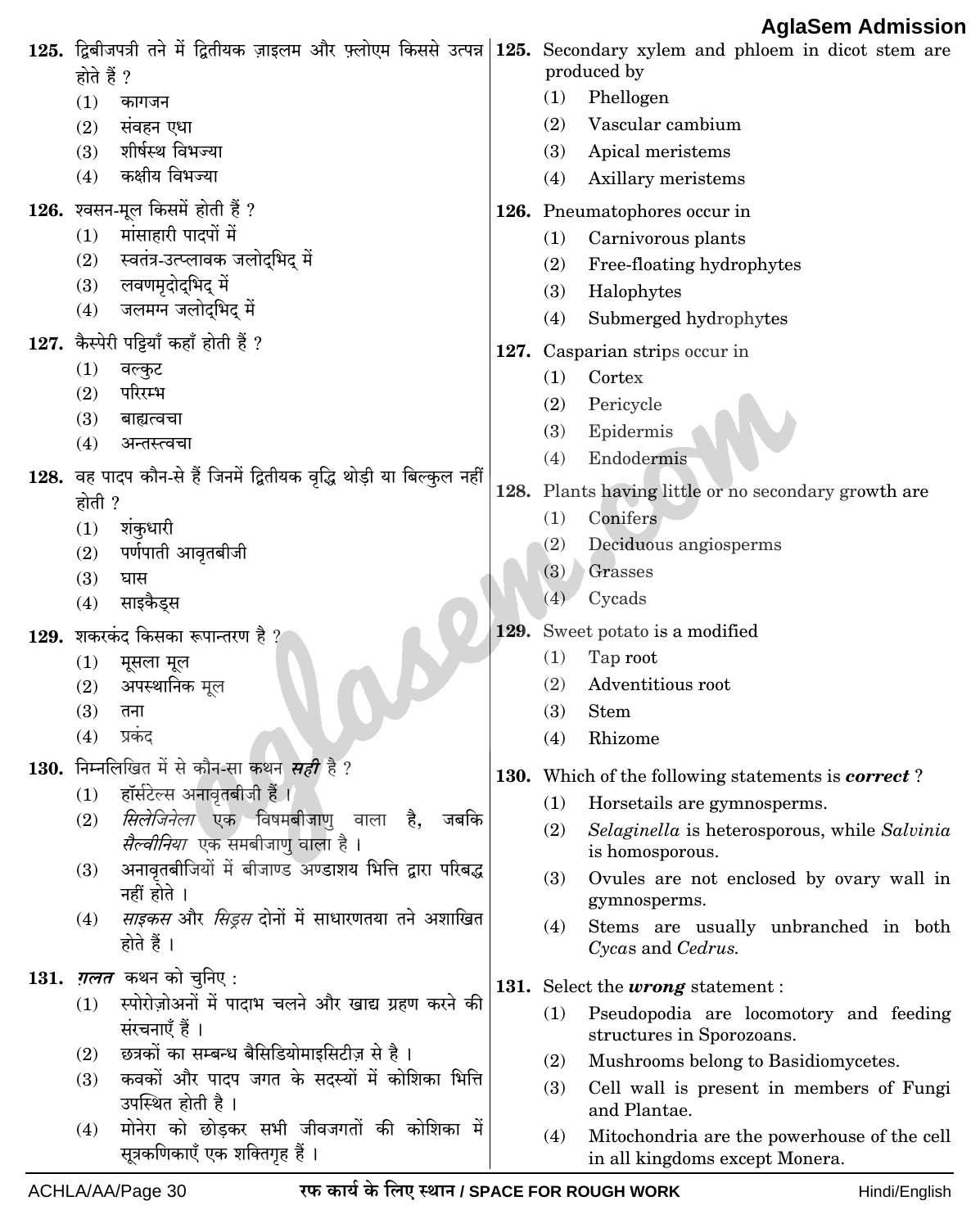|      | (1)<br>(2)<br>(3)<br>(4) | ऐगैरिकस<br>आल्टर्नेरिया<br>न्यूरोस्पोरा<br>सैकैरोमाइसीज़             |              | के पश्चात् बीजाणु बहिर्जात रूप में उत्पन्न होते हैं ?                                                                                   | $132.$ निम्नलिखित में से किसमें केन्द्रकसंलयन तथा अर्धसूत्रीविभाजन $ 132.$ After karyogamy followed by meiosis, spores are<br>produced exogenously in<br>Agaricus<br>(1)<br>(2)<br>Alternaria<br>(3)<br>Neurospora<br>(4)<br>Saccharomyces |                                                                                           |                |              |                                                                                                                                 |  |  |  |
|------|--------------------------|----------------------------------------------------------------------|--------------|-----------------------------------------------------------------------------------------------------------------------------------------|--------------------------------------------------------------------------------------------------------------------------------------------------------------------------------------------------------------------------------------------|-------------------------------------------------------------------------------------------|----------------|--------------|---------------------------------------------------------------------------------------------------------------------------------|--|--|--|
|      | कीजिए :                  |                                                                      |              | 133. स्तम्भ I में दी गई मदों का स्तम्भ II की मदों से मिलान कीजिए<br>और नीचे दिए गए विकल्पों में से <i>सही</i> विकल्प का चयन             | below:                                                                                                                                                                                                                                     |                                                                                           |                |              | 133. Match the items given in Column I with those in<br>Column II and select the <i>correct</i> option given                    |  |  |  |
|      |                          | स्तम्भ I                                                             |              | स्तम्भ II                                                                                                                               |                                                                                                                                                                                                                                            | Column I                                                                                  |                |              | Column II                                                                                                                       |  |  |  |
|      |                          |                                                                      |              |                                                                                                                                         | a.                                                                                                                                                                                                                                         |                                                                                           | Herbarium i.   |              | It is a place having a<br>collection of preserved                                                                               |  |  |  |
|      | a.                       | पादपालय                                                              | i.           | परिरक्षित पादपों और जन्तुओं के<br>संग्रह का एक स्थान ।                                                                                  |                                                                                                                                                                                                                                            |                                                                                           |                |              | plants and animals.                                                                                                             |  |  |  |
|      | b.                       | कुंजी                                                                | ii.          | एक क्षेत्र में पाई गई सभी जातियों<br>का विधिपूर्वक गणन करते हुए और<br>उनकी पहचान की सुगमता के लिए<br>संक्षिप्त वर्णन करते हुए एक सूची । | b.                                                                                                                                                                                                                                         | Key                                                                                       |                | ii.          | A list that enumerates<br>methodically all the<br>species found in an area<br>with brief description<br>aiding identification.  |  |  |  |
|      | c.                       | संग्रहालय                                                            | iii.         | ऐसा स्थान जहाँ पादप नमूनों को<br>सुखाकर और दबाकर पत्र पर<br>आरोपित कर रखा जाता है।                                                      | c.                                                                                                                                                                                                                                         |                                                                                           | Museum<br>iii. |              | Is a place where dried and<br>pressed plant specimens<br>mounted on sheets are<br>kept.                                         |  |  |  |
|      | ${\bf d}.$               | ग्रंथसूची<br>(कैटालॉग)                                               | iv.          | एक पुस्तिका जिसमें लक्षणों की सूची<br>और उनके विकल्प होते हैं जो<br>विभिन्न वर्गकों की पहचान करने में<br>सहायक होते हैं ।               | d.                                                                                                                                                                                                                                         |                                                                                           | Catalogue      | iv.          | A booklet containing a list<br>of characters and their<br>alternates which are<br>helpful in identification of<br>various taxa. |  |  |  |
|      |                          | $\mathbf b$<br>$\mathbf a$                                           | $\mathbf c$  | ${\bf d}$                                                                                                                               |                                                                                                                                                                                                                                            | a                                                                                         | $\mathbf b$    | $\mathbf c$  | $\mathbf d$                                                                                                                     |  |  |  |
|      | (1)                      | $\mathbf{ii}$<br>iv                                                  | iii          | $\mathbf{i}$                                                                                                                            | (1)                                                                                                                                                                                                                                        | $\rm ii$                                                                                  | iv             | iii          | $\mathbf{i}$                                                                                                                    |  |  |  |
|      | (2)                      | $\ddot{\rm ii}$<br>iii                                               | $\mathbf{i}$ | iv                                                                                                                                      | (2)                                                                                                                                                                                                                                        | iii                                                                                       | $\rm ii$       | $\mathbf{i}$ | iv                                                                                                                              |  |  |  |
|      | (3)<br>(4)               | $\mathbf i$<br>1V<br>iii<br>iv                                       | 111<br>i     | $\mathbf{ii}$<br>$\rm ii$                                                                                                               | (3)                                                                                                                                                                                                                                        | $\mathbf{i}$                                                                              | iv             | $111$        | $\rm ii$                                                                                                                        |  |  |  |
|      |                          |                                                                      |              |                                                                                                                                         | (4)                                                                                                                                                                                                                                        | iii                                                                                       | iv             | $\mathbf i$  | $\rm ii$                                                                                                                        |  |  |  |
|      | (1)<br>(2)<br>(3)<br>(4) | 134. सपक्ष परागकण किसमें होते हैं ?<br>आम<br>साइकस<br>सरसों<br>पाइनस |              |                                                                                                                                         | (1)<br>(2)<br>(3)<br>(4)                                                                                                                                                                                                                   | 134. Winged pollen grains are present in<br>Mango<br>Cycas<br>Mustard<br>Pinus            |                |              |                                                                                                                                 |  |  |  |
| 135. |                          |                                                                      |              | निम्नलिखित में से कौन-सा <i>ग़लत</i> रूप में सुमेलित है ?                                                                               |                                                                                                                                                                                                                                            |                                                                                           |                |              | 135. Which one is <i>wrongly</i> matched?                                                                                       |  |  |  |
|      | (1)                      | जेमा धानी                                                            |              | मार्केशिया                                                                                                                              | (1)                                                                                                                                                                                                                                        |                                                                                           | Gemma cups     |              | Marchantia                                                                                                                      |  |  |  |
|      | (2)                      | द्विकशाभिक चलबीजाणु –                                                |              | भूरे शैवाल                                                                                                                              | (2)                                                                                                                                                                                                                                        | Biflagellate zoospores -<br>Brown algae<br>(3)<br>Uniflagellate gametes -<br>Polysiphonia |                |              |                                                                                                                                 |  |  |  |
|      | (3)                      | एककशाभिक युग्मक                                                      |              | पॉलिसाइफोनिया                                                                                                                           |                                                                                                                                                                                                                                            |                                                                                           |                |              |                                                                                                                                 |  |  |  |
|      | (4)                      | एककोशिक जीव                                                          |              | क्लोरेला                                                                                                                                | (4)                                                                                                                                                                                                                                        |                                                                                           |                |              | Unicellular organism -<br>Chlorella                                                                                             |  |  |  |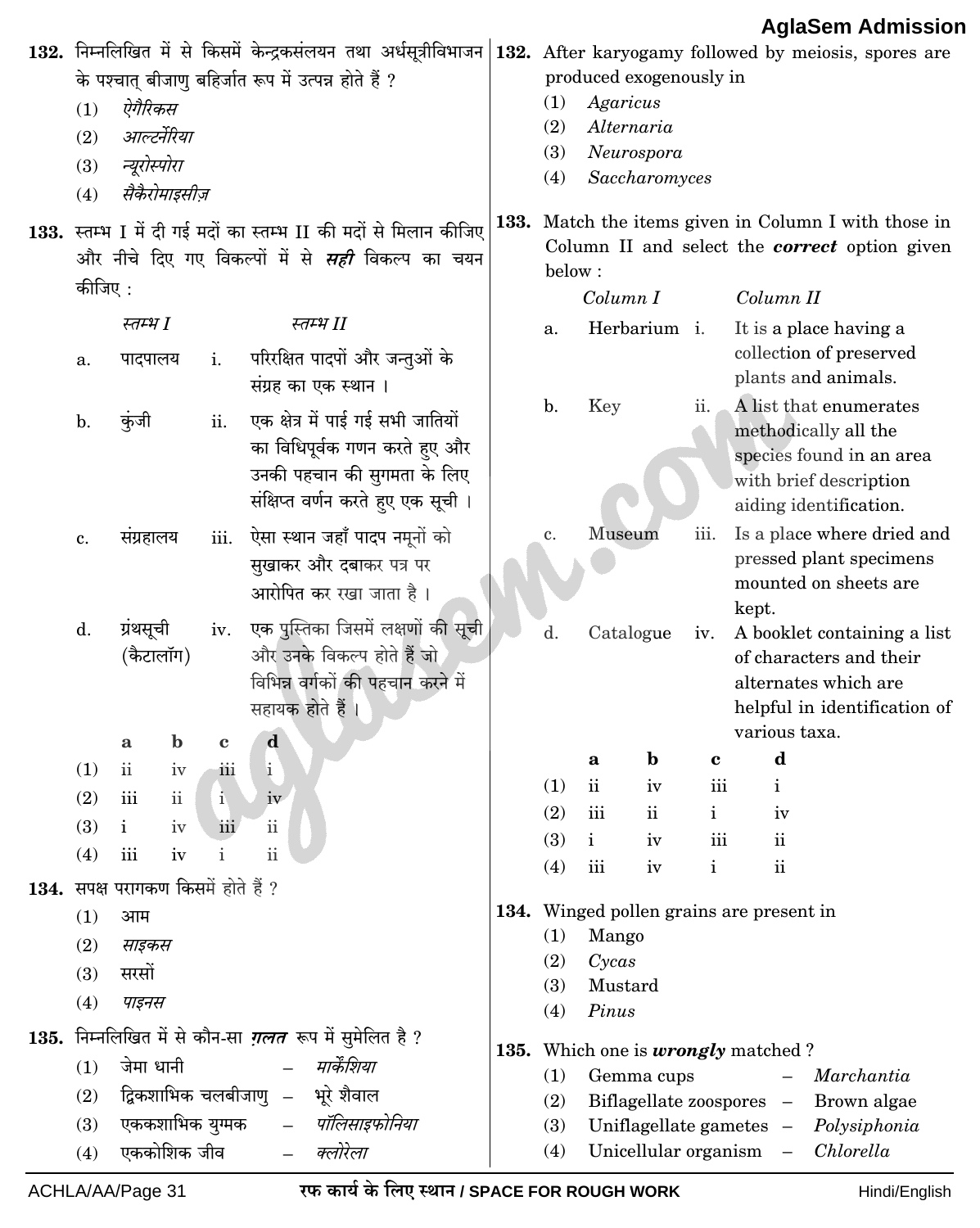|                |                   |                                      |                    |              |                                                                                                                                                             |      |                                                                                                                                                                                                      |                                          |                            |                          |              |                                            | AgiaSem Admissio                                                                                        |
|----------------|-------------------|--------------------------------------|--------------------|--------------|-------------------------------------------------------------------------------------------------------------------------------------------------------------|------|------------------------------------------------------------------------------------------------------------------------------------------------------------------------------------------------------|------------------------------------------|----------------------------|--------------------------|--------------|--------------------------------------------|---------------------------------------------------------------------------------------------------------|
|                |                   |                                      |                    |              | 136. निम्नलिखित में से कौन-सा विकल्प क्रमश: दमा और वातस्फीति 136. Which of the following options correctly<br>में फेफडों की दशा को उचित रूप से दर्शाता है ? |      |                                                                                                                                                                                                      |                                          |                            | emphysema, respectively? |              |                                            | represents the lung conditions in asthma and                                                            |
| (1)<br>(2)     |                   |                                      |                    |              | श्वसनी सतह में अधिकता; श्वसनिका में शोथ<br>श्वसनिका की संख्या में अधिकता; श्वसनी सतह में                                                                    |      | (1)                                                                                                                                                                                                  | Increased<br>Inflammation of bronchioles | surface;                   |                          |              |                                            |                                                                                                         |
| (3)            | अधिकता            | श्वसनिका में शोथ; श्वसनी सतह में कमी |                    |              |                                                                                                                                                             |      | (2)                                                                                                                                                                                                  |                                          | respiratory surface        |                          |              | Increased number of bronchioles; Increased |                                                                                                         |
| (4)            |                   | श्वसनी सतह में कमी; श्वसनिका में शोथ |                    |              |                                                                                                                                                             |      | (3)                                                                                                                                                                                                  |                                          | respiratory surface        |                          |              |                                            | Inflammation of bronchioles; Decreased                                                                  |
|                |                   |                                      |                    |              | 137. स्तम्भ I में दी गई मदों का स्तम्भ II की मदों से मिलान कीजिए<br>और नीचे दिए गए विकल्पों में से <i>सही</i> विकल्प का चयन                                 |      | (4)<br>Decreased<br>respiratory<br>surface;<br>Inflammation of bronchioles<br>137. Match the items given in Column I with those in<br>Column II and select the <i>correct</i> option given<br>below: |                                          |                            |                          |              |                                            |                                                                                                         |
| कीजिए :        | स्तम्भ I          |                                      |                    |              | स्तम्भ II                                                                                                                                                   |      |                                                                                                                                                                                                      |                                          |                            |                          |              |                                            |                                                                                                         |
| a.             | त्रिवलनी कपाट     |                                      |                    |              | i. बाएँ अलिंद एवं बाएँ निलय                                                                                                                                 |      |                                                                                                                                                                                                      | Column I                                 |                            |                          |              | Column II                                  |                                                                                                         |
|                |                   |                                      |                    |              | के बीच                                                                                                                                                      |      | a.                                                                                                                                                                                                   |                                          | Tricuspid valve            | $i_{\star}$              |              |                                            | Between left atrium<br>and left ventricle                                                               |
| $\mathbf{b}$ . | द्विवलनी कपाट     |                                      | ii.                |              | दाहिने निलय एवं फुप्फुसीय<br>धमनी के बीच                                                                                                                    |      | $\mathbf{b}$ .                                                                                                                                                                                       |                                          | Bicuspid valve             | ii.                      |              | Between right<br>ventricle and             |                                                                                                         |
| c.             |                   | अर्धचन्द्र कपाटिका                   | iii.               |              | दाहिने अलिंद एवं दाहिने<br>निलय के बीच                                                                                                                      |      | c.                                                                                                                                                                                                   |                                          | Semilunar valve            | iii.                     |              | Between right                              | pulmonary artery                                                                                        |
| (1)            | a<br>$\mathbf{i}$ | $\mathbf b$<br>$\ddot{\mathbf{i}}$   | $\mathbf c$<br>iii |              |                                                                                                                                                             |      |                                                                                                                                                                                                      |                                          |                            |                          |              | ventricle                                  | atrium and right                                                                                        |
| (2)            | i                 | iii                                  | $\mathbf{ii}$      |              |                                                                                                                                                             |      |                                                                                                                                                                                                      | a                                        | $\mathbf b$                | c                        |              |                                            |                                                                                                         |
| (3)            | iii               | i                                    | $\rm ii$           |              |                                                                                                                                                             |      | (1)                                                                                                                                                                                                  | $\mathbf{i}$                             | $\mathbf{ii}$              | iii                      |              |                                            |                                                                                                         |
| (4)            | $\mathbf{ii}$     | i                                    | iii                |              |                                                                                                                                                             |      | (2)                                                                                                                                                                                                  | $\mathbf{i}$                             | iii                        | $\mathbf{ii}$            |              |                                            |                                                                                                         |
|                |                   |                                      |                    |              |                                                                                                                                                             |      | (3)                                                                                                                                                                                                  | iii                                      | $\mathbf{i}$               | $\mathbf{ii}$            |              |                                            |                                                                                                         |
|                |                   |                                      |                    |              | 138. स्तम्भ I में दी गई मदों का स्तम्भ II की मदों से मिलान कीजिए<br>और नीचे दिए गए विकल्पों में से <i>सही</i> विकल्प का चयन                                 |      | (4)                                                                                                                                                                                                  | $\overline{\textbf{ii}}$                 | $\mathbf{i}$               | iii                      |              |                                            |                                                                                                         |
| कीजिए :        | स्तम्भ [          |                                      |                    |              | स्तम्भ $\emph{II}$                                                                                                                                          | 138. | below:                                                                                                                                                                                               |                                          |                            |                          |              |                                            | Match the items given in Column I with those in<br>Column II and select the <i>correct</i> option given |
| a.             |                   | ज्वारीय आयतन                         |                    | i.           | $2500 - 3000$ मि.ली.                                                                                                                                        |      |                                                                                                                                                                                                      | Column I                                 |                            |                          |              | Column II                                  |                                                                                                         |
| $\mathbf b$ .  |                   | अंत:श्वसन सुरक्षित                   |                    | ii.          | $1100 - 1200$ मि.ली.                                                                                                                                        |      | a.                                                                                                                                                                                                   |                                          | Tidal volume               |                          | i.           |                                            | $2500 - 3000$ mL                                                                                        |
| c.             | आयतन              | नि:श्वसन सुरक्षित                    |                    | iii.         | $500 - 550$ मि.ली.                                                                                                                                          |      | $\mathbf{b}$ .                                                                                                                                                                                       | volume                                   | <b>Inspiratory Reserve</b> |                          | ii.          |                                            | $1100 - 1200$ mL                                                                                        |
|                | आयतन              |                                      |                    |              |                                                                                                                                                             |      | c.                                                                                                                                                                                                   | volume                                   | <b>Expiratory Reserve</b>  |                          |              |                                            | iii. $500 - 550$ mL                                                                                     |
| d.             |                   | अवशिष्ट आयतन                         |                    |              | iv. $1000 - 1100$ मि.ली.                                                                                                                                    |      | d.                                                                                                                                                                                                   |                                          | Residual volume            |                          |              |                                            | iv. $1000 - 1100$ mL                                                                                    |
|                | a                 | $\mathbf b$                          | $\bf c$            | d            |                                                                                                                                                             |      |                                                                                                                                                                                                      | $\mathbf a$                              | $\mathbf b$                | $\mathbf c$              | d            |                                            |                                                                                                         |
| (1)            | $\mathbf{i}$      | iv                                   | $\,$ ii            | iii          |                                                                                                                                                             |      | (1)                                                                                                                                                                                                  | $\mathbf{i}$                             | iv                         | $\rm ii$                 | iii          |                                            |                                                                                                         |
| (2)            | iii               | $\mathbf{i}$                         | iv                 | $\rm ii$     |                                                                                                                                                             |      | (2)                                                                                                                                                                                                  | iii                                      | $\mathbf{i}$               | iv                       | $\,$ ii      |                                            |                                                                                                         |
| (3)            | iii               | $\mathbf{ii}$                        | $\mathbf{i}$       | $iv$         |                                                                                                                                                             |      | (3)                                                                                                                                                                                                  | iii                                      | $\rm ii$                   | $\mathbf{i}$             | iv           |                                            |                                                                                                         |
| (4)            | iv                | $\overline{\text{iii}}$              | $\rm ii$           | $\mathbf{i}$ |                                                                                                                                                             |      | (4)                                                                                                                                                                                                  | $\operatorname{iv}$                      | $\rm iii$                  | $\rm ii$                 | $\mathbf{i}$ |                                            |                                                                                                         |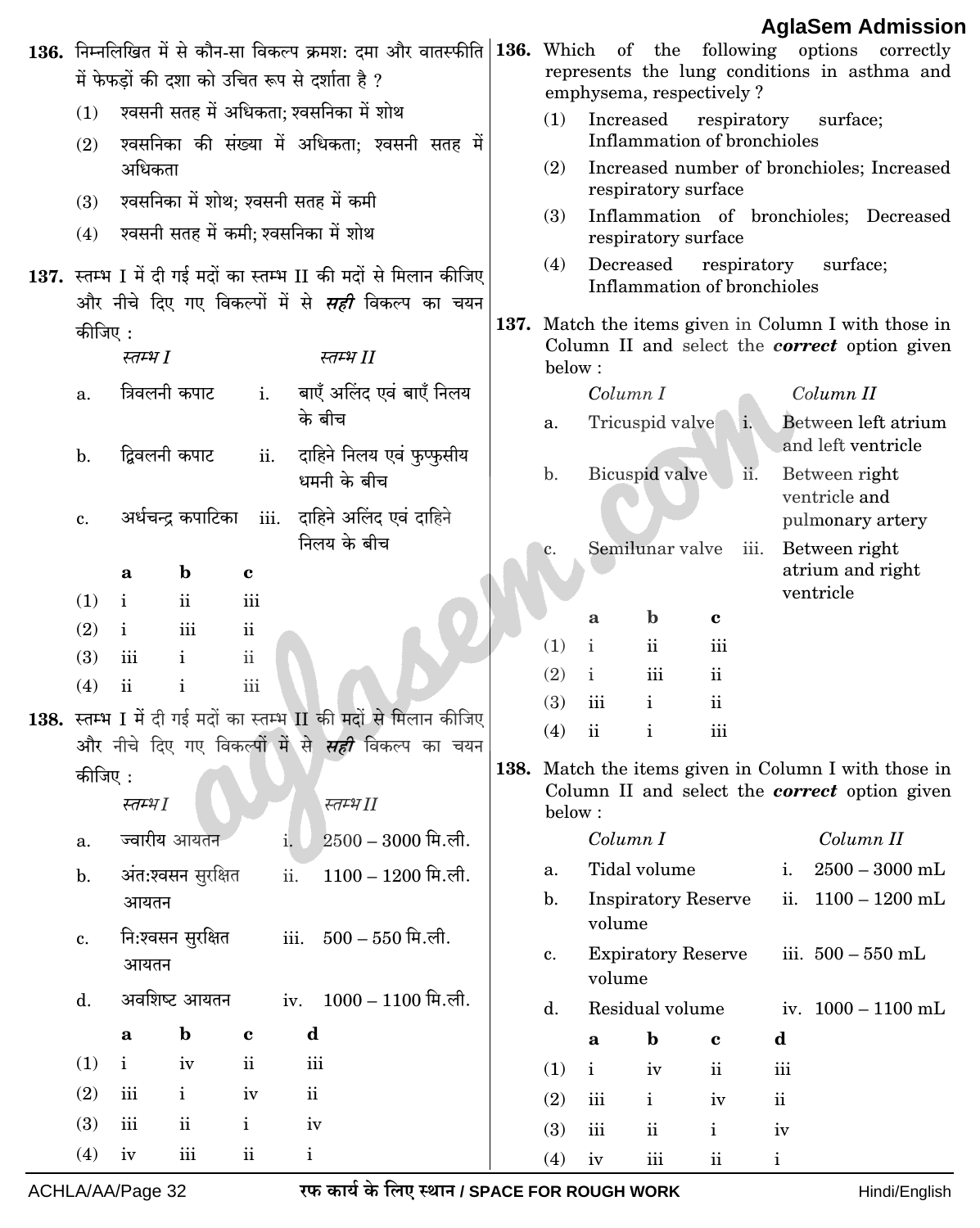|             |                                                                                                                              |     | Ayıdətili Adillissiyl                                                                                        |
|-------------|------------------------------------------------------------------------------------------------------------------------------|-----|--------------------------------------------------------------------------------------------------------------|
| है ?        | $139.$ मानव नेत्र में पारदर्शी लैंस किसके द्वारा अपने स्थान पर रहता $ 139.$ The transparent lens in the human eye is held in |     | its place by                                                                                                 |
| (1)         | आइरिस से जुड़ी चिकनी पेशियों द्वारा                                                                                          | (1) | smooth muscles attached to the iris                                                                          |
| (2)         | आइरिस से जुड़े स्नायुओं द्वारा                                                                                               | (2) | ligaments attached to the iris                                                                               |
| (3)         | पक्ष्माभ काय से जुड़े स्नायुओं द्वारा                                                                                        | (3) | ligaments attached to the ciliary body                                                                       |
| (4)         | पक्ष्माभ काय से जुड़ी चिकनी पेशियों द्वारा                                                                                   | (4) | smooth muscles attached to the ciliary body                                                                  |
|             | 140. निम्नलिखित में से कौन-सा हॉर्मोन ऐमीनो अम्ल से व्युत्पन्न होता                                                          |     | 140. Which of the following is an amino acid derived<br>hormone?                                             |
| है ?        |                                                                                                                              | (1) | Estradiol                                                                                                    |
| (1)         | एस्ट्राडिऑल                                                                                                                  | (2) | Ecdysone                                                                                                     |
|             |                                                                                                                              |     |                                                                                                              |
| (2)         | एक्डाइसोन                                                                                                                    | (3) | Epinephrine                                                                                                  |
| (3)         | एपिनेफ्रीन                                                                                                                   | (4) | Estriol                                                                                                      |
| (4)         | एस्ट्रिऑल                                                                                                                    |     | 141. Which of the following hormones can play a<br>significant role in osteoporosis?                         |
|             | 141. निम्नलिखित में से किस हॉर्मोन की अस्थिसुषिरता में मुख्य                                                                 | (1) | Estrogen and Parathyroid hormone                                                                             |
| भूमिका है ? |                                                                                                                              | (2) | Progesterone and Aldosterone                                                                                 |
| (1)         | एस्टोजन एवं पैराथाइरॉइड हॉर्मोन                                                                                              | (3) | Aldosterone and Prolactin                                                                                    |
| (2)         | प्रोजेस्टेरोन एवं ऐल्डोस्टेरोन                                                                                               | (4) | Parathyroid hormone and Prolactin                                                                            |
| (3)         | ऐल्डोस्टेरोन एवं प्रोलैक्टिन                                                                                                 |     | 142. Which of the following structures or regions is                                                         |
| (4)         | पैराथाइरॉइड हॉर्मोन एवं प्रोलैक्टिन                                                                                          |     | <i>incorrectly</i> paired with its function?                                                                 |
|             |                                                                                                                              | (1) | Hypothalamus<br>production of<br>$\ddot{\cdot}$                                                              |
|             | 142. निम्नलिखित में से कौन-सी संरचनाएँ अथवा क्षेत्र उसके कार्य से<br><i>ग़लत</i> रूप से युग्मित हैं ?                        |     | releasing hormones<br>and regulation of<br>temperature,<br>hunger and thirst.                                |
| (1)         | हाइपोथैलेमस<br>: विमोचन हॉर्मोनों का उत्पादन एवं<br>तापमान, भूख तथा प्यास का<br>नियंत्रण करना ।                              | (2) | Limbic system<br>consists of fibre<br>$\ddot{\cdot}$<br>tracts that<br>interconnect                          |
| (2)         | लिंबिक तंत्र<br>: तंतुओं के क्षेत्र जो मस्तिष्क के<br>विभिन्न क्षेत्रों को आपस में जोड़ते<br>हैं; गति का नियंत्रण करना ।     |     | different regions of<br>brain; controls<br>movement.                                                         |
| (3)         | मेडूला आब्लाँगेटा : श्वसन एवं हृदय परिसंचारी परिवर्तों<br>को नियंत्रित करना ।                                                | (3) | Medulla oblongata:<br>controls respiration<br>and cardiovascular<br>reflexes.                                |
| (4)         | : बाएँ एवं दाएँ प्रमस्तिष्क गोलार्धों<br>कॉर्पस कैलोसम<br>को जोड़ने वाले तंतुओं की पट्टी ।                                   | (4) | band of fibers<br>Corpus callosum<br>$\ddot{\cdot}$<br>connecting left and<br>right cerebral<br>hemispheres. |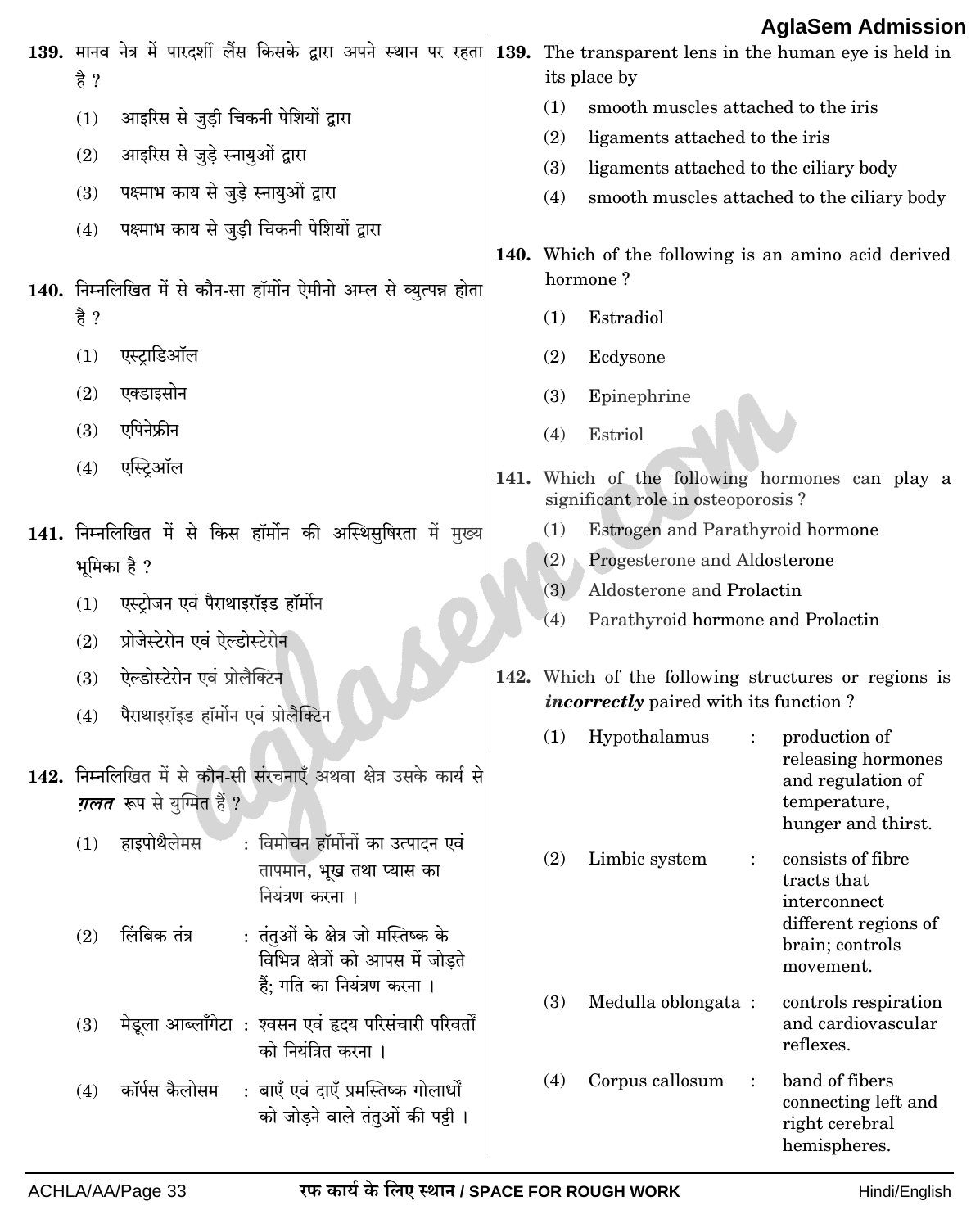#### **n**

|           |                                                                                    |            | <b>AglaSem Admissic</b>                                               |
|-----------|------------------------------------------------------------------------------------|------------|-----------------------------------------------------------------------|
|           | 143. स्तनपायी भ्रूण की भ्रूणबाह्य झिल्ली उल्ब किससे बनती है ?                      |            | 143. The amnion of mammalian embryo is derived                        |
| (1)       | मध्यजनस्तर एवं पोषकारक                                                             | from       |                                                                       |
| (2)       | अंतस्त्वचा एवं मध्यजनस्तर                                                          | (1)        | mesoderm and trophoblast                                              |
| (3)       | बाह्यत्वचा एवं मध्यजनस्तर                                                          | (2)<br>(3) | endoderm and mesoderm<br>ectoderm and mesoderm                        |
| (4)       | बाह्यत्वचा एवं अंतस्त्वचा                                                          | (4)        | ectoderm and endoderm                                                 |
|           |                                                                                    |            |                                                                       |
|           |                                                                                    |            | 144. Hormones secreted by the placenta to maintain                    |
|           | 144. सगर्भता को बनाए रखने के लिए अपरा कौन-से हॉर्मोन स्रावित                       |            | pregnancy are                                                         |
| करती है ? |                                                                                    | (1)        | hCG, hPL, progestogens, estrogens                                     |
| (1)       | hCG, hPL, प्रोजेस्टोजेन, एस्टोजन                                                   | (2)        | hCG, hPL, estrogens, relaxin, oxytocin                                |
| (2)       | hCG, hPL, एस्ट्रोजन, रिलैक्सिन, ऑक्सिटोसिन                                         | (3)        | hCG, hPL, progestogens, prolactin                                     |
| (3)       | hCG, hPL, प्रोजेस्टोजेन, प्रोलैक्टिन                                               | (4)        | hCG, progestogens, estrogens,                                         |
| (4)       | hCG, प्रोजेस्टोजेन, एस्ट्रोजन, ग्लूकोकॉर्टिकॉइड                                    |            | glucocorticoids                                                       |
|           |                                                                                    |            | 145. The difference between spermiogenesis and                        |
|           |                                                                                    |            | spermiation is                                                        |
|           | 145. शुक्राणुजनन एवं शुक्राणुयन (स्पर्मिएशन) में क्या अन्तर है ?                   | (1)        | In spermiogenesis spermatozoa from sertoli                            |
| (1)       | शुक्राणुजनन में शुक्राणुओं का सर्टोली कोशिकाओं से                                  |            | cells are released into the cavity of                                 |
|           | शुक्रजनक नलिकाओं की गुहिका में मोचन होता है,                                       |            | seminiferous tubules, while in spermiation<br>spermatozoa are formed. |
|           | जबकि शुक्राणुयन में शुक्राणु बनते हैं।                                             | (2)        | In spermiogenesis spermatozoa are formed,                             |
| (2)       | शुक्राणुजनन में शुक्राणु बनते हैं, जबकि शुक्राणुयन में<br>शुक्राणुप्रसू बनते हैं । |            | while in spermiation spermatids<br>are                                |
|           |                                                                                    |            | formed.                                                               |
| (3)       | शुक्राणुजनन में शुक्राणुप्रसू बनते हैं, जबकि शुक्राणुयन में<br>शुक्राणु बनते हैं । | (3)        | In spermiogenesis spermatids are formed,                              |
|           | शुक्राणुजनन में शुक्राणु बनते हैं, जबकि शुक्राणुयन में                             |            | while in spermiation spermatozoa are<br>formed.                       |
| (4)       | शुक्राणुओं का सर्टोली कोशिकाओं से शुक्रजनक                                         | (4)        | In spermiogenesis spermatozoa are formed,                             |
|           | नलिकाओं की गुहिका में मोचन होता है।                                                |            | while in spermiation spermatozoa are                                  |
|           |                                                                                    |            | released from sertoli cells into the cavity of                        |
|           |                                                                                    |            | seminiferous tubules.                                                 |
|           | 146. गर्भनिरोधक 'सहेली'                                                            |            | 146. The contraceptive 'SAHELI'                                       |
| (1)       | एक IUD है।                                                                         | (1)        | is an IUD.                                                            |
| (2)       | मादाओं में एस्ट्रोजन की सांद्रता को बढ़ाती है एवं                                  | (2)        | increases the concentration of estrogen and                           |
|           | अंडोत्सर्ग को रोकती है।                                                            |            | prevents ovulation in females.                                        |
| (3)       | गर्भाशय में एस्ट्रोजन ग्राही को अवरुद्ध करती है एवं अंडों                          | (3)        | blocks estrogen receptors in the uterus,                              |
|           | के रोपण को रोकती है।                                                               |            | preventing eggs from getting implanted.                               |

ACHLA/AA/Page 34

 $(4)$  is a post-coital contraceptive.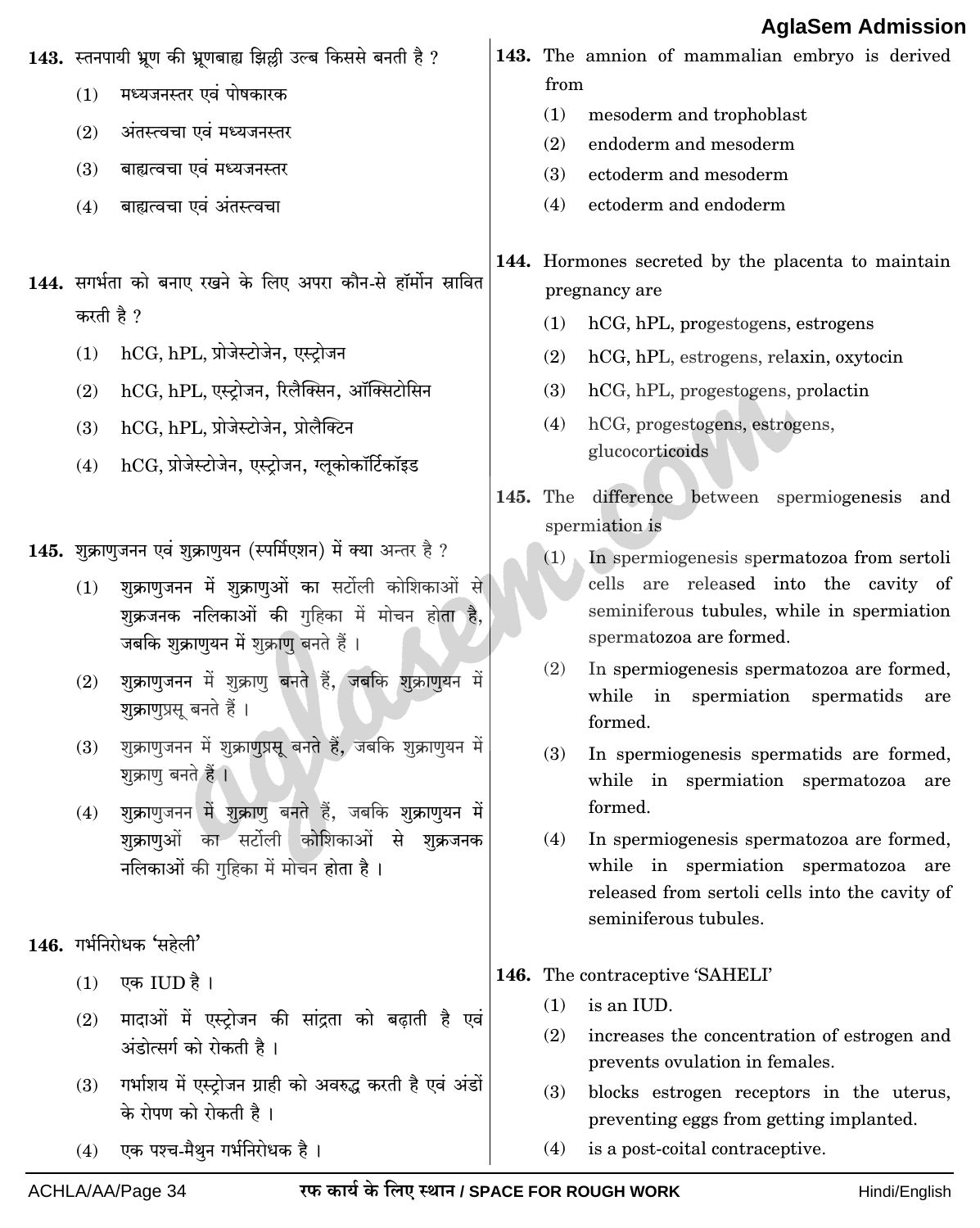|     | 147. सिलिएट्स अन्य सभी प्रोटोज़ोअनों से किस प्रकार भिन्न हैं ?                                                   |      | Ayıadtılı Ayılınssiy<br>147. Ciliates differ from all other protozoans in                                                                                         |
|-----|------------------------------------------------------------------------------------------------------------------|------|-------------------------------------------------------------------------------------------------------------------------------------------------------------------|
| (1) | ये शिकार को पकड़ने के लिए पादाभ का प्रयोग करते हैं                                                               |      | using pseudopodia for capturing prey<br>(1)                                                                                                                       |
| (2) | इनमें अतिरिक्त पानी को निकालने के लिए संकुंचनशील<br>धानी होती है                                                 |      | (2)<br>having a contractile vacuole for removing<br>excess water                                                                                                  |
| (3) | ये गमन के लिए कशाभिका का प्रयोग करते हैं                                                                         |      | using flagella for locomotion<br>(3)                                                                                                                              |
| (4) | इनमें दो प्रकार के केन्द्रक होते हैं                                                                             |      | (4)<br>having two types of nuclei                                                                                                                                 |
|     | 148. कशेरुकी समूह के उन जन्तुओं की पहचान कीजिए जो अपने<br>पाचन तंत्र में क्रॉप एवं गिज़र्ड द्वारा अभिलक्षित हैं। |      | 148. Identify the vertebrate group of animals<br>characterized by crop and gizzard in its digestive<br>system.                                                    |
| (1) | एवीज़                                                                                                            |      | (1)<br>Aves                                                                                                                                                       |
| (2) | रेप्टीलिया                                                                                                       |      | (2)<br>Reptilia                                                                                                                                                   |
| (3) | ऐम्फिबिया                                                                                                        |      | Amphibia<br>(3)                                                                                                                                                   |
| (4) | ऑस्टिक्थीज़                                                                                                      |      | Osteichthyes<br>(4)                                                                                                                                               |
|     | कॉकरोच से करते हैं ?                                                                                             |      | 149. निम्नलिखित में से कौन-से लक्षण नर कॉकरोच की पहचान मादा 149. Which of the following features is used to identify<br>a male cockroach from a female cockroach? |
| (1) | गहरे प्रवार आच्छद सहित अग्र पंख                                                                                  |      | Forewings with darker tegmina<br>(1)                                                                                                                              |
| (2) | पुच्छ शूक की उपस्थिति                                                                                            |      | (2)<br>Presence of caudal styles                                                                                                                                  |
| (3) | नौवें उदर खंड पर नौका के आकार की उरोस्थि की<br>उपस्थिति                                                          |      | Presence of a boat shaped sternum on the<br>(3)<br>9 <sup>th</sup> abdominal segment<br>Presence of anal cerci<br>(4)                                             |
| (4) | गुदलूम की उपस्थिति                                                                                               | 150. | Which<br>of these<br>animals is<br>one<br>not<br>a<br>homeotherm?                                                                                                 |
|     | 150. निम्नलिखित में से कौन-सा जन्तु समतापी नहीं है ?                                                             |      | Camelus<br>(1)                                                                                                                                                    |
| (1) | कैमेलस                                                                                                           |      |                                                                                                                                                                   |
| (2) | कीलोन                                                                                                            |      | <b>Chelone</b><br>(2)                                                                                                                                             |
| (3) | मैक्रोपस                                                                                                         |      | (3)<br><b>Macropus</b>                                                                                                                                            |
| (4) | सिटैकुला                                                                                                         |      | Psittacula<br>(4)                                                                                                                                                 |
|     | 151. निम्नलिखित जन्तुओं में से कौन-से जन्तु कायांतरण <i>नहीं</i> करते ?                                          |      | <b>151.</b> Which of the following animals does <b>not</b> undergo<br>metamorphosis?                                                                              |
| (1) | मॉथ                                                                                                              |      | Moth<br>(1)                                                                                                                                                       |
| (2) | ट्यूनिकेट                                                                                                        |      | (2)<br>Tunicate                                                                                                                                                   |
| (3) | केंचुआ                                                                                                           |      | Earthworm<br>(3)                                                                                                                                                  |
| (4) | स्टारफ़िश                                                                                                        |      | Starfish<br>(4)                                                                                                                                                   |
|     | 152. निम्नलिखित में से कौन-से जीव महासागरों में मुख्य उत्पादक के<br>रूप में जाने जाते हैं ?                      | 152. | Which of the following organisms are known as<br>chief producers in the oceans?                                                                                   |
|     | सायनोबैक्टीरिया                                                                                                  |      | Cyanobacteria<br>(1)                                                                                                                                              |
| (1) |                                                                                                                  |      |                                                                                                                                                                   |
| (2) | डायटम्स                                                                                                          |      | Diatoms<br>(2)                                                                                                                                                    |
| (3) | डायनोफ्लैजेलेट्स<br>यूग्लीनाइड्स                                                                                 |      | Dinoflagellates<br>(3)<br>Euglenoids                                                                                                                              |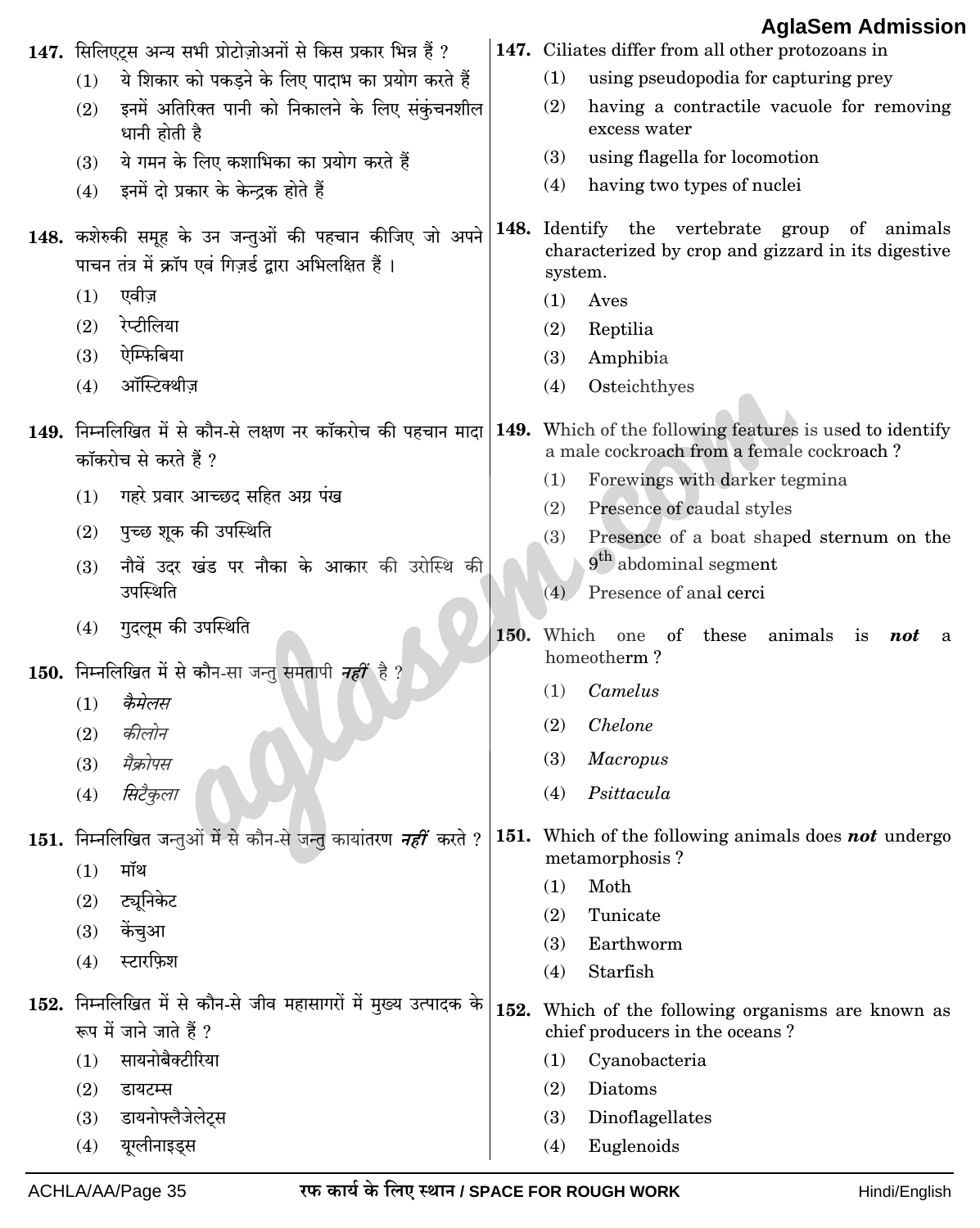| 153. निम्नलिखित में से चिकित्सा विज्ञान में प्रतिजैविक के उत्पादन के 153. Which<br>लिए समष्टि की कौन-सी पारस्परिक क्रिया बहुधा प्रयोग की<br>जाती है ?<br>परजीविता<br>(1)<br>सहोपकारिता<br>(2)<br>सहभोजिता<br>(3)<br>एमेन्सेलिज़्म<br>(4) | 1.914<br>of the<br>following population<br>one<br>interactions is widely used in medical science for<br>the production of antibiotics?<br>Parasitism<br>(1)<br>Mutualism<br>(2)<br>(3)<br>Commensalism<br>Amensalism<br>(4)<br>154. All of the following are included in 'Ex-situ |
|------------------------------------------------------------------------------------------------------------------------------------------------------------------------------------------------------------------------------------------|-----------------------------------------------------------------------------------------------------------------------------------------------------------------------------------------------------------------------------------------------------------------------------------|
|                                                                                                                                                                                                                                          | conservation' except                                                                                                                                                                                                                                                              |
| <b>154.</b> निम्नलिखित में से कौन-सा 'बाह्यस्थाने संरक्षण' में <i>नहीं</i> आता ?                                                                                                                                                         | Botanical gardens<br>(1)                                                                                                                                                                                                                                                          |
| वानस्पतिक उद्यान<br>(1)                                                                                                                                                                                                                  | (2)<br>Sacred groves                                                                                                                                                                                                                                                              |
| पवित्र उपवन<br>(2)                                                                                                                                                                                                                       | (3)<br>Wildlife safari parks<br>Seed banks<br>(4)                                                                                                                                                                                                                                 |
| वन्य-जीव सफारी पार्क<br>(3)                                                                                                                                                                                                              |                                                                                                                                                                                                                                                                                   |
| बीज बैंक<br>(4)                                                                                                                                                                                                                          | 155. Match the items given in Column I with those in<br>Column II and select the <i>correct</i> option given                                                                                                                                                                      |
| 155. स्तम्भ I में दी गई मदों का स्तम्भ II की मदों से मिलान कीजिए                                                                                                                                                                         | below:                                                                                                                                                                                                                                                                            |
| और नीचे दिए गए विकल्पों में से <i>सही</i> विकल्प का चयन                                                                                                                                                                                  | Column II<br>Column I                                                                                                                                                                                                                                                             |
| कीजिए :                                                                                                                                                                                                                                  | Eutrophication<br>UV-B radiation<br>i.<br>a.                                                                                                                                                                                                                                      |
| स्तम्भ II<br>स्तम्भ I                                                                                                                                                                                                                    | Deforestation<br>Sanitary landfill<br>$\mathbf{b}$ .<br>ii.                                                                                                                                                                                                                       |
| UV-B विकिरण<br>सुपोषण<br>i.<br>a.                                                                                                                                                                                                        | Snow blindness<br>iii. Nutrient<br>c.                                                                                                                                                                                                                                             |
| सैनिटरी लैंडफिल<br>वनोन्मूलन<br>ii.<br>b.                                                                                                                                                                                                | enrichment                                                                                                                                                                                                                                                                        |
| हिमान्धता (स्नो ब्लाइंडनेस)<br>iii. पोषक समृद्धि<br>c.                                                                                                                                                                                   | d.<br>Jhum cultivation<br>iv. Waste disposal<br>$\mathbf b$<br>d                                                                                                                                                                                                                  |
| iv. अपशिष्ट निपटान<br>झूम खेती<br>d.                                                                                                                                                                                                     | c<br>a<br>iii<br>(1)<br>$\mathbf{ii}$<br>$\mathbf{i}$<br>iv                                                                                                                                                                                                                       |
| $\mathbf b$<br>d<br>a<br>$\mathbf c$                                                                                                                                                                                                     | (2)<br>$\mathbf{i}$<br>iii<br>$\mathbf{ii}$<br>iv                                                                                                                                                                                                                                 |
| $\rm ii$<br>$\mathbf i$<br>(1)<br>iii<br>iv                                                                                                                                                                                              | (3)<br>$\mathbf{ii}$<br>$\mathbf{i}$<br>iii<br>iv                                                                                                                                                                                                                                 |
| $\overline{\text{iii}}$<br>$\ddot{\rm n}$<br>$\mathbf{i}$<br>(2)<br>iv                                                                                                                                                                   | $\overline{\textbf{ii}}$<br>(4)<br>$\mathbf{i}$<br>iii<br>iv                                                                                                                                                                                                                      |
| $\mathbf{ii}$<br>(3)<br>iii<br>$\mathbf{i}$<br>iv                                                                                                                                                                                        | 156. In a growing population of a country,                                                                                                                                                                                                                                        |
| iii<br>$\mathbf{i}$<br>(4)<br>$\overline{\mathbf{u}}$<br>1V                                                                                                                                                                              | $(1)$ reproductive<br>and<br>pre-reproductive                                                                                                                                                                                                                                     |
| 156. एक देश की बढ़ती हुई जनसंख्या में                                                                                                                                                                                                    | individuals are equal in number.                                                                                                                                                                                                                                                  |
| जननक्षम एवं जननपूर्व व्यष्टि संख्या में बराबर होते<br>(1)<br>हैं ।                                                                                                                                                                       | (2)<br>reproductive individuals are less than the<br>post-reproductive individuals.                                                                                                                                                                                               |
| जननक्षम व्यष्टि जननोत्तर व्यष्टियों से कम होते हैं।<br>(2)                                                                                                                                                                               | (3)<br>pre-reproductive individuals are more than                                                                                                                                                                                                                                 |
| जननपूर्व व्यष्टि जननक्षम व्यष्टियों से अधिक होते हैं ।<br>(3)                                                                                                                                                                            | the reproductive individuals.                                                                                                                                                                                                                                                     |
| जननपूर्व व्यष्टि जननक्षम व्यष्टियों से कम होते हैं।<br>(4)                                                                                                                                                                               | pre-reproductive individuals are less than<br>(4)<br>the reproductive individuals.                                                                                                                                                                                                |
| 157. "स्मैक" नामक ड्रग पोस्ता पौधे के किस भाग से प्राप्त होती है ? 157. Which part of poppy plant is used to obtain the<br>जड़ों से<br>(1)                                                                                               | drug "Smack"?                                                                                                                                                                                                                                                                     |
| लैटेक्स से<br>(2)                                                                                                                                                                                                                        | Roots<br>(1)                                                                                                                                                                                                                                                                      |
| फूलों से                                                                                                                                                                                                                                 | (2)<br>Latex                                                                                                                                                                                                                                                                      |
| (3)<br>पत्तियों से                                                                                                                                                                                                                       | (3)<br>Flowers                                                                                                                                                                                                                                                                    |
| (4)                                                                                                                                                                                                                                      | (4)<br>Leaves                                                                                                                                                                                                                                                                     |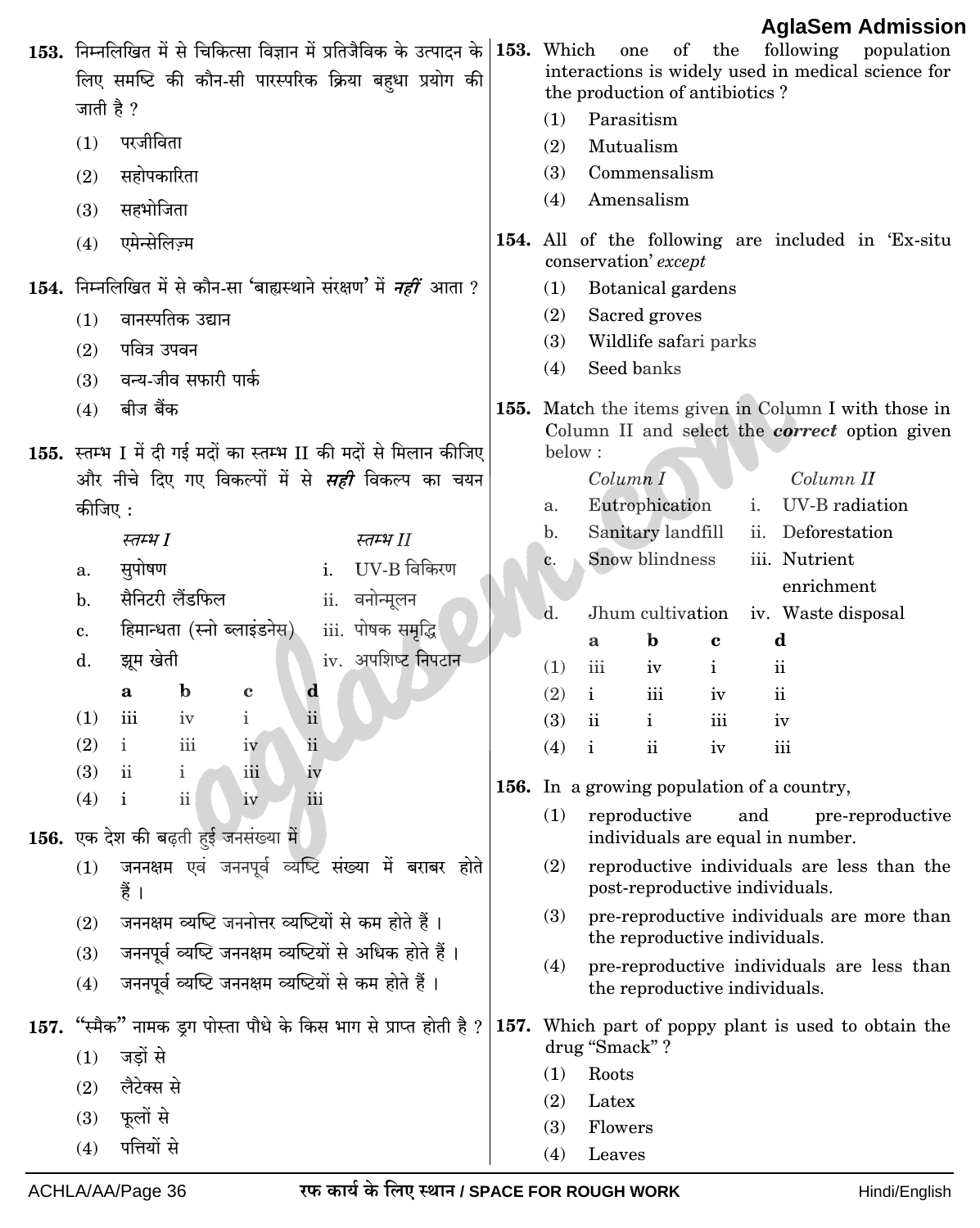|                                                     |                                 |               |                     |                                                     |                                                                                                                             |                                                   |                                          |                                   |              |                   | AgiaSem Admissior                                                                                                |  |  |  |
|-----------------------------------------------------|---------------------------------|---------------|---------------------|-----------------------------------------------------|-----------------------------------------------------------------------------------------------------------------------------|---------------------------------------------------|------------------------------------------|-----------------------------------|--------------|-------------------|------------------------------------------------------------------------------------------------------------------|--|--|--|
|                                                     |                                 |               |                     | 158. इनमें से कौन-सा ओपेरॉन का भाग <i>नहीं</i> है ? |                                                                                                                             |                                                   |                                          |                                   |              |                   | <b>158.</b> All of the following are part of an operon except                                                    |  |  |  |
| (1)                                                 | एन्हांसर                        |               |                     |                                                     |                                                                                                                             | (1)                                               |                                          | an enhancer                       |              |                   |                                                                                                                  |  |  |  |
| (2)                                                 | संरचनात्मक जीन                  |               |                     |                                                     |                                                                                                                             | (2)                                               |                                          | structural genes                  |              |                   |                                                                                                                  |  |  |  |
| (3)                                                 | प्रचालक                         |               |                     |                                                     |                                                                                                                             | (3)                                               | an operator                              |                                   |              |                   |                                                                                                                  |  |  |  |
| (4)                                                 | उन्नायक                         |               |                     |                                                     |                                                                                                                             | (4)                                               | a promoter                               |                                   |              |                   |                                                                                                                  |  |  |  |
|                                                     |                                 |               |                     |                                                     | 159. एक स्त्री के एक X गुणसूत्र में X-संलग्न अवस्था है। यह गुणसूत्र                                                         |                                                   |                                          | X chromosomes.                    |              |                   | 159. A woman has an X-linked condition on one of her<br>This chromosome can<br>be                                |  |  |  |
|                                                     | किनमें वंशागत होगा ?            |               |                     |                                                     |                                                                                                                             | inherited by                                      |                                          |                                   |              |                   |                                                                                                                  |  |  |  |
| (1)                                                 |                                 |               |                     | केवल पोता-पोतियों/नाती-नातिनों में                  |                                                                                                                             | (1)                                               |                                          | Only grandchildren                |              |                   |                                                                                                                  |  |  |  |
| (2)                                                 | केवल पुत्रों में                |               |                     |                                                     |                                                                                                                             | (2)                                               | Only sons                                |                                   |              |                   |                                                                                                                  |  |  |  |
| (3)                                                 | केवल पुत्रियों में              |               |                     |                                                     |                                                                                                                             | (3)                                               |                                          | Only daughters                    |              |                   |                                                                                                                  |  |  |  |
| (4)                                                 | पुत्रों एवं पुत्रियों दोनों में |               |                     |                                                     |                                                                                                                             | (4)                                               |                                          | Both sons and daughters           |              |                   |                                                                                                                  |  |  |  |
|                                                     |                                 |               |                     |                                                     |                                                                                                                             |                                                   | evolution is                             |                                   |              |                   | 160. द्यूगो डी व्रीज़ के अनुसार विकास की क्रियाविधि किस प्रकार 160. According to Hugo de Vries, the mechanism of |  |  |  |
| होती है ?                                           |                                 |               |                     |                                                     |                                                                                                                             |                                                   |                                          | Phenotypic variations             |              |                   |                                                                                                                  |  |  |  |
| (1)                                                 |                                 |               |                     |                                                     | लैंगिक दृश्य प्ररूप परिवर्तन (लक्षणप्ररूपी विभिन्नता)                                                                       | (1)<br>(2)                                        | Saltation                                |                                   |              |                   |                                                                                                                  |  |  |  |
| (2)                                                 | साल्टेशन                        |               |                     |                                                     |                                                                                                                             | (3)                                               |                                          |                                   |              |                   |                                                                                                                  |  |  |  |
| (3)                                                 | बहुचरण उत्परिवर्तन              |               |                     |                                                     |                                                                                                                             | Multiple step mutations<br>Minor mutations<br>(4) |                                          |                                   |              |                   |                                                                                                                  |  |  |  |
| (4)                                                 | लघु उत्परिवर्तन                 |               |                     |                                                     |                                                                                                                             |                                                   |                                          |                                   |              |                   |                                                                                                                  |  |  |  |
|                                                     |                                 |               |                     |                                                     | 161. एक जीन के कोडिंग रज्जु का क्रम AGGTATCGCAT है।<br>इसके द्वारा अनुलेखित mRNA का संबंधित क्रम क्या होगा ?                | (1)                                               |                                          | sequence of the transcribed mRNA? |              |                   | 161. AGGTATCGCAT is a sequence from the coding<br>strand of a gene. What will be the corresponding               |  |  |  |
| (1)                                                 | <b>ACCUAUGCGAU</b>              |               |                     |                                                     |                                                                                                                             |                                                   | ACCUAUGCGAU<br><b>UGGTUTCGCAT</b><br>(2) |                                   |              |                   |                                                                                                                  |  |  |  |
| (2)                                                 | <b>UGGTUTCGCAT</b>              |               |                     |                                                     |                                                                                                                             | (3)                                               | AGGUAUCGCAU                              |                                   |              |                   |                                                                                                                  |  |  |  |
| (3)                                                 | <b>AGGUAUCGCAU</b>              |               |                     |                                                     |                                                                                                                             | (4)                                               |                                          | <b>UCCAUAGCGUA</b>                |              |                   |                                                                                                                  |  |  |  |
| (4)                                                 | <b>UCCAUAGCGUA</b>              |               |                     |                                                     |                                                                                                                             |                                                   |                                          |                                   |              |                   |                                                                                                                  |  |  |  |
|                                                     |                                 |               |                     |                                                     | 162. स्तम्भ I में दी गई मदों का स्तम्भ II की मदों से मिलान कीजिए<br>और नीचे दिए गए विकल्पों में से <i>सही</i> विकल्प का चयन | below:                                            |                                          |                                   |              |                   | 162. Match the items given in Column I with those in<br>Column II and select the <b>correct</b> option given     |  |  |  |
| कीजिए :                                             |                                 |               |                     |                                                     |                                                                                                                             |                                                   | Column I                                 |                                   |              |                   | Column II                                                                                                        |  |  |  |
|                                                     | स्तम्भ I                        |               |                     | स्तम्भ II                                           |                                                                                                                             | a.                                                |                                          | Proliferative Phase i.            |              |                   | Breakdown of                                                                                                     |  |  |  |
| a.                                                  | प्रचुरोद्भवन प्रावस्था          |               |                     | $i$ .                                               | गर्भाशय अंत:स्तर का विघटन                                                                                                   |                                                   |                                          |                                   |              |                   | endometrial<br>lining                                                                                            |  |  |  |
| स्रावी प्रावस्था<br>ii. पुटकीय प्रावस्था<br>b.      |                                 |               |                     |                                                     |                                                                                                                             | $\mathbf{b}$ .                                    | <b>Secretory Phase</b>                   | ii. Follicular Phase              |              |                   |                                                                                                                  |  |  |  |
| iii. पीतपिण्ड प्रावस्था<br>ऋतुस्राव<br>$\mathbf c.$ |                                 |               |                     |                                                     | c.                                                                                                                          |                                                   | Menstruation                             |                                   |              | iii. Luteal Phase |                                                                                                                  |  |  |  |
|                                                     | a                               | $\mathbf b$   | $\mathbf c$         |                                                     |                                                                                                                             |                                                   | a                                        | $\mathbf b$                       | $\mathbf c$  |                   |                                                                                                                  |  |  |  |
| (1)                                                 | $\mathbf{ii}$                   | iii           | $\mathbf{i}$        |                                                     |                                                                                                                             | (1)                                               | $\overline{\text{ii}}$                   | iii                               | $\mathbf{i}$ |                   |                                                                                                                  |  |  |  |
| (2)                                                 | $\mathbf{i}$                    | iii           | $\ddot{\mathbf{i}}$ |                                                     |                                                                                                                             | (2)                                               | $\mathbf{i}$                             | $\overline{\text{iii}}$           | $\rm ii$     |                   |                                                                                                                  |  |  |  |
| (3)                                                 | iii                             | $\mathbf{ii}$ | $\mathbf i$         |                                                     |                                                                                                                             | (3)                                               | iii                                      | $\mathbf{ii}$                     | $\mathbf{i}$ |                   |                                                                                                                  |  |  |  |
| (4)                                                 | $\overline{\text{iii}}$         | $\mathbf{i}$  | $\ddot{\mathbf{i}}$ |                                                     |                                                                                                                             |                                                   |                                          |                                   |              |                   |                                                                                                                  |  |  |  |
|                                                     |                                 |               |                     |                                                     |                                                                                                                             | (4)                                               | $\rm iii$                                | $\mathbf{i}$                      | $\rm ii$     |                   |                                                                                                                  |  |  |  |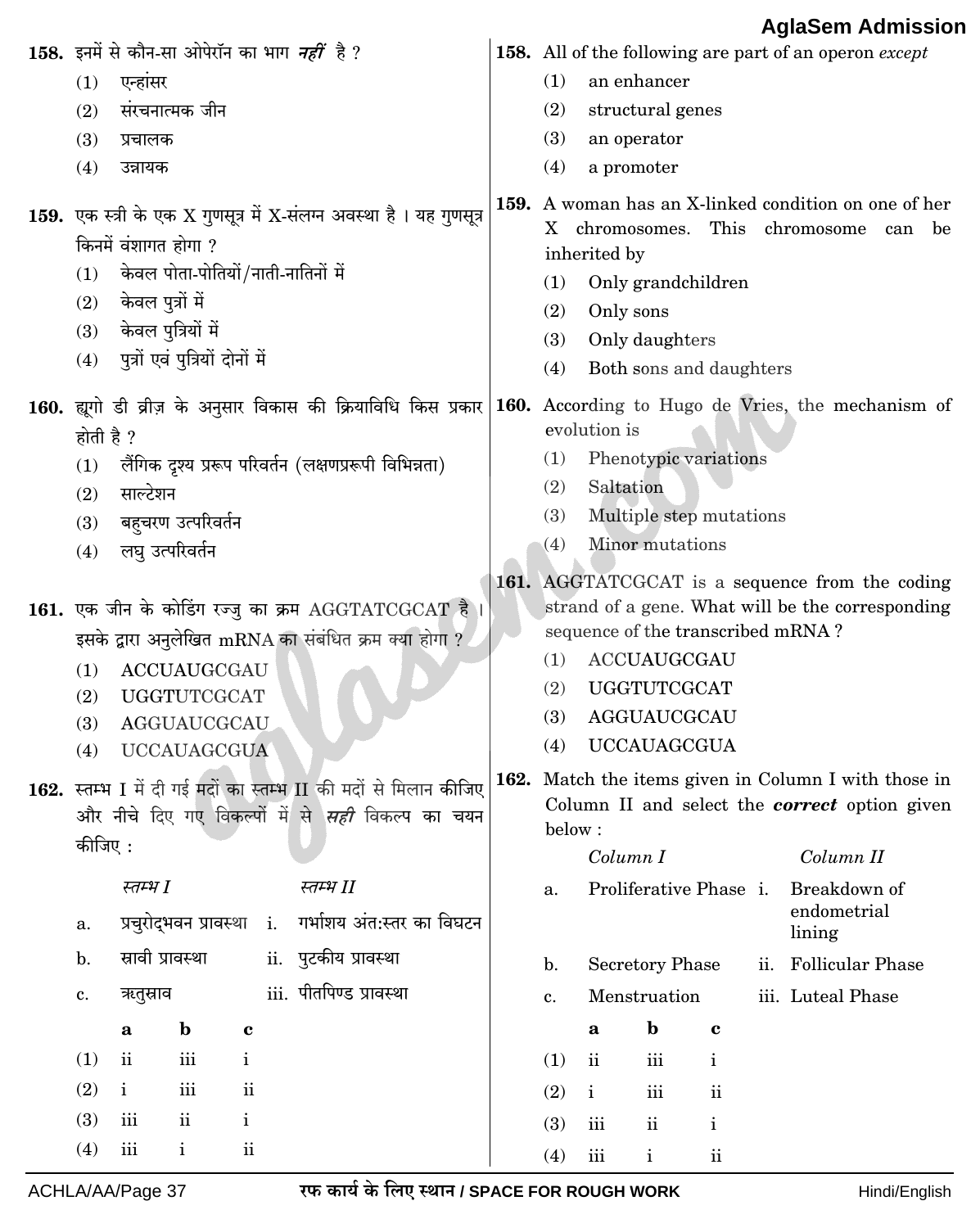#### ACHLA/AA/Page 38

 $(4)$ 

 $\overline{\mathbf{v}}$ 

 $iv$ 

 $\rm i$ 

 $\,$ iii

रफ कार्य के लिए स्थान / SPACE FOR ROUGH WORK

 $(3)$ 

 $(4)$ 

 $iv$ 

 $\overline{\mathbf{v}}$ 

 $\mathbf v$ 

 $iv$ 

 $\mathbf{ii}$ 

 $\mathbf{i}$ 

 $\,$ iii

 $\,$ iii

#### Hindi/English

|  | कीजिए :                                                                                                                                          |                  |                     |                         | 163. स्तम्भ I में दी गई मदों का स्तम्भ II की मदों से मिलान कीजिए 163. Match the items given in Column I with those in<br>और नीचे दिए गए विकल्पों में से <i>सही</i> विकल्प का चयन |  | below:         |                          |                  |                 |                                     | <b>AglaSem Admission</b><br>Column II and select the <i>correct</i> option given                             |  |  |
|--|--------------------------------------------------------------------------------------------------------------------------------------------------|------------------|---------------------|-------------------------|----------------------------------------------------------------------------------------------------------------------------------------------------------------------------------|--|----------------|--------------------------|------------------|-----------------|-------------------------------------|--------------------------------------------------------------------------------------------------------------|--|--|
|  |                                                                                                                                                  | स्तम्भ1          |                     |                         | स्तम्भ $\emph{II}$                                                                                                                                                               |  |                | Column I                 |                  |                 |                                     | Column II                                                                                                    |  |  |
|  | a.                                                                                                                                               | ग्लाइकोसूरिया    |                     |                         | i. जोड़ों में यूरिक अम्ल का<br>संग्रह होना                                                                                                                                       |  | a.             |                          | Glycosuria       | i.              |                                     | Accumulation of uric<br>acid in joints                                                                       |  |  |
|  | $\mathbf{b}$ .                                                                                                                                   | गाउट             |                     |                         | ii. वृक्क में क्रिस्टलित लवणों के                                                                                                                                                |  | $\mathbf{b}$ . | Gout                     |                  |                 |                                     | ii. Mass of crystallised<br>salts within the kidney                                                          |  |  |
|  |                                                                                                                                                  |                  |                     |                         | पिण्ड                                                                                                                                                                            |  | c.             | Renal calculi            |                  |                 | iii. Inflammation in<br>glomeruli   |                                                                                                              |  |  |
|  | c.                                                                                                                                               | वृक्कीय पथरी     | (रीनल कैल्क्यूलाई)  |                         | iii. गुच्छों में प्रदाहकता                                                                                                                                                       |  | d.             | nephritis                | Glomerular       |                 | iv. Presence of glucose in<br>urine |                                                                                                              |  |  |
|  | d.                                                                                                                                               |                  | गुच्छ वृक्कशोथ      |                         | iv. मूत्र में ग्लूकोस का होना                                                                                                                                                    |  |                | a                        | $\mathbf b$      | c               | d,                                  |                                                                                                              |  |  |
|  |                                                                                                                                                  | a                | $\mathbf b$         | c                       | $\mathbf d$                                                                                                                                                                      |  | (1)            | $\overline{\textbf{ii}}$ | iii              | $\mathbf{i}$    | iv                                  |                                                                                                              |  |  |
|  | (1)                                                                                                                                              | $\mathbf{ii}$    | iii                 | $\mathbf{i}$            | iv                                                                                                                                                                               |  | (2)            | $\mathbf{i}$             | ii               | iii             | iv                                  |                                                                                                              |  |  |
|  | (2)                                                                                                                                              | $\mathbf{i}$     | $\mathbf{ii}$       | $\overline{\text{iii}}$ | iv                                                                                                                                                                               |  | (3)            | iii                      | ii               | iv              | $\mathbf{i}$                        |                                                                                                              |  |  |
|  | (3)                                                                                                                                              | iii              | $\mathbf{ii}$       | iv                      | $\mathbf{i}$                                                                                                                                                                     |  | (4)            | iv                       |                  | $\ddot{\rm ii}$ | iii                                 |                                                                                                              |  |  |
|  | (4)                                                                                                                                              | iv               | $\mathbf{i}$        | ii                      | $\overline{\text{iii}}$<br>164. स्तम्भ I में दी गई मदों का स्तम्भ II की मदों से मिलान कीजिए                                                                                      |  | below:         |                          |                  |                 |                                     | 164. Match the items given in Column I with those in<br>Column II and select the <b>correct</b> option given |  |  |
|  |                                                                                                                                                  |                  |                     |                         | और नीचे दिए गए विकल्पों में से <i>सही</i> विकल्प का चयन                                                                                                                          |  |                |                          | Column I         |                 |                                     | Column II                                                                                                    |  |  |
|  | कीजिए :                                                                                                                                          | स्तम्भ I         |                     |                         | स्तम्भ II                                                                                                                                                                        |  |                | (Function)               |                  |                 |                                     | (Part of Excretory<br>System)                                                                                |  |  |
|  |                                                                                                                                                  | (कार्य)          |                     |                         | (उत्सर्जन तंत्र का भाग)                                                                                                                                                          |  | a.             |                          | Ultrafiltration  |                 | i.                                  | Henle's loop                                                                                                 |  |  |
|  | a.                                                                                                                                               |                  | अतिसूक्ष्म निस्यंदन | $i$ .                   | हेनले पाश                                                                                                                                                                        |  | $\mathbf{b}$ . | of urine                 | Concentration    |                 |                                     | ii. Ureter                                                                                                   |  |  |
|  | $\mathbf b$ .                                                                                                                                    | मूत्र का सांद्रण |                     | ii.                     | मूत्रवाहिनी                                                                                                                                                                      |  | c.             | urine                    | Transport of     |                 |                                     | iii. Urinary bladder                                                                                         |  |  |
|  | $\mathbf{c}.$<br>d.                                                                                                                              | मूत्र का संग्रहण | मूत्र का अभिगमन     | iii.<br>iv.             | मूत्राशय<br>मैलपीगी कणिका                                                                                                                                                        |  | d.             |                          | Storage of urine |                 |                                     | iv. Malpighian<br>corpuscle                                                                                  |  |  |
|  | समीपस्थ संवलित नलिका<br>v.<br>$\mathbf b$<br>d<br>$\mathbf a$<br>$\mathbf c$<br>$\ddot{\mathbf{n}}$<br>(1)<br>iv<br>$\mathbf{i}$<br>$\mathbf{V}$ |                  |                     |                         |                                                                                                                                                                                  |  |                |                          |                  |                 | v.                                  | Proximal<br>convoluted tubule                                                                                |  |  |
|  |                                                                                                                                                  |                  |                     |                         |                                                                                                                                                                                  |  |                | $\mathbf a$              | $\mathbf b$      | $\mathbf c$     | d                                   |                                                                                                              |  |  |
|  |                                                                                                                                                  |                  |                     |                         |                                                                                                                                                                                  |  | (1)            | $\mathbf{V}$             | iv               | $\mathbf{i}$    | $\rm ii$                            |                                                                                                              |  |  |
|  | (2)                                                                                                                                              | iv               | $\mathbf{i}$        | $\rm ii$                | $\rm iii$                                                                                                                                                                        |  | (2)            | iv                       | $\mathbf{i}$     | $\rm ii$        | $\overline{\text{iii}}$             |                                                                                                              |  |  |
|  | (3)                                                                                                                                              | iv               | $\mathbf{V}$        | $\mathbf{ii}$           | $\,$ iii                                                                                                                                                                         |  |                |                          |                  |                 |                                     |                                                                                                              |  |  |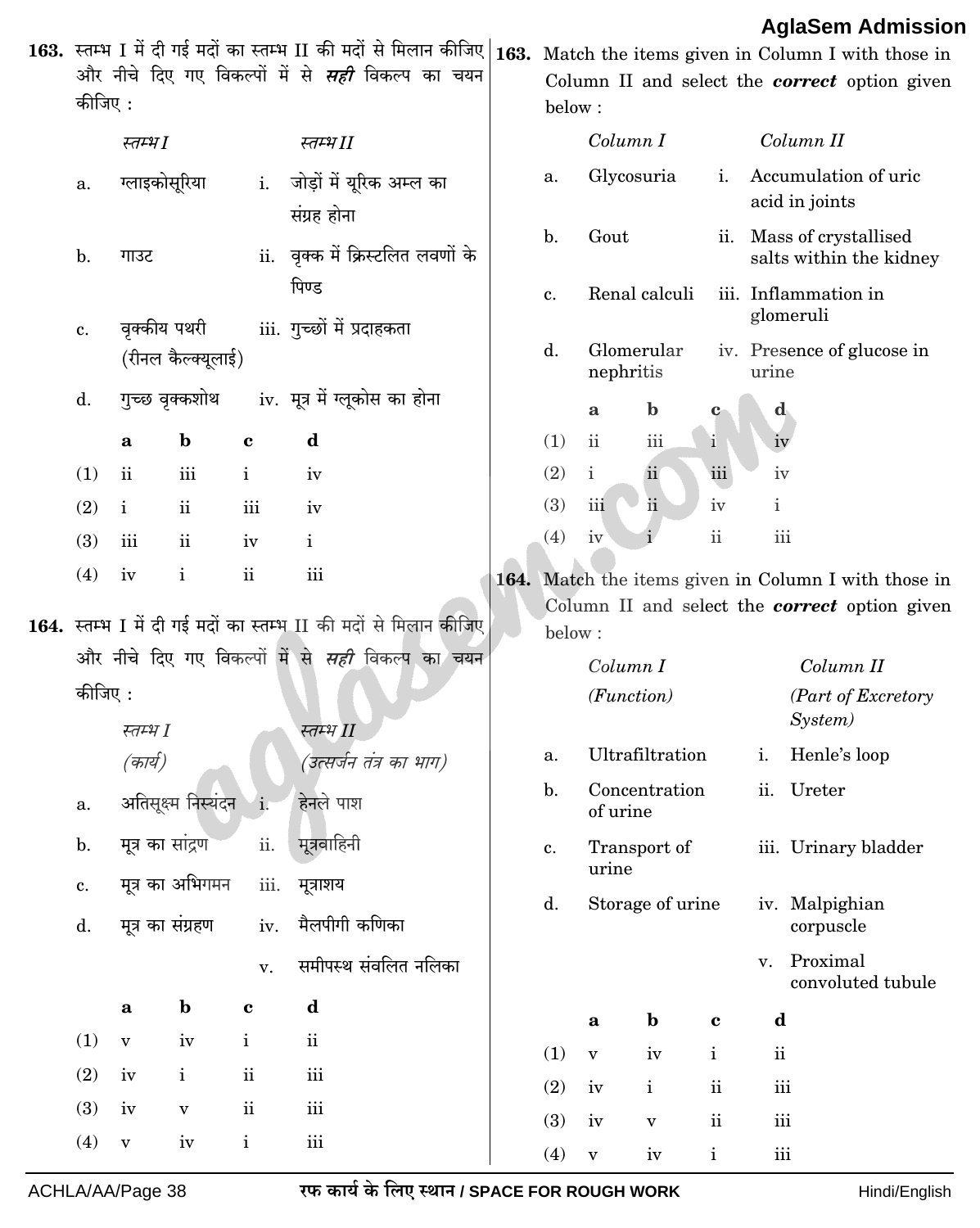|         |               |                                     |               |                                                                                                                             |                                                                                                                        |                                                                         |                 |                              |                                   | Ayıaətiii Auiiiissiui                                                             |        |  |
|---------|---------------|-------------------------------------|---------------|-----------------------------------------------------------------------------------------------------------------------------|------------------------------------------------------------------------------------------------------------------------|-------------------------------------------------------------------------|-----------------|------------------------------|-----------------------------------|-----------------------------------------------------------------------------------|--------|--|
|         |               | रक्ताण्-उत्पत्ति में मदद करती हैं ? |               | 165. निम्नलिखित में से कौन-सी जठर कोशिकाएँ अप्रत्यक्ष रूप से 165. Which of the following gastric cells indirectly           |                                                                                                                        | help in erythropoiesis?                                                 |                 |                              |                                   |                                                                                   |        |  |
| (1)     |               | कलश (गोब्लेट) कोशिकाएँ              |               |                                                                                                                             | (1)                                                                                                                    | Goblet cells                                                            |                 |                              |                                   |                                                                                   |        |  |
| (2)     |               | श्लेष्मा कोशिकाएँ                   |               |                                                                                                                             | (2)                                                                                                                    | Mucous cells                                                            |                 |                              |                                   |                                                                                   |        |  |
|         |               | मुख्य कोशिकाएँ                      |               |                                                                                                                             | (3)                                                                                                                    | Chief cells                                                             |                 |                              |                                   |                                                                                   |        |  |
| (3)     |               | भित्तीय कोशिकाएँ                    |               |                                                                                                                             | Parietal cells<br>(4)                                                                                                  |                                                                         |                 |                              |                                   |                                                                                   |        |  |
| (4)     |               |                                     |               |                                                                                                                             |                                                                                                                        |                                                                         |                 |                              |                                   |                                                                                   |        |  |
| कीजिए : |               |                                     |               | 166. स्तम्भ I में दी गई मदों का स्तम्भ II की मदों से मिलान कीजिए<br>और नीचे दिए गए विकल्पों में से <i>सही</i> विकल्प का चयन | 166. Match the items given in Column I with those in<br>Column II and select the <i>correct</i> option given<br>below: |                                                                         |                 |                              |                                   |                                                                                   |        |  |
|         |               |                                     |               |                                                                                                                             |                                                                                                                        | Column I                                                                |                 |                              |                                   | Column II                                                                         |        |  |
|         | स्तम्भ I      |                                     |               | स्तम्भ II                                                                                                                   | a.                                                                                                                     | Fibrinogen                                                              |                 | i.                           |                                   | Osmotic balance                                                                   |        |  |
| a.      | फाइब्रिनोजन   |                                     | i.            | परासरणी संतुलन                                                                                                              | $\mathbf{b}$ .                                                                                                         | Globulin                                                                |                 | ii.                          | <b>Blood</b> clotting             |                                                                                   |        |  |
| b.      | ग्लोबुलिन     |                                     | ii.           | रक्त थक्का                                                                                                                  | c.                                                                                                                     | Albumin                                                                 |                 | iii.                         |                                   | Defence mechanism                                                                 |        |  |
| c.      | ऐल्बूमिन      |                                     | iii.          | प्रतिरक्षा क्रियाविधि                                                                                                       |                                                                                                                        | a                                                                       | $\mathbf b$     | c                            |                                   |                                                                                   |        |  |
|         | a             | $\mathbf b$                         | $\mathbf c$   |                                                                                                                             | (1)                                                                                                                    | $\mathbf{i}$                                                            | iii             | $\rm ii$                     |                                   |                                                                                   |        |  |
| (1)     | i             | iii                                 | $\mathbf{ii}$ |                                                                                                                             | (2)                                                                                                                    | i.<br>iii                                                               | $\rm ii$        | $\rm iii$                    |                                   |                                                                                   |        |  |
| (2)     | $\mathbf{i}$  | $\mathbf{ii}$                       | iii           |                                                                                                                             | (3)<br>(4)                                                                                                             | $\overline{\text{ii}}$                                                  | $\rm ii$<br>iii | $\mathbf{i}$<br>$\mathbf{i}$ |                                   |                                                                                   |        |  |
| (3)     | iii           | $\mathbf{ii}$                       | $\mathbf{i}$  |                                                                                                                             |                                                                                                                        |                                                                         |                 |                              |                                   |                                                                                   |        |  |
| (4)     | $\mathbf{ii}$ | iii                                 | $\mathbf{i}$  |                                                                                                                             |                                                                                                                        | 167. Which of the following is an occupational<br>respiratory disorder? |                 |                              |                                   |                                                                                   |        |  |
|         |               |                                     |               | 167. निम्नलिखित में से व्यावसायिक श्वसन विकार का उदाहरण क्या                                                                | (1)                                                                                                                    | <b>Botulism</b>                                                         |                 |                              |                                   |                                                                                   |        |  |
| है ?    |               |                                     |               |                                                                                                                             | Silicosis<br>(2)                                                                                                       |                                                                         |                 |                              |                                   |                                                                                   |        |  |
| (1)     | बॉट्रलिज़्म   |                                     |               |                                                                                                                             | (3)                                                                                                                    | Anthracis                                                               |                 |                              |                                   |                                                                                   |        |  |
| (2)     | सिलिकामयता    |                                     |               |                                                                                                                             | (4)                                                                                                                    | Emphysema                                                               |                 |                              |                                   |                                                                                   |        |  |
| (3)     | ऐन्थ्रैसिस    |                                     |               |                                                                                                                             |                                                                                                                        | 168. Calcium is important                                               |                 |                              | in                                | skeletal                                                                          | muscle |  |
| (4)     | वातस्फीति     |                                     |               |                                                                                                                             |                                                                                                                        | contraction because it                                                  |                 |                              |                                   |                                                                                   |        |  |
|         |               |                                     |               | 168. कंकाल पेशी संकुचन में कैल्शियम महत्त्वपूर्ण है क्योंकि यह                                                              | (1)                                                                                                                    |                                                                         |                 |                              |                                   | detaches the myosin head from the actin                                           |        |  |
| (1)     |               |                                     |               | ऐक्टिन तंतु से मायोसिन शीर्ष को अलग कर देता है।                                                                             | (2)                                                                                                                    | filament.                                                               |                 |                              |                                   | activates the myosin ATPase by binding to                                         |        |  |
| (2)     |               |                                     |               | मायोसिन एटीपीऐज़ से बँधकर उसे क्रियाशील करता है।                                                                            |                                                                                                                        | it.                                                                     |                 |                              |                                   |                                                                                   |        |  |
| (3)     |               | को हटा देता है मायोसिन के लिए ।     |               | ट्रोपोनिन से बँधकर ऐक्टिन के सक्रिय स्थल के आवरण                                                                            | (3)                                                                                                                    |                                                                         |                 |                              | active sites on actin for myosin. | binds to troponin to remove the masking of                                        |        |  |
| (4)     |               | निर्माण को रोकता है।                |               | मायोसिन क्रॉस सेतु और ऐक्टिन तंतु के मध्य आबंध                                                                              | (4)                                                                                                                    | filament.                                                               |                 |                              |                                   | prevents the formation of bonds between<br>the myosin cross bridges and the actin |        |  |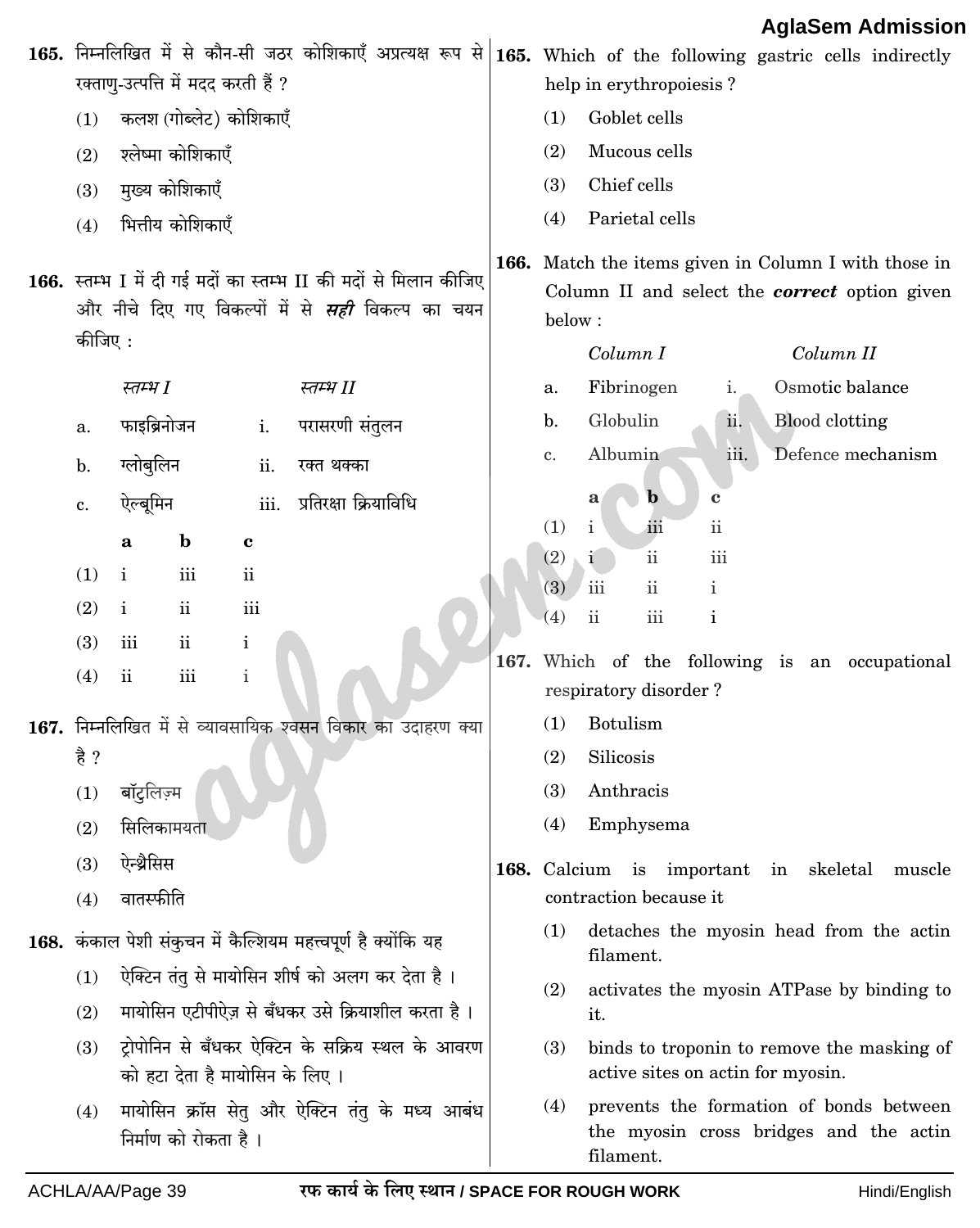|                                                                                   |     | 169. निसल के पिण्ड मुख्यत: किसके बने होते हैं ?                                                                                                                                              |      |            | 169. Nissl bodies are mainly composed of                                                                    |
|-----------------------------------------------------------------------------------|-----|----------------------------------------------------------------------------------------------------------------------------------------------------------------------------------------------|------|------------|-------------------------------------------------------------------------------------------------------------|
|                                                                                   | (1) | न्यूक्लिक अम्ल एवं SER                                                                                                                                                                       |      | (1)        | Nucleic acids and SER                                                                                       |
|                                                                                   | (2) | DNA एवं RNA                                                                                                                                                                                  |      | (2)        | DNA and RNA                                                                                                 |
|                                                                                   | (3) | प्रोटीन एवं लिपिड                                                                                                                                                                            |      | (3)        | Proteins and lipids                                                                                         |
|                                                                                   | (4) | मुक्त राइबोसोम एवं RER                                                                                                                                                                       |      | (4)        | Free ribosomes and RER                                                                                      |
|                                                                                   |     | 170. इनमें से कौन-सा कथन <i>ग़लत</i> है ?                                                                                                                                                    | 170. |            | Which of these statements is <i>incorrect</i> ?                                                             |
|                                                                                   | (1) | ग्लाइकोलिसिस तब तक होता है जब तक इसे हाइड्रोजन<br>परमाणुओं को उठाने के लिए NAD मिलता रहता है।                                                                                                |      | (1)        | Glycolysis operates as long as it is supplied<br>with NAD that can pick up hydrogen atoms.                  |
|                                                                                   | (2) | ग्लाइकोलिसिस कोशिकाविलेय में संपन्न होती है।                                                                                                                                                 |      | (2)        | Glycolysis occurs in cytosol.                                                                               |
|                                                                                   | (3) | TCA चक्र के एंज़ाइम सूत्रकणिका के आधात्री में स्थित<br>होते हैं ।                                                                                                                            |      | (3)        | Enzymes of TCA cycle are present in<br>mitochondrial matrix.                                                |
|                                                                                   | (4) | ऑक्सीकरणी फ़ॉस्फ़ोरिलीकरण सूत्रकणिका की बाह्य<br>झिल्ली में घटित होता है।                                                                                                                    |      | (4)        | Oxidative phosphorylation takes place in<br>outer mitochondrial membrane.                                   |
|                                                                                   |     |                                                                                                                                                                                              |      |            | 171. Select the <i>incorrect</i> match :                                                                    |
|                                                                                   |     | 171. <i>ग़लत</i> मिलान का चयन कीजिए :                                                                                                                                                        |      | (1)        | Submetacentric - L-shaped chromososmes                                                                      |
|                                                                                   | (1) | उपमध्यकेंद्री गुणसूत्र - L-आकारीय गुणसूत्र                                                                                                                                                   |      |            | chromosomes                                                                                                 |
|                                                                                   | (2) | ऐलोसोम             लिंग गुणसूत्र                                                                                                                                                             |      | (2)<br>(3) | Allosomes<br>Sex chromosomes<br>Lampbrush<br>- Diplotene bivalents                                          |
|                                                                                   | (3) | – द्विपट्ट के युगली<br>लैंपब्रुश गुणसूत्र                                                                                                                                                    |      |            | chromosomes                                                                                                 |
|                                                                                   | (4) | –  ऐम्फिबियनों के अंडक<br>बहुपट्टीय गुणसूत्र                                                                                                                                                 |      |            | (4) Polytene<br>$-$ Oocytes of amphibians                                                                   |
|                                                                                   |     | 172. निम्नलिखित में से कौन-से पारिभाषिक शब्द मानव दंतविन्यास                                                                                                                                 |      |            | chromosomes                                                                                                 |
|                                                                                   |     | को वर्णित करते हैं ?                                                                                                                                                                         | 172. |            | Which of the following terms describe human                                                                 |
|                                                                                   | (1) | पार्श्वदंती, एकबारदंती, समदंती                                                                                                                                                               |      |            | dentition?                                                                                                  |
|                                                                                   | (2) | गर्तदंती, द्विबारदंती, विषमदंती                                                                                                                                                              |      | (1)        | Pleurodont, Monophyodont, Homodont                                                                          |
|                                                                                   | (3) | गर्तदंती, द्विबारदंती, समदंती                                                                                                                                                                |      | (2)        | Thecodont, Diphyodont, Heterodont                                                                           |
|                                                                                   | (4) | पार्श्वदंती, द्विबारदंती, विषमदंती                                                                                                                                                           |      | (3)        | Thecodont, Diphyodont, Homodont                                                                             |
|                                                                                   |     | 173. रफ एंडोप्लाज़्मिक रेटिकुलम (RER) में निम्नलिखित में<br>से                                                                                                                               |      | (4)        | Pleurodont, Diphyodont, Heterodont                                                                          |
|                                                                                   |     | कौन-सी घटना <i>नहीं</i> होती ?                                                                                                                                                               | 173. |            | Which of the following events does not occur in<br>rough endoplasmic reticulum?                             |
|                                                                                   | (1) | संकेत पेप्टाइड का विदलन                                                                                                                                                                      |      | (1)        | Cleavage of signal peptide                                                                                  |
|                                                                                   | (2) | प्रोटीन का ग्लाइकोसिलेशन                                                                                                                                                                     |      | (2)        | Protein glycosylation                                                                                       |
|                                                                                   | (3) | प्रोटीन का वलन                                                                                                                                                                               |      | (3)        | Protein folding                                                                                             |
|                                                                                   | (4) | फॉस्फोलिपिड संश्लेषण                                                                                                                                                                         |      | (4)        | Phospholipid synthesis                                                                                      |
|                                                                                   |     | 174. बहुत से राइबोसोम एक mRNA से संबद्ध होकर एकसाथ 174. Many ribosomes may associate with a single<br>पॉलिपेप्टाइड की कई प्रतियाँ बनाते हैं । राइबोसोम की ऐसी<br>शृंखलाओं को क्या कहते हैं ? |      |            | mRNA to form multiple copies of a polypeptide<br>simultaneously. Such strings of ribosomes are<br>termed as |
|                                                                                   | (1) | प्लास्टिडोम                                                                                                                                                                                  |      | (1)        | Plastidome                                                                                                  |
|                                                                                   | (2) | बहुतलीय पिण्ड                                                                                                                                                                                |      | (2)        | Polyhedral bodies                                                                                           |
|                                                                                   | (3) | बहुसूत्र                                                                                                                                                                                     |      | (3)        | Polysome                                                                                                    |
|                                                                                   | (4) | केन्द्रिकाभ                                                                                                                                                                                  |      | (4)        | Nucleosome                                                                                                  |
| रफ कार्य के लिए स्थान / SPACE FOR ROUGH WORK<br>ACHLA/AA/Page 40<br>Hindi/English |     |                                                                                                                                                                                              |      |            |                                                                                                             |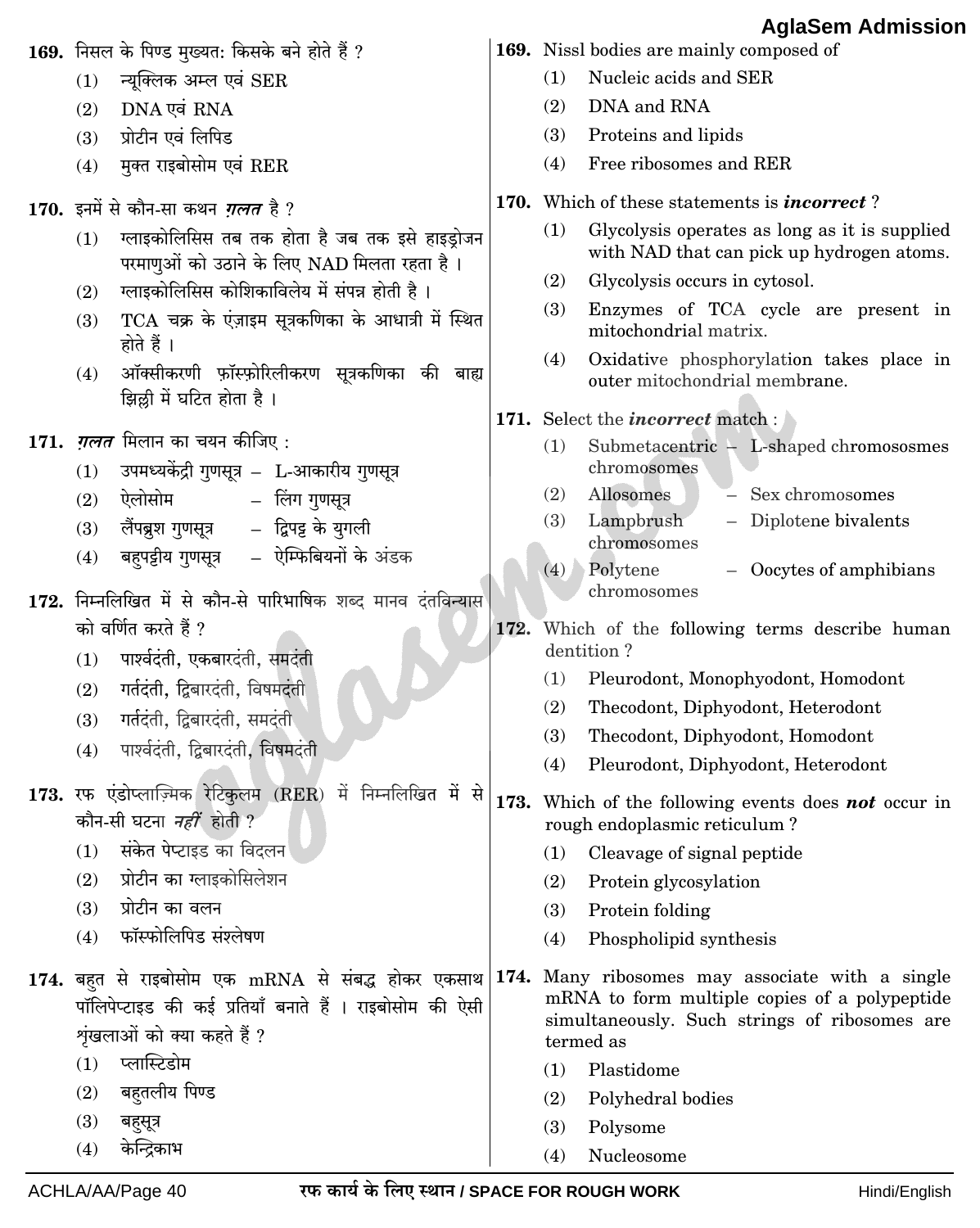|                                                                                   | वाहिनियों में चिरकाली शोथ उत्पन्न होता है ?                                              |             | 1.9199911171911119019<br>175. किस रोग में मच्छर द्वारा संचरित रोगाणु के कारण लसीका 175. In which disease does mosquito transmitted<br>chronic<br>inflammation<br>pathogen cause<br>of |  |  |
|-----------------------------------------------------------------------------------|------------------------------------------------------------------------------------------|-------------|---------------------------------------------------------------------------------------------------------------------------------------------------------------------------------------|--|--|
|                                                                                   | रिंगवर्म रोग<br>(1)                                                                      |             | lymphatic vessels ?                                                                                                                                                                   |  |  |
|                                                                                   | ऐस्केरिऐसिस<br>(2)                                                                       |             | (1)<br>Ringworm disease                                                                                                                                                               |  |  |
|                                                                                   | एलिफैन्टिऐसिस<br>(3)                                                                     |             | (2)<br>Ascariasis                                                                                                                                                                     |  |  |
|                                                                                   | अमीबिऐसिस<br>(4)                                                                         |             | Elephantiasis<br>(3)                                                                                                                                                                  |  |  |
|                                                                                   |                                                                                          |             | Amoebiasis<br>(4)                                                                                                                                                                     |  |  |
|                                                                                   | 176.  निम्नलिखित में से कौन-सा स्वप्रतिरक्षा रोग <i>नहीं</i> है ?                        |             | 176. Which of the following is <b>not</b> an autoimmune                                                                                                                               |  |  |
|                                                                                   | एलज़ाइमर रोग<br>(1)                                                                      |             | disease?                                                                                                                                                                              |  |  |
|                                                                                   | रूमेटी संधिशोथ<br>(2)                                                                    |             | (1)<br>Alzheimer's disease                                                                                                                                                            |  |  |
|                                                                                   | सोरिऐसिस<br>(3)                                                                          |             | Rheumatoid arthritis<br>(2)                                                                                                                                                           |  |  |
|                                                                                   | विटिलिगो<br>(4)                                                                          |             | Psoriasis<br>(3)                                                                                                                                                                      |  |  |
|                                                                                   | 177. निम्नलिखित अपसारी विकास के उदाहरणों में से <i>ग़लत</i> विकल्प                       |             | Vitiligo<br>(4)                                                                                                                                                                       |  |  |
|                                                                                   | का चयन कीजिए :                                                                           |             | 177. Among the following sets of examples for                                                                                                                                         |  |  |
|                                                                                   | चमगादड़, मनुष्य एवं चीता का मस्तिष्क<br>(1)                                              |             | divergent evolution, select the <i>incorrect</i> option :                                                                                                                             |  |  |
|                                                                                   | चमगादड़, मानव एवं चीता का हृदय<br>(2)                                                    |             | Brain of bat, man and cheetah<br>(1)                                                                                                                                                  |  |  |
|                                                                                   | मानव, चमगादड़ एवं चीता के अग्रपाद<br>(3)                                                 |             | Heart of bat, man and cheetah<br>(2)                                                                                                                                                  |  |  |
|                                                                                   | ऑक्टोपस, चमगादड़ एवं मानव की आँख<br>(4)                                                  |             | Forelimbs of man, bat and cheetah<br>(3)                                                                                                                                              |  |  |
|                                                                                   |                                                                                          |             | Eye of octopus, bat and man<br>(4)                                                                                                                                                    |  |  |
|                                                                                   | 178. दूध के दही में रूपांतरण से इसकी अच्छी पोषक क्षमता<br>किसकी वृद्धि के कारण होती है ? | 178.        | Conversion of milk to curd improves its                                                                                                                                               |  |  |
|                                                                                   |                                                                                          |             | nutritional value by increasing the amount of                                                                                                                                         |  |  |
|                                                                                   | विटामिन $\rm B_{12}$<br>(1)                                                              |             | Vitamin $B_{12}$<br>(1)                                                                                                                                                               |  |  |
|                                                                                   | विटामिन A<br>(2)                                                                         |             | (2)<br>Vitamin A                                                                                                                                                                      |  |  |
|                                                                                   | विटामिन D<br>(3)                                                                         |             | Vitamin D<br>(3)                                                                                                                                                                      |  |  |
|                                                                                   | विटामिन E<br>(4)                                                                         |             | Vitamin E<br>(4)                                                                                                                                                                      |  |  |
|                                                                                   | 179. अनेक कशेरुकों के अग्रपाद की अस्थि संरचना में समानता                                 |             |                                                                                                                                                                                       |  |  |
|                                                                                   | किसका उदाहरण है ?                                                                        |             | 179. The similarity of bone structure in the forelimbs<br>of many vertebrates is an example of                                                                                        |  |  |
|                                                                                   | अभिसारी विकास<br>(1)                                                                     |             | Convergent evolution<br>(1)                                                                                                                                                           |  |  |
|                                                                                   | (2)<br>तुल्यरूपता                                                                        |             | (2)<br>Analogy                                                                                                                                                                        |  |  |
|                                                                                   | (3)<br>समजातता                                                                           |             | Homology<br>(3)                                                                                                                                                                       |  |  |
|                                                                                   | अनुकूली विकिरण<br>(4)                                                                    |             | (4)<br>Adaptive radiation                                                                                                                                                             |  |  |
| 180.                                                                              |                                                                                          | <b>180.</b> | Which of the following characteristics represent                                                                                                                                      |  |  |
|                                                                                   | निम्नलिखित अभिलक्षणों में से कौन-से मनुष्य में 'रुधिर वर्गों की                          |             | 'Inheritance of blood groups' in humans ?                                                                                                                                             |  |  |
|                                                                                   | वंशागति' को दर्शाते हैं ?<br>प्रभाविता                                                   |             | Dominance<br>a.                                                                                                                                                                       |  |  |
|                                                                                   | a.<br>सहप्रभाविता                                                                        |             | Co-dominance<br>b.                                                                                                                                                                    |  |  |
|                                                                                   | $\mathbf{b}$ .                                                                           |             | Multiple allele<br>c.                                                                                                                                                                 |  |  |
|                                                                                   | बहु अलील<br>c.<br>अपूर्ण प्रभाविता                                                       |             | d.<br>Incomplete dominance                                                                                                                                                            |  |  |
|                                                                                   | d.                                                                                       |             | Polygenic inheritance<br>e.                                                                                                                                                           |  |  |
|                                                                                   | बहुजीनी वंशागति<br>e.<br>b, d एवं e                                                      |             | (1)<br>b, d and e                                                                                                                                                                     |  |  |
|                                                                                   | (1)<br>a, b एवं c<br>(2)                                                                 |             | (2)<br>a, b and c                                                                                                                                                                     |  |  |
|                                                                                   | b, c एवं e<br>(3)                                                                        |             | (3)<br>b, c and e                                                                                                                                                                     |  |  |
|                                                                                   | a, c एवं e<br>(4)                                                                        |             | (4)<br>a, c and e                                                                                                                                                                     |  |  |
|                                                                                   |                                                                                          |             |                                                                                                                                                                                       |  |  |
| रफ कार्य के लिए स्थान / SPACE FOR ROUGH WORK<br>ACHLA/AA/Page 41<br>Hindi/English |                                                                                          |             |                                                                                                                                                                                       |  |  |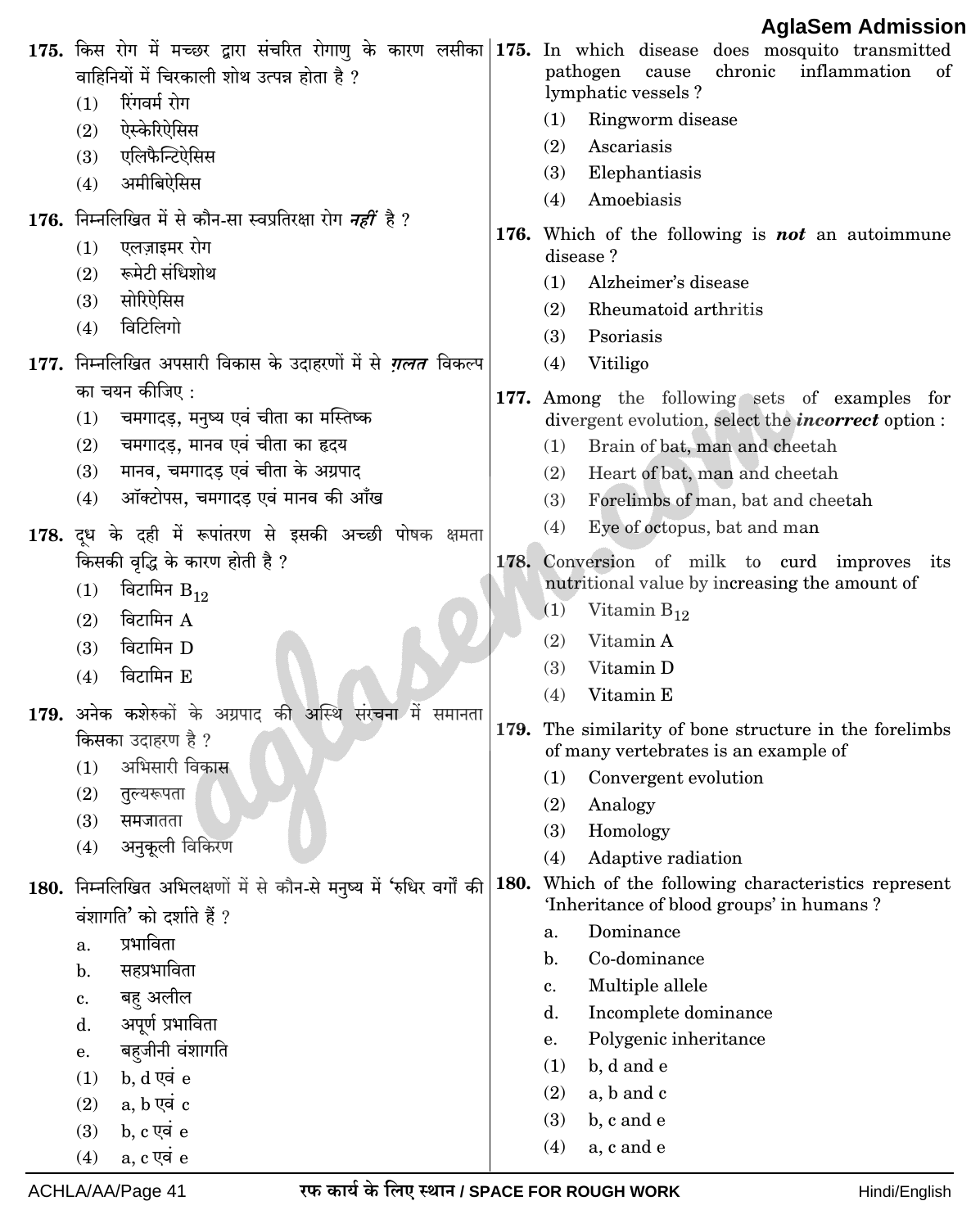# रफ कार्य के लिए स्थान SPACE FOR ROUGH WORK

Jasem.com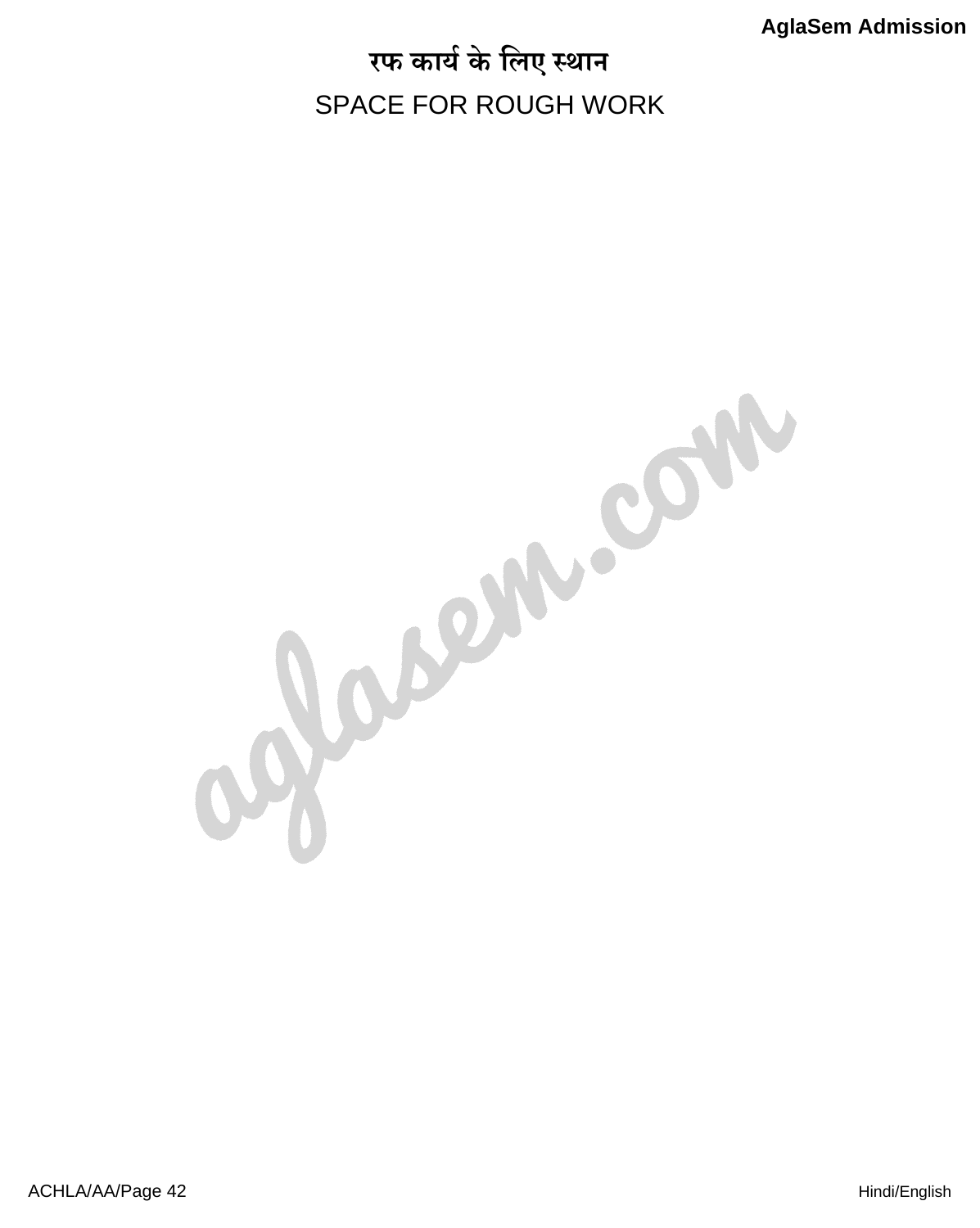# रफ कार्य के लिए स्थान SPACE FOR ROUGH WORK

gassin.com